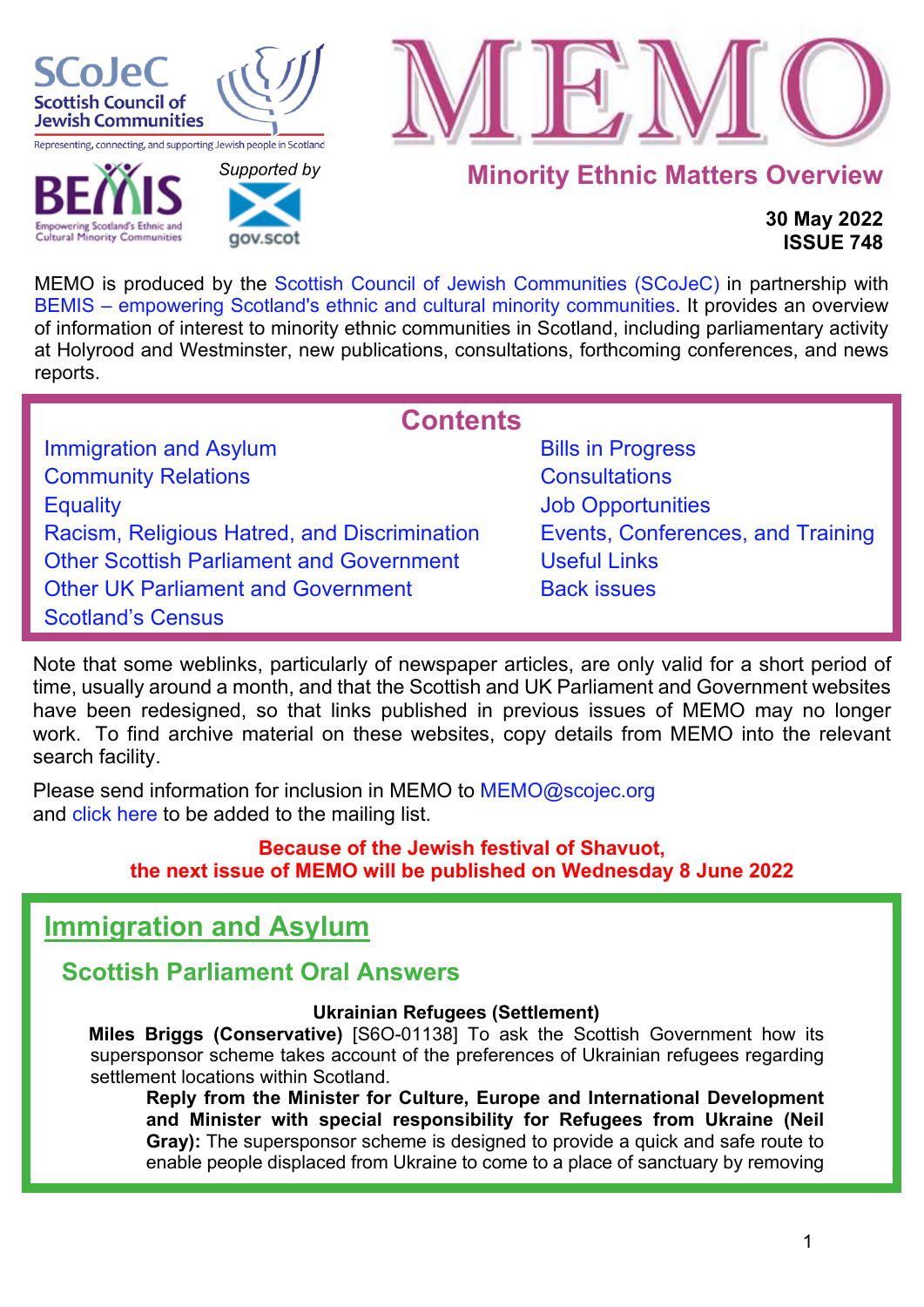the need for applicants to be matched to an individual sponsor prior to being given permission to travel to the United Kingdom.

Once people have arrived, a national matching service, delivered by the Convention of Scottish Local Authorities, will match those settling here with longer-term accommodation across Scotland. Displaced people from Ukraine are asked to complete a short questionnaire that captures key information and preferences. That information is then used to find suitable longer-term accommodation, which will be offered as a choice.

All 32 of our local authorities are taking part in the programme and hosts have offered up their homes right across the country. The national matching service will ensure that people are offered settlement opportunities across Scotland, recognising that people will have different preferences and that available housing is limited in some authorities.

**Miles Briggs:** There is growing concern that what seems to be an overly bureaucratic system has been put in place. It seems that the Syria and Afghanistan resettlement scheme that was adopted in the 32 local council areas is now being administered to Ukrainian refugees. I understand that 1,000 Ukrainians are currently living in hotels and have had no clarification of the matching process for the scheme. What consideration is being given to a single scheme that can be delivered without councils having to decide? What advice is being given to councils to ensure that the scheme is speeded up?

**Reply from Neil Gray:** I absolutely agree with Miles Briggs's last point. We need a process that moves as quickly as possible. I am working with officials and local authority partners to ensure that people are allocated and matched to longer term accommodation and that the necessary safeguarding checks are carried out as quickly as possible—that applies to both the properties on offer and the individuals offering them, as I am sure that Miles Briggs would expect.

I do not recognise the numbers that Miles Briggs has quoted, but I would be happy to meet him to discuss the matching process to ensure that we are able to offer people sustainable long-term accommodation as quickly as possible. That will relieve the undoubted pressures that exist in places such as Edinburgh, which Miles Briggs represents and which has become a national hub for arrivals, so that the system flows well.

[https://archive2021.parliament.scot/parliamentarybusiness/report.aspx?r=13773&i=1249](https://archive2021.parliament.scot/parliamentarybusiness/report.aspx?r=13773&i=124984#ScotParlOR) [84#ScotParlOR](https://archive2021.parliament.scot/parliamentarybusiness/report.aspx?r=13773&i=124984#ScotParlOR)

#### **Ukrainian Refugees (Services)**

**Joe FitzPatrick (SNP)** [S6O-01139] To ask the Scottish Government what services the £10,500 tariff provided by the United Kingdom Government for local authorities to support displaced Ukrainians arriving in Scotland is expected to cover.

**Reply from the Minister for Culture, Europe and International Development and Minister with special responsibility for Refugees from Ukraine (Neil Gray):** The £10,500 tariff is designed to support local authorities to meet all their associated costs, including those for providing education; advice and referrals to specialist public health services, including mental health services and adult social care; support to access employability support and social security; homelessness assistance; and community integration through the provision of translation services, community events and signposting to further support.

The tariff is paid per person but only for those who have settled under the homes for Ukraine scheme, which includes the supersponsor scheme, not for those under the family sponsorship scheme. The £200 emergency payment for guests is also paid from that one payment.

**Joe FitzPatrick:** In addition to the costs that the minister mentioned, there are health costs, which do not appear to be covered. The tariff does not seem enough to cover what services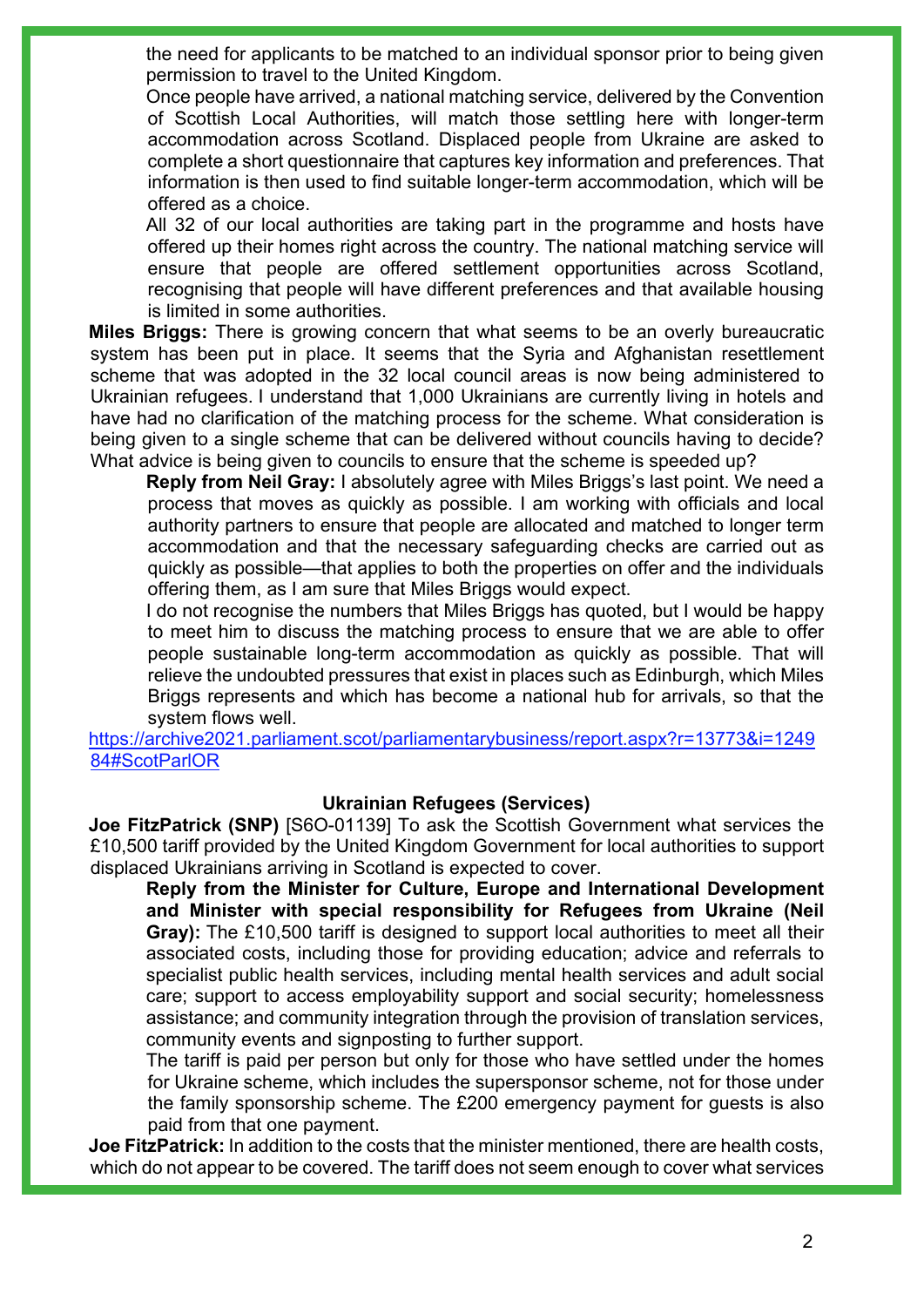will be required to spend and it is ridiculous to hear from the minister that no money is made available for people who are settling in Scotland under the family sponsorship scheme. Does he agree that the tariff is not adequate, that the United Kingdom Government should increase it so that local authorities are suitably reimbursed and that it should be for all displaced Ukrainians, no matter what scheme they arrive through?

**Reply from Neil Gray:** I absolutely agree. The tariff is not adequate for the support that our public services will provide as we support displaced people from Ukraine, nor is there specific additional funding for national health service services—a point that I have repeatedly made to UK ministers.

There is no funding at all for people who arrive under the family sponsorship scheme, which is clearly not acceptable. Our local authorities and public services will support people regardless of the route by which they arrive and funding must be provided for them to do that, which is a point that I will raise with UK ministers again, with the support of Welsh colleagues, in trilateral meetings this afternoon.

I have repeatedly called for the UK Government to provide parity of funding, to consider the resources that are needed to fund public services and to provide clarity on how long they will be available for. In the meantime, the Scottish Government has provided local authorities with significant funding support in addition to the UK Government funding to allow them to quickly make accommodation available for people who require longer-term support.

**Siobhian Brown (SNP)**: Is the Scottish Government giving specialised support and aid to disabled Ukrainians, similar to that which is being given in Northern Ireland?

**Reply from Neil Gray:** All people arriving from Ukraine will have full access to NHS services and social security on the same basis as people who ordinarily live in Scotland. That means that people fleeing the war in Ukraine will have access to any support that they need in our health service as well as immediate access to social security benefits such as the child and adult disability payments. In addition, a public protection response has been adopted across Scotland to ensure that vulnerable people who are displaced from Ukraine are protected and have access to the same support and safeguards as any other vulnerable person under Scottish jurisdiction.

#### [https://archive2021.parliament.scot/parliamentarybusiness/report.aspx?r=13773&i=1249](https://archive2021.parliament.scot/parliamentarybusiness/report.aspx?r=13773&i=124985#ScotParlOR) [85#ScotParlOR](https://archive2021.parliament.scot/parliamentarybusiness/report.aspx?r=13773&i=124985#ScotParlOR)

*Information about the Homes for Ukraine Scheme, referred to above, can be read at <https://homesforukraine.campaign.gov.uk/>*

*Information about the Ukrainian Family Scheme, referred to above, can be read at <https://www.gov.uk/guidance/apply-for-a-ukraine-family-scheme-visa>*

#### **Ukrainian Refugees (Welcome Hubs)**

**Alexander Stewart (Conservative)** [S6O-01140] To ask the Scottish Government whether it will provide an update on the work of Scotland's welcome hubs for Ukrainian refugees.

**Reply from the Minister for Culture, Europe and International Development and Minister with special responsibility for Refugees from Ukraine (Neil Gray):** Welcome hubs have been established at key entry points: Edinburgh airport, Glasgow city and airport and Cairnryan port. They continue to provide support from healthcare to translation services, clothes and food to temporary accommodation, and trauma support. Multi-agency teams at our welcome hubs have triaged more than 1,500 people to date and are assessing people's needs on arrival. They are a single point where we can triage and support people. We are continually working with our national and local partners, including local government and the Scottish Refugee Council, to improve and streamline our approach. I thank everyone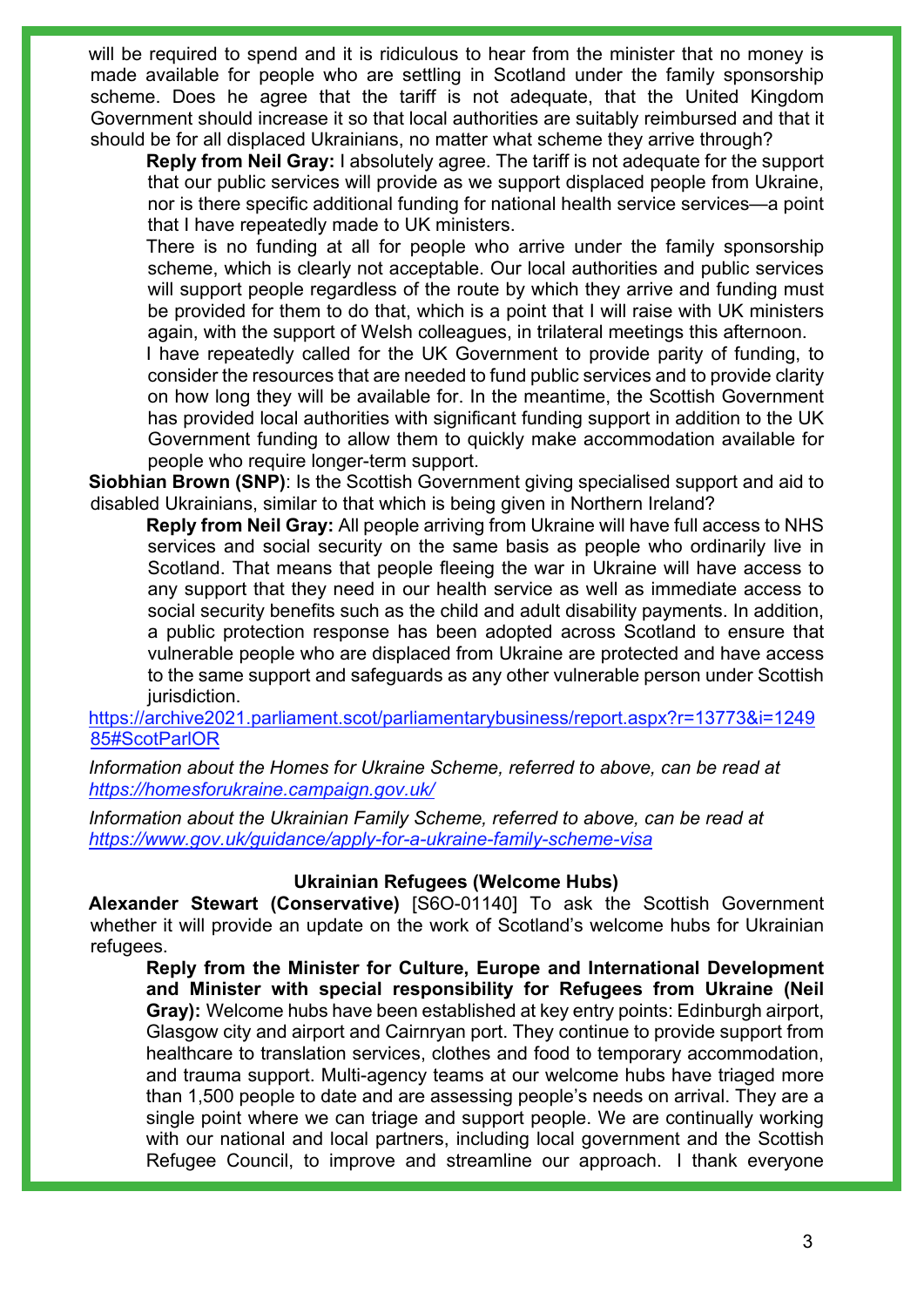involved in our welcome hubs for the incredible work that they do.

**Alexander Stewart:** Not all arrivals pass through the welcome hubs, which are the point of contact for arrivals and offer them support such as language support, healthcare, food and clothing. What steps are being taken to ensure that new arrivals who do not use the welcome hubs are not neglected and are supported in the way that those who go through the hubs are?

**Reply from Neil Gray:** I thank Alexander Stewart for the important point that he made. It is absolutely the case that the Scottish Government is working with our local authority partners to provide support and services for all arrivals from Ukraine. Multi-agency teams working in the hubs are ready to provide support from healthcare to translation, as I set out. We remain focused on providing a safe and secure place to address any immediate wellbeing and safeguarding needs for displaced persons and will continue to do so.

If there are particular issues from the region that he represents regarding making sure that proper contact is made, I would be happy to ensure that they are taken up with the local authorities.

**Alasdair Allan (SNP):** Staff at Scotland's welcome hubs are becoming more experienced by the day as they assist in triaging displaced people from Ukraine. Will the minister assure the Parliament that those hubs will continue to be supported in that triaging role, allowing a warm Scots welcome to be afforded to all displaced Ukrainians who arrive in Scotland?

**Reply from Neil Gray:** Yes, absolutely, and I thank Alasdair Allan for giving me the opportunity to thank the teams in our welcome hubs. They have moved at pace and have needed to work on an increasing scale in order to meet the needs of those who arrive from Ukraine. That is very much appreciated by the Scottish Government, the people of Scotland and the people who have arrived from Ukraine. It has been fed back to me that having that warm Scottish welcome has been very much appreciated, and we will continue to support that approach so that the people who arrive get the sanctuary and support that they need and deserve.

[https://archive2021.parliament.scot/parliamentarybusiness/report.aspx?r=13773&i=1249](https://archive2021.parliament.scot/parliamentarybusiness/report.aspx?r=13773&i=124986#ScotParlOR) [86#ScotParlOR](https://archive2021.parliament.scot/parliamentarybusiness/report.aspx?r=13773&i=124986#ScotParlOR)

#### **Ukrainian Refugees (Risk to Female Refugees)**

**Ruth Maguire (SNP)** [S6O-01141] To ask the Scottish Government what analysis it has carried out of the specific risk to female refugees who are fleeing Ukraine to resettle in Scotland.

**Reply from the Minister for Culture, Europe and International Development and Minister with special responsibility for Refugees from Ukraine (Neil Gray):** Anyone who meets the United Kingdom Government eligibility criteria can apply to sponsor a displaced person through the homes for Ukraine scheme. That means that safeguarding risks are inherent in the system, as I and the Welsh Government have raised on a number of occasions with UK ministers, whom I have urged to replicate the supersponsor schemes of our Governments.

The supersponsor scheme means that disclosure checks are done in advance of guests being placed with hosts. We also have guidance that supports all the operational partners that are involved in safeguarding to identify and respond to the risks to and needs of displaced people from Ukraine.

**Ruth Maguire:** Active safeguarding is extremely important, and I understand that the Trafficking Awareness Raising Alliance and JustRight Scotland have produced a leaflet in Ukrainian and Russian to explain to women the risks of trafficking. In recognition of the fact that vulnerability can increase over time, will the Scottish Government consider including partnerships and services on violence against women and girls in the response at both strategic and operational levels, and commit to carrying out gender-specific risk and safety planning, not just at entry but in the medium and long term?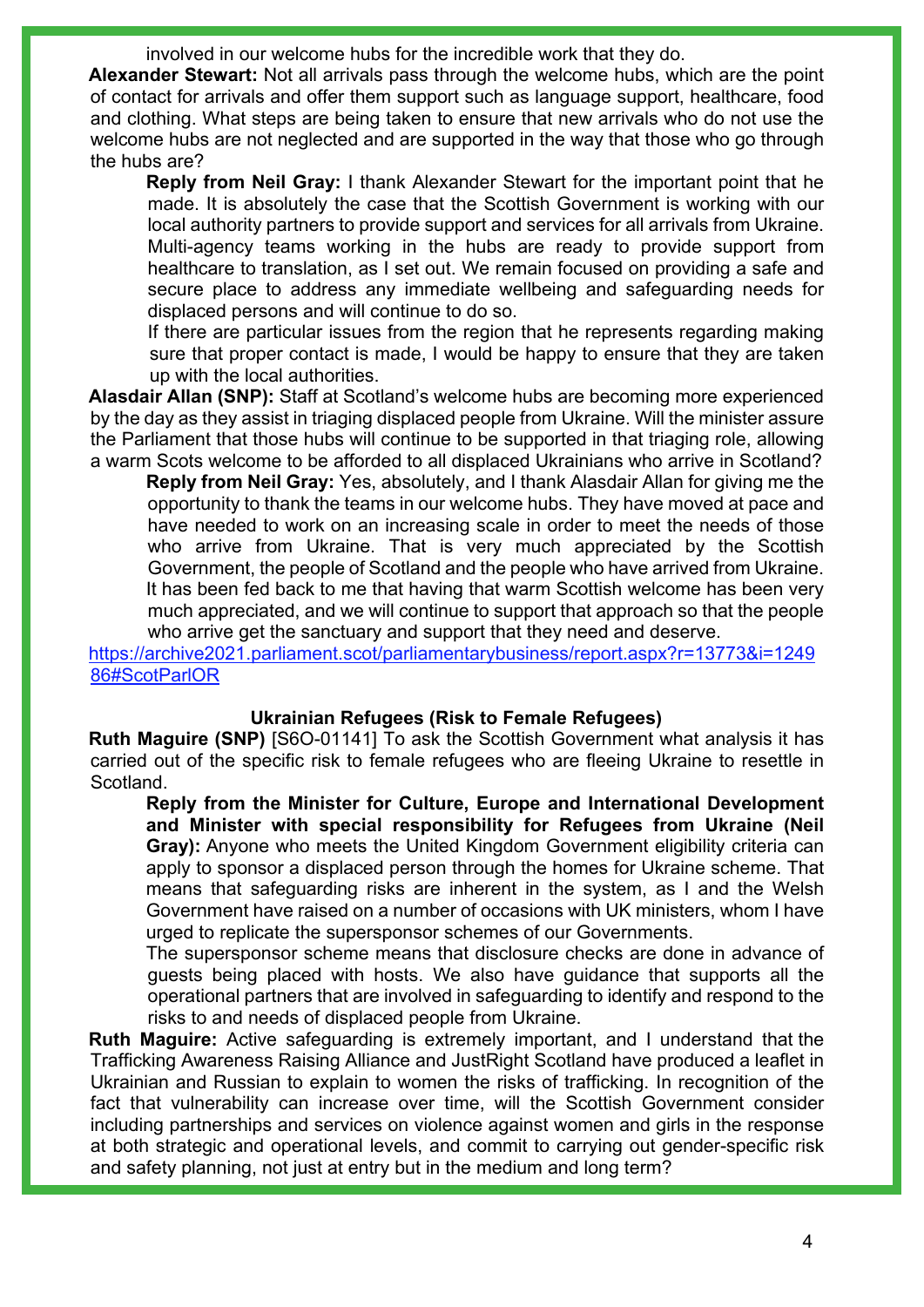**Reply from Neil Gray:** I thank Ruth Maguire, particularly in her role as co-convener of the cross-party group on commercial sexual exploitation, for her question, and I will happily consider the suggestions that she has made.

The safeguarding measures that we have put in place are imperative to ensuring that we are able to provide the necessary protection that would be expected. We must ensure that Scotland provides a place of safety and sanctuary.

The guidance that I mentioned has been developed with expert partners and draws on intelligence regarding the vulnerabilities of certain groups, including women and girls, as identified by the United Nations refugee agency, the Scottish Refugee Council and Zero Tolerance.

The biggest risk factor is the fact that there is still a need in some areas for private matching. On-going informal social media private matching presents the biggest risk. The easiest way to stop that is to have in place a statutory matching service such as we have in the Scottish and Welsh supersponsor schemes, and I encourage the UK Government to follow that lead.

[https://archive2021.parliament.scot/parliamentarybusiness/report.aspx?r=13773&i=1249](https://archive2021.parliament.scot/parliamentarybusiness/report.aspx?r=13773&i=124987#ScotParlOR) [87#ScotParlOR](https://archive2021.parliament.scot/parliamentarybusiness/report.aspx?r=13773&i=124987#ScotParlOR)

*Information about the Homes for Ukraine Scheme, referred to above, can be read at <https://homesforukraine.campaign.gov.uk/>*

## **UK Parliament Debate**

### **Asylum Reception Centre: Linton-on-Ouse**

[https://hansard.parliament.uk/commons/2022-05-24/debates/8ABDF66A-EBB5-4EF8-](https://hansard.parliament.uk/commons/2022-05-24/debates/8ABDF66A-EBB5-4EF8-B6D2-8389CD4DD5E4/AsylumReceptionCentreLinton-On-Ouse) [B6D2-8389CD4DD5E4/AsylumReceptionCentreLinton-On-Ouse](https://hansard.parliament.uk/commons/2022-05-24/debates/8ABDF66A-EBB5-4EF8-B6D2-8389CD4DD5E4/AsylumReceptionCentreLinton-On-Ouse)

## **UK Parliament, Ministerial Statement**

### **Child Citizenship Registration Fees**

**The Parliamentary Under-Secretary of State for the Home Department (Kevin Foster)** [HCWS65] Today I am laying before the House an amendment to the Immigration and Nationality (Fees) Regulations 2018, which includes changes in respect of applications made by children seeking to register as British citizens.

Since 2018, the Home Office has charged a fee of £1,012 to those under the age of 18 who are seeking to register as British citizens under the provisions of the British Nationality Act 1981 (BNA). This fee has been set in line with Section 68(9) of the Immigration Act 2014, which details the factors the Home Secretary may take into account when setting fees. These include the costs of processing an application, the benefits that are likely to accrue to any person in connection with the application, and the costs of exercising wider immigration and nationality functions.

In keeping with the requirements of this legislative framework, the Department has pursued an approach over the last decade of progressively increasing the role fees play in funding the borders and migration system. This self-funding model serves to ensure those who benefit from the system contribute to its effective operation and maintenance, while reducing reliance on taxpayer funding. This in turn helps to ensure the system is able to support the Home Office's priority outcomes, including enabling the legitimate movement of people and goods to support economic prosperity, and tackling illegal migration, removing those with no right to be here and protecting the vulnerable.

However, as Section 71 of the Immigration Act 2014 makes clear, this does not limit the Secretary of State's duty under Section 55 of the Borders, Citizenship and Immigration Act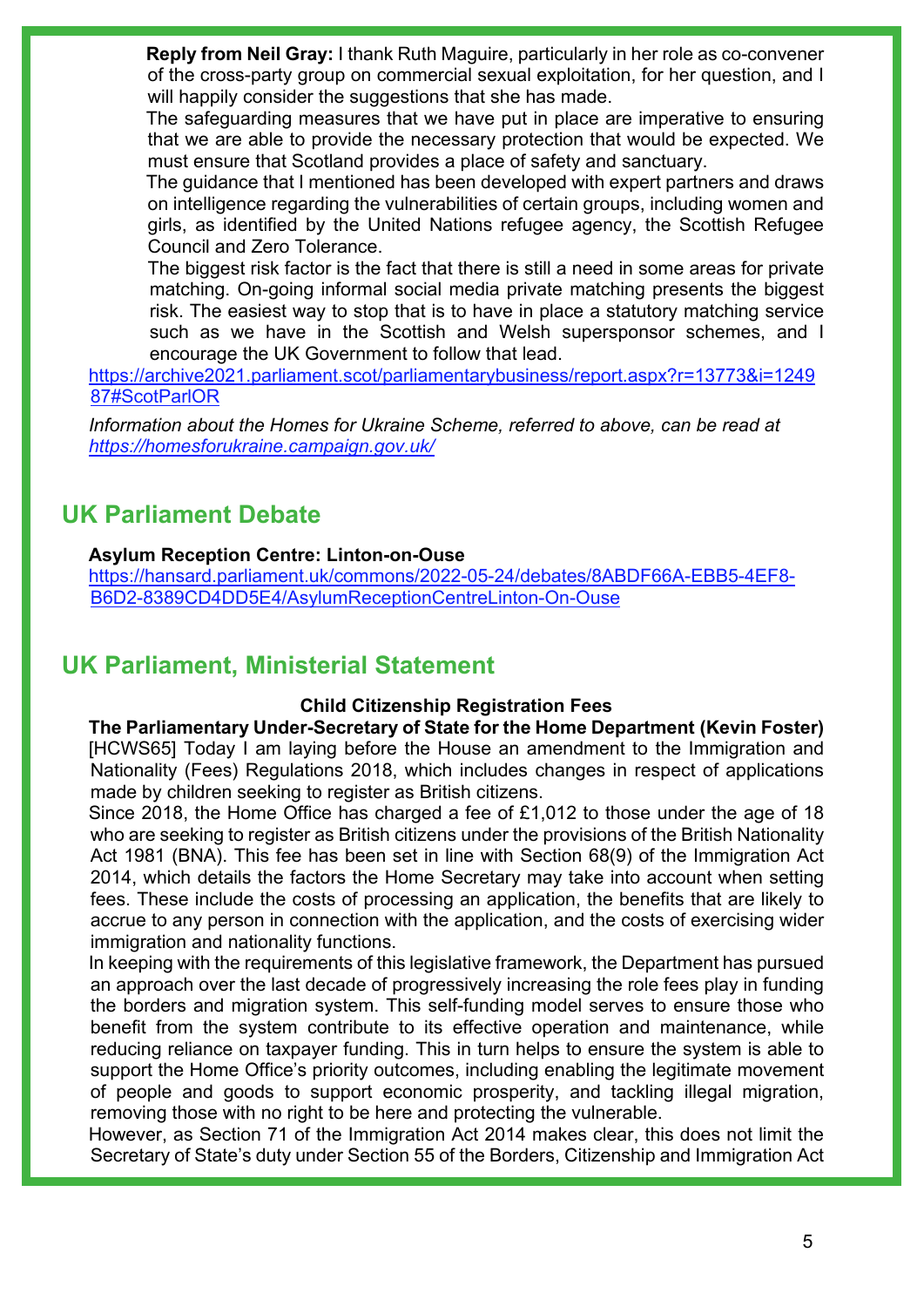(BCIA) 2009 to make arrangements to ensure immigration and nationality functions are discharged having regard to the need to safeguard and promote the welfare of children in the UK. On 18 February 2021, the Court of Appeal, following a case brought by the Project for the Registration of Children as British Citizens (PRCBC), found that the Secretary of State had breached that duty in setting the fee in Regulations in 2017 and 2018. The Home Secretary accepted the court's findings and committed to reviewing the fee in line with her duties under Section 55 of the BCIA 2009.

On 2 February 22 the Supreme Court handed down its judgment on an appeal made by PRCBC in relation to the status of the 2017 and 2018 Regulations that set the fee charged to children to register as British citizens, which held that the regulations were not "ultra vires" and the principles that underpin our fees system had been lawfully applied. Following the Supreme Court's judgment, the Home Secretary was able to conclude her review of the fee and has decided, as a result, to introduce changes in relation to child citizenship fees in order to better facilitate access to citizenship for children who may face difficulties in paying the fee. The changes are the introduction of a fee waiver for child citizenship applications on the basis of affordability, and a fee exception for children who are looked after by a local authority. In parallel, the Home Secretary has also decided to maintain the £1,012 fee at its current level, reflecting the substantial number of applications that the Department does receive under the current fees regime and the critical role income from these applications plays in supporting the sustainable funding of a borders and migration system that is critical to delivery of the Home Office's key objectives.

By introducing the affordability based waiver, our aim is to ensure the fee does not serve as a significant practical barrier to the acquisition of British citizenship for children who are eligible to apply, where the unaffordability of that fee can be demonstrated. This recognises the particular value British citizenship can have for children who have been born in or spent a substantial part of their lives in the UK, particularly those intangible benefits in terms of the sense of identity and belonging which develop during an individual's formative years, and the impact this can have on their wider wellbeing. At the same time, it reflects our belief that a waiver offers the most effective means of facilitating applications from children for whom affordability of the fee does represent a practical barrier, while balancing against the wider financial impact on the Department, relative to other options. In addition, the specific fee exception that is being introduced will serve to relieve an administrative and financial burden from local authorities, while enabling the Department to work more proactively with them to register children who are eligible and where it is in their best interests.

Further details on how to apply for the waiver and exception will be set out in published guidance, with applications open from 16 June. I hope colleagues will join me in welcoming these changes, which I believe represent a positive step in responding to the concerns raised by members of this House as well as other stakeholders in relation to children's access to British citizenship.

[https://hansard.parliament.uk/commons/2022-05-](https://hansard.parliament.uk/commons/2022-05-26/debates/22052636000023/ChildCitizenshipRegistrationFees) [26/debates/22052636000023/ChildCitizenshipRegistrationFees](https://hansard.parliament.uk/commons/2022-05-26/debates/22052636000023/ChildCitizenshipRegistrationFees) 

*The Appeal Court judgement referred to above can be read at <https://www.bailii.org/ew/cases/EWCA/Civ/2021/193.html>*

*The Supreme Court judgement referred to above can be read at <https://www.supremecourt.uk/cases/docs/uksc-2021-0062-judgment.pdf>*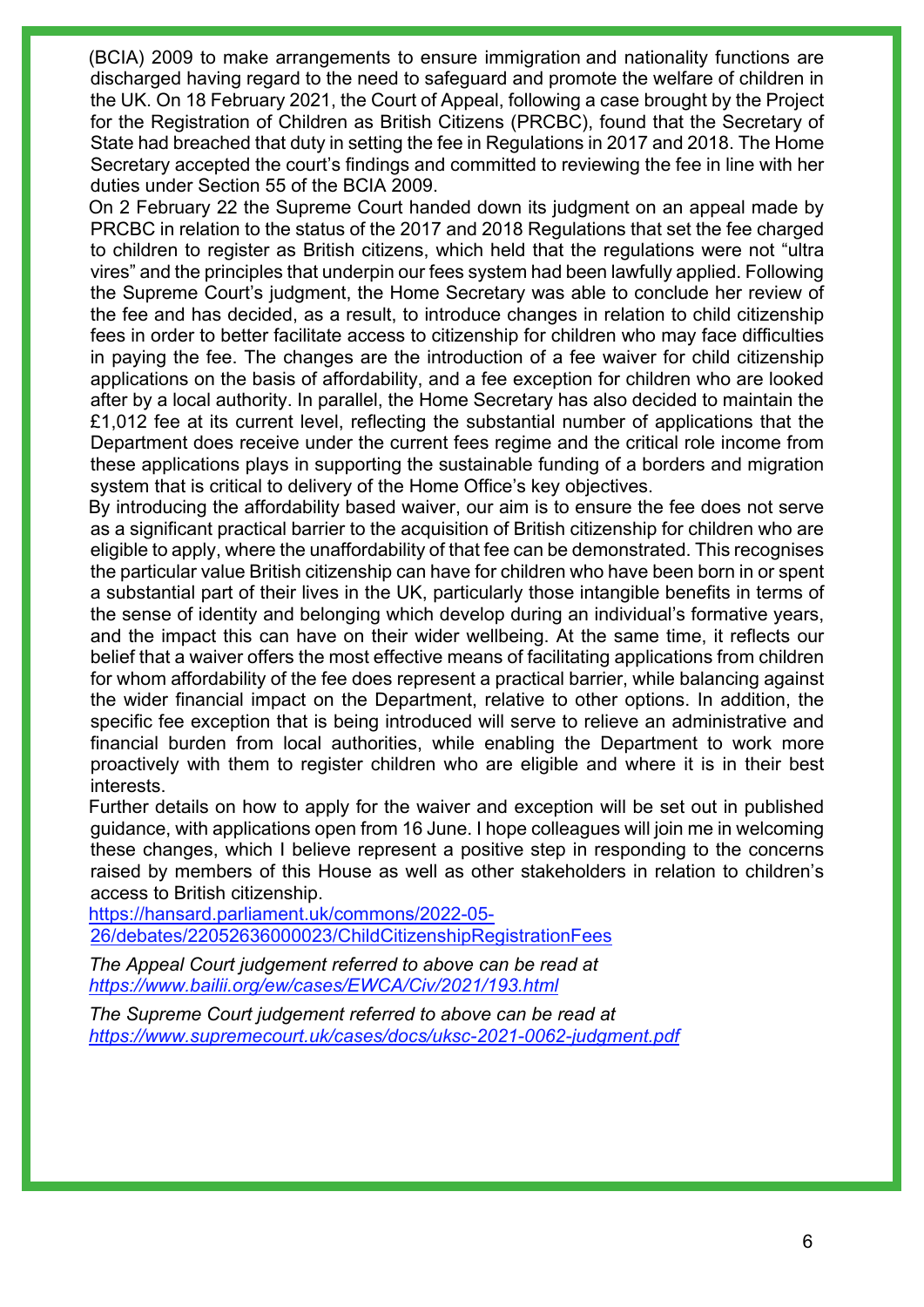## **UK Parliament, House of Commons Written Answers: Rwanda Refugee Policy**

*The following two questions both received the same answer*

#### **Asylum: Rwanda**

**Marsha De Cordova (Labour)** [4683] To ask the Secretary of State for the Home Department, if she will publish the legal advice her Department has received on its policy to process asylum applicants in Rwanda.

**Marsha De Cordova (Labour)** [4684] To ask the Secretary of State for the Home Department, with reference to the UK-Rwanda Migration and Economic Development Partnership, what assurances she has received from the Government of Rwanda that migrants from protected groups will not face discrimination.

**Reply from Tom Pursglove:** It is the Government's long-standing position never to publish confidential and privileged legal advice.

Rwanda's constitution includes a broad prohibition on discrimination. It is a fundamentally safe and secure country with respect for the rule of law. Rwanda will treat each relocated individual in accordance with the Refugee Convention, Rwandan immigration laws and international and Rwandan standards, including under international and Rwandan human rights law.

<https://questions-statements.parliament.uk/written-questions/detail/2022-05-18/4683> and

<https://questions-statements.parliament.uk/written-questions/detail/2022-05-18/4684>

#### **Asylum: Rwanda**

**Angela Crawley (SNP)** [5437] To ask the Secretary of State for the Home Department, what recent assessment she has made of public opinion towards the Rwanda Asylum Agreement.

**Reply from Tom Pursglove:** Last year the Government launched an extensive and wide-reaching public consultation with stakeholders, relevant sectors and members of the public, including those with lived experiences, to inform the New Plan for Immigration. The findings from the [consultation](https://gbr01.safelinks.protection.outlook.com/?url=https%3A%2F%2Fassets.publishing.service.gov.uk%2Fgovernment%2Fuploads%2Fsystem%2Fuploads%2Fattachment_data%2Ffile%2F1005042%2FCCS207_CCS0621755000-001_Consultation_Response_New_Plan_Immigration_Web_Accessible.pdf&data=05%7C01%7CLucy.Tuson%40homeoffice.gov.uk%7C5a81d931a4df41d0b83108da3a5e480e%7Cf24d93ecb2914192a08af182245945c2%7C0%7C0%7C637886473847064302%7CUnknown%7CTWFpbGZsb3d8eyJWIjoiMC4wLjAwMDAiLCJQIjoiV2luMzIiLCJBTiI6Ik1haWwiLCJXVCI6Mn0%3D%7C3000%7C%7C%7C&sdata=1EuHgMjXyCPJJz1xtcv6V8NR%2FSx%2BRnTx24C3%2BZSinWg%3D&reserved=0) were carefully considered and the Government response was published on 22 July 2021.

A [YouGov poll](https://gbr01.safelinks.protection.outlook.com/?url=https%3A%2F%2Fyougov.co.uk%2Ftopics%2Fpolitics%2Farticles-reports%2F2021%2F06%2F09%2Fbritons-tend-think-governments-new-plan-immigratio&data=05%7C01%7CLucy.Tuson%40homeoffice.gov.uk%7C5a81d931a4df41d0b83108da3a5e480e%7Cf24d93ecb2914192a08af182245945c2%7C0%7C0%7C637886473847064302%7CUnknown%7CTWFpbGZsb3d8eyJWIjoiMC4wLjAwMDAiLCJQIjoiV2luMzIiLCJBTiI6Ik1haWwiLCJXVCI6Mn0%3D%7C3000%7C%7C%7C&sdata=ToaNrjrLsOc5DUrAUAEO6VeMOklNLp%2F3IMhz%2F3VDuHw%3D&reserved=0) carried out last year found the majority of people (64%) thought the Government's 'New Plan for Immigration' policies are fair and many agree that how someone enters the country should be taken into account in their asylum application.

Our Nationality and Borders Act has received Royal Assent last month and at the heart of this approach is fairness. The Act allows us to put in provisions to deter illegal entry to the UK, remove those with no right to be in the UK, and make the system more effective so that we can better protect and support those in genuine need of asylum.

YouGov conducted an independent poll on 14 April, the day that the Migration and Economic Development Partnership with Rwanda was announced. The question posed was as follows:

*The Government has proposed a deal where some people who have entered Britain and applied for asylum will be flown to Rwanda, in Africa, for their asylum applications to be processed. Do you support or oppose this proposal?*

This snap poll indicated that 35% of the public supported the partnership, 42% opposed it, and a further 23% were unsure.

Source: YouGov poll of 2943 GB adults on 14 April 2022.

<https://questions-statements.parliament.uk/written-questions/detail/2022-05-19/5437>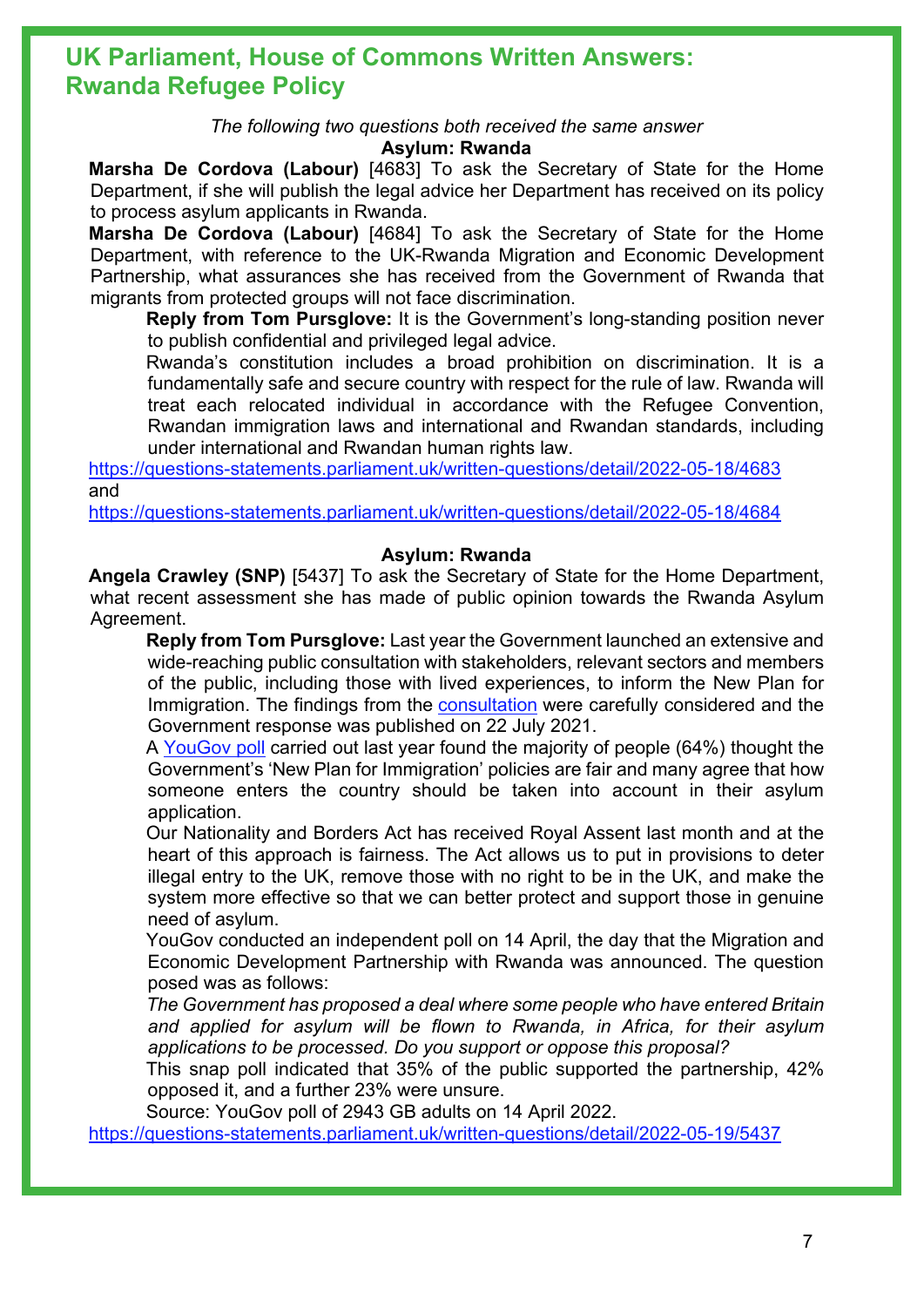#### *The following two questions both received the same answer* **Rwanda: Refugees**

**Angela Crawley (SNP)** [5433] To ask the Secretary of State for Foreign, Commonwealth and Development Affairs, what assessment she has made of the capacity of the Rwandan Government to successfully integrate refugees into society.

**Angela Crawley (SNP)** [5434] To ask the Secretary of State for Foreign, Commonwealth and Development Affairs, what assessment she has made of Rwanda's capacity to successfully integrate non-African refugees into society.

**Reply from Vicky Ford:** Rwanda has a strong history of welcoming refugees and protecting their rights. The UN Refugee Agency (UNHCR), commended Rwanda for their "excellent job integrating refugees" in December 2021. People relocated under the Migration and Economic Development Partnership will have all their needs looked after while their asylum claims are being considered in Rwanda. This includes safe and clean accommodation, food, healthcare and amenities. They will have full access to translators and will be able to access legal support to appeal decisions in Rwanda's courts. Rwanda's constitution includes a broad prohibition on discrimination. We have carried out a robust assessment of the country which demonstrates our commitment to fully evaluating whether Rwanda would be suitable for each potentially eligible person to be relocated.

<https://questions-statements.parliament.uk/written-questions/detail/2022-05-19/5433> and

<https://questions-statements.parliament.uk/written-questions/detail/2022-05-19/5434>

### **Asylum: Rwanda**

**Angela Crawley (SNP)** [5436] To ask the Secretary of State for the Home Department, what risk assessment her Department plans to undertake of asylum seekers' vulnerabilities including (a) disabilities, (b) sexual orientation, (c) gender reassignment status, (d) mental trauma, (e) mental health and (f) physical health when determining eligibility for relocation to Rwanda.

**Reply from Tom Pursglove:** The Home Office will continue to ensure that the welfare and dignity of all claimants forms a central platform of our decision-making processes.

An individualised assessment of each eligible person's circumstances will be undertaken prior to any decision to relocate them to Rwanda. We would not relocate someone where it would be unsafe or inappropriate to do so.

Any vulnerabilities will be taken into consideration and every individual who is eligible for removal under this policy will be able to make representations where they are concerned the country in question would not be safe for them.

<https://questions-statements.parliament.uk/written-questions/detail/2022-05-19/5436>

## **UK Parliament, House of Commons Written Answers: Afghanistan**

#### **Refugees: Afghanistan**

**Dan Jarvis (Labour)** [3597] To ask the Secretary of State for the Home Department, how Afghan nationals can gain access to the Afghan Citizens Resettlement Scheme.

**Reply from Tom Pursglove:** The Afghan Citizens' Resettlement Scheme commenced on 6 January 2022, providing up to 20,000 women, children and others at risk with a safe and legal route to resettle in the UK.

Eligible individuals can be referred onto the Scheme in one of three ways.

• Under Pathway 1, vulnerable and at-risk individuals who arrived in the UK under the evacuation programme will be the first to be resettled under the ACRS. Those eligible who were called forward during the evacuation but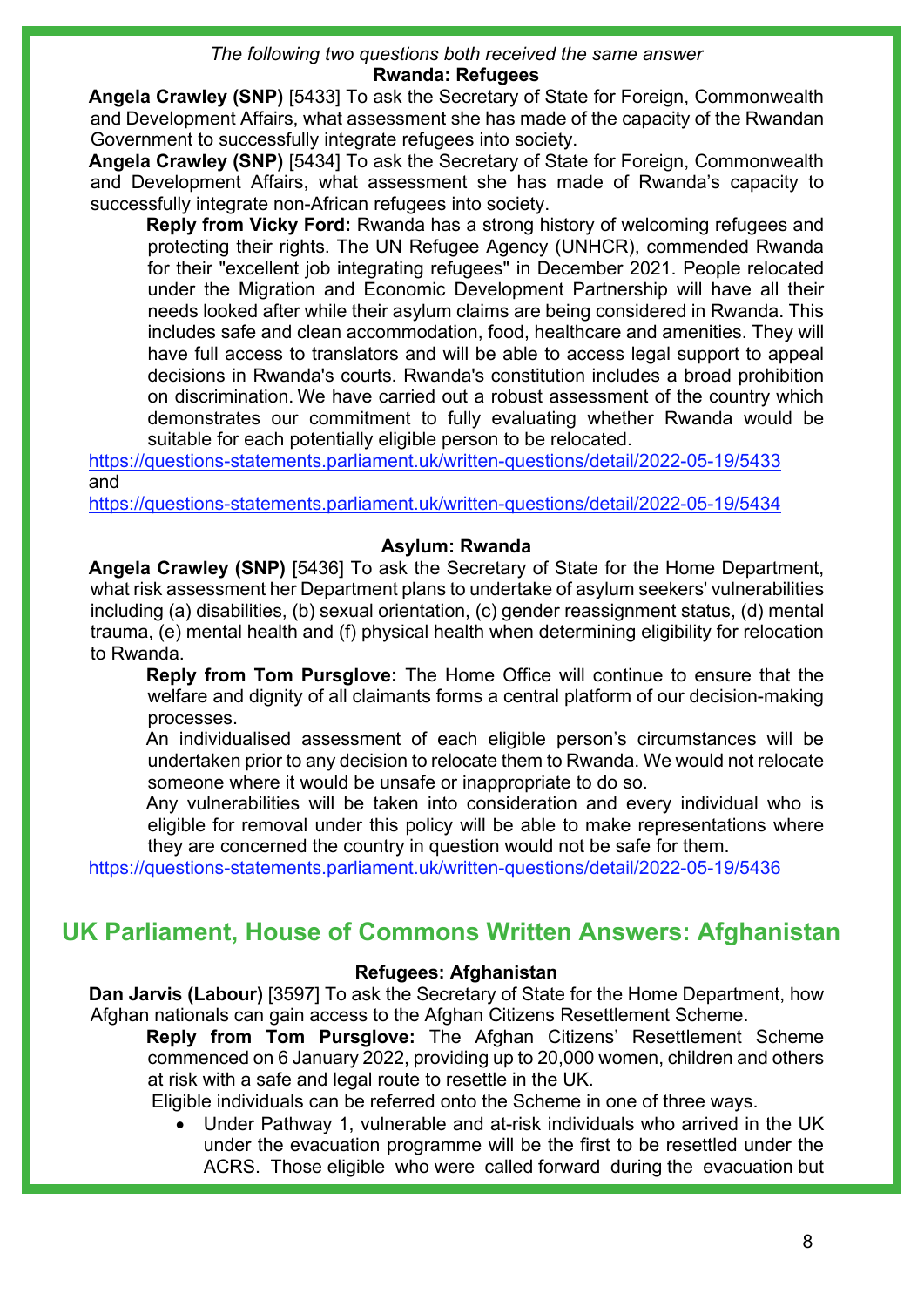were unable to board may also be resettled through this pathway.

- Under Pathway 2, we are working closely with UNHCR and continue to work towards receiving referrals shortly. Those referred by UNHCR will be based on an assessment of protection needs.
- In year one, Pathway 3 will resettle individuals who supported the UK and international community efforts in Afghanistan, including those British Council and GardaWorld contractors, and Chevening alumni who are at risk. The Foreign, Commonwealth and Development Office will be in touch with those eligible to support them through the next steps. Beyond the first year of the ACRS, we will work with international partners and NGOs to welcome wider groups of Afghans at risk.

[https://www.gov.uk/government/publications/afghanistan-resettlement-and](https://gbr01.safelinks.protection.outlook.com/?url=https%3A%2F%2Fwww.gov.uk%2Fgovernment%2Fpublications%2Fafghanistan-resettlement-and-immigration-policy-statement&data=05%7C01%7Cresettlementpolicy%40homeoffice.gov.uk%7C014583cf2eb9445046f208da38d84c0d%7Cf24d93ecb2914192a08af182245945c2%7C0%7C0%7C637884798873167457%7CUnknown%7CTWFpbGZsb3d8eyJWIjoiMC4wLjAwMDAiLCJQIjoiV2luMzIiLCJBTiI6Ik1haWwiLCJXVCI6Mn0%3D%7C3000%7C%7C%7C&sdata=lMX82VD1CC1R4yvnA56ETEWU448J%2BIPOJrMpvF%2FhGn8%3D&reserved=0)[immigration-policy-statement](https://gbr01.safelinks.protection.outlook.com/?url=https%3A%2F%2Fwww.gov.uk%2Fgovernment%2Fpublications%2Fafghanistan-resettlement-and-immigration-policy-statement&data=05%7C01%7Cresettlementpolicy%40homeoffice.gov.uk%7C014583cf2eb9445046f208da38d84c0d%7Cf24d93ecb2914192a08af182245945c2%7C0%7C0%7C637884798873167457%7CUnknown%7CTWFpbGZsb3d8eyJWIjoiMC4wLjAwMDAiLCJQIjoiV2luMzIiLCJBTiI6Ik1haWwiLCJXVCI6Mn0%3D%7C3000%7C%7C%7C&sdata=lMX82VD1CC1R4yvnA56ETEWU448J%2BIPOJrMpvF%2FhGn8%3D&reserved=0)

<https://questions-statements.parliament.uk/written-questions/detail/2022-05-17/3597>

*Information about the Afghan Citizens Resettlement Scheme, referred to above, can be read at <https://www.gov.uk/guidance/afghan-citizens-resettlement-scheme>*

### **Afghanistan: Refugees**

**Dan Jarvis (Labour)** [5402] To ask the Secretary of State for Defence, what steps he is taking to support eligible Afghan nationals under the Afghan Relocation and Assistance Policy who cannot get (a) passports and (b) Pakistan visas for (i) financial and (ii) security reasons.

**Reply from James Heappey:** The Afghan Relocations and Assistance Policy (ARAP) scheme was launched on 1 April 2021 and has been one of the most generous relocation programmes in the world. It is not time-limited and will endure, facilitating the relocation of eligible Afghans and their families.

Relocating eligible Afghans without passports or other documents continues to be challenging, but we are working with third countries to negotiate routes that can be used for their relocation to the United Kingdom. The security situation in Afghanistan remains dynamic and therefore I am afraid we are not able to share any additional details of our plans for supporting those ARAP personnel in their bid to leave Afghanistan.

To date, 9,200 eligible individuals have already been safely relocated to the UK under the ARAP scheme and we continue to work at pace to support and facilitate the safe evacuation of eligible ARAP personnel and their families through a range of third countries.

<https://questions-statements.parliament.uk/written-questions/detail/2022-05-19/5402>

*Information about the Afghan Relocations Assistance Policy, referred to above, can be read at [https://www.gov.uk/government/publications/afghan-relocations-and-assistance](https://www.gov.uk/government/publications/afghan-relocations-and-assistance-policy/afghan-relocations-and-assistance-policy-information-and-guidance)[policy/afghan-relocations-and-assistance-policy-information-and-guidance](https://www.gov.uk/government/publications/afghan-relocations-and-assistance-policy/afghan-relocations-and-assistance-policy-information-and-guidance)*

#### **Afghanistan: Refugees**

**John Healey (Labour)** [1486] To ask the Secretary of State for Defence, how many Afghan refugees are housed in (a) Service Family Accommodation and (b) Service Living Accommodation.

**Reply from Leo Docherty:** The Government's aim is to provide long term, settled accommodation in local communities for Afghan families as they build new lives in the UK. As part of its contribution, the Ministry of Defence is helping to settle Afghans by making available 550 Service Family Accommodation homes to Local Authorities as a temporary measure. As of 18 May, Local Authorities have leased 55 of these homes, and 52 are now occupied by Afghan families. These are in addition to the 1,014 ARAP families, comprising 4,373 Afghans, who have now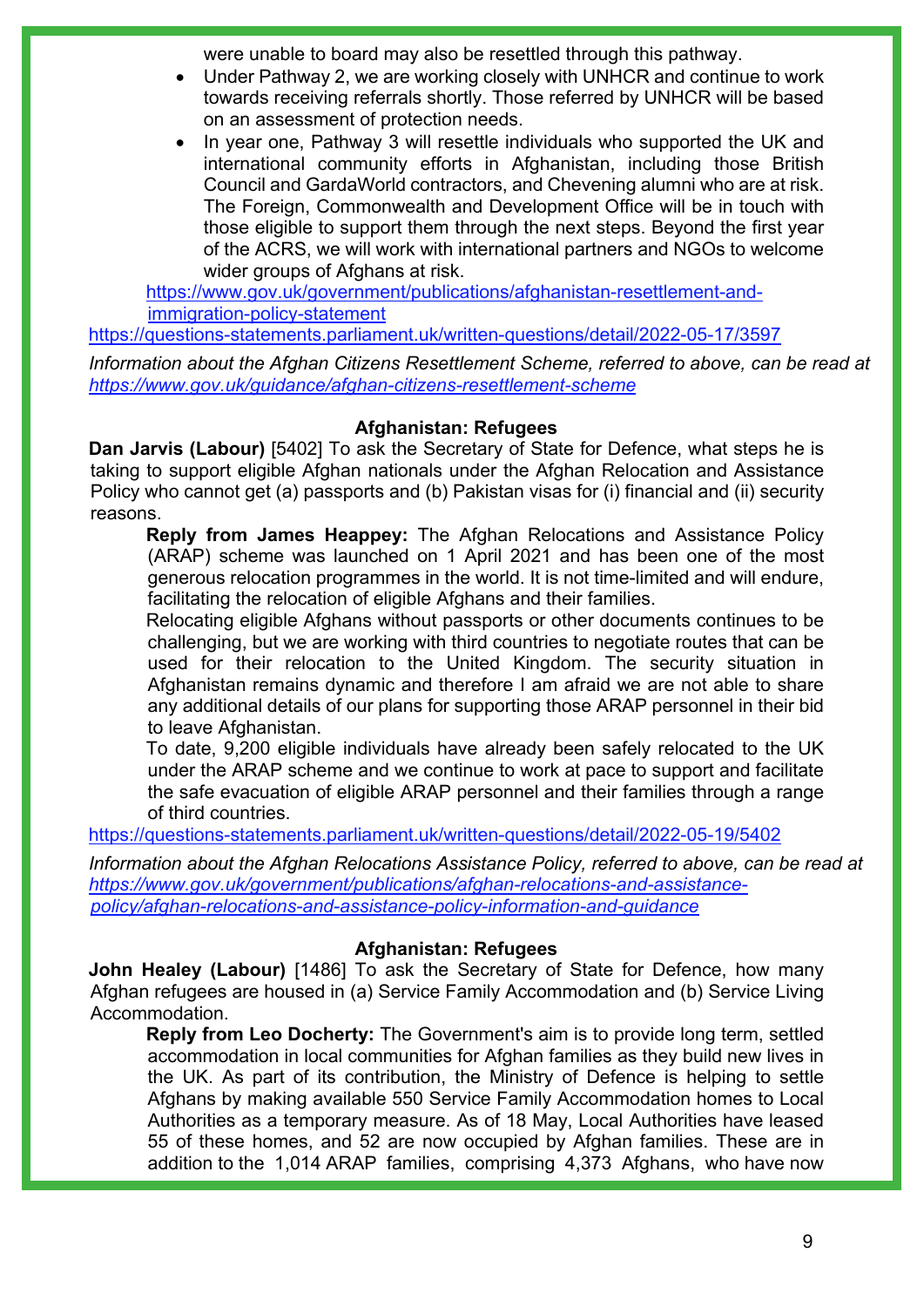settled in permanent accommodation. The ARAP Scheme does not offer Single Living Accommodation for individuals relocated to the UK.

<https://questions-statements.parliament.uk/written-questions/detail/2022-05-13/1486>

*Information about the Afghan Relocations Assistance Policy, referred to above, can be read at [https://www.gov.uk/government/publications/afghan-relocations-and-assistance](https://www.gov.uk/government/publications/afghan-relocations-and-assistance-policy/afghan-relocations-and-assistance-policy-information-and-guidance)[policy/afghan-relocations-and-assistance-policy-information-and-guidance](https://www.gov.uk/government/publications/afghan-relocations-and-assistance-policy/afghan-relocations-and-assistance-policy-information-and-guidance)*

#### **Refugees: Afghanistan**

**Mary Glindon (Labour)** [1171] To ask the Secretary of State for the Home Department, if she will provide an estimate of the likely timescales for Afghan people resettled to the UK under the (a) ARAP scheme and (b) ACRS scheme and who are currently living in bridging accommodation to be re-housed.

**Reply from Kevin Foster:** We do not want to keep people in temporary accommodation for any longer than is absolutely necessary. We have moved – or are in the process of moving - over 6,000 people into homes since June 2021. There is a huge effort underway to support the families into permanent homes as soon as we can so they can settle and rebuild their lives, and to ensure those still temporarily accommodated in hotels are given the best start to their life in the UK. The length of time a family will remain in bridging hotels is dependent on several factors including sufficient offers of appropriate housing by local authorities. We strive to allocate the right families into the right accommodation to ensure their integration into their new communities in the UK is as smooth as possible. To achieve this, we triage and prioritise families to ensure the settled accommodation provides the best possible match, taking into consideration date of arrival into the UK, family size, vulnerability and integration factors.

<https://questions-statements.parliament.uk/written-questions/detail/2022-05-12/1171>

*Information about the Afghan Relocations Assistance Policy, referred to above, can be read at [https://www.gov.uk/government/publications/afghan-relocations-and-assistance](https://www.gov.uk/government/publications/afghan-relocations-and-assistance-policy/afghan-relocations-and-assistance-policy-information-and-guidance)[policy/afghan-relocations-and-assistance-policy-information-and-guidance](https://www.gov.uk/government/publications/afghan-relocations-and-assistance-policy/afghan-relocations-and-assistance-policy-information-and-guidance)*

*Information about the Afghan Citizens Resettlement Scheme, referred to above, can be read at <https://www.gov.uk/guidance/afghan-citizens-resettlement-scheme>*

## **UK Parliament, House of Commons Written Answers: Ukraine**

#### **Visas: Ukraine**

**James Wild (Conservative)** [1560] To ask the Secretary of State for the Home Department, if her Department will make available data on individuals arriving in the UK under the Ukraine Family Visa sponsorship route to local authorities to enable them to provide advice on accessing public services.

**Reply from Kevin Foster:** The Ukraine Family Scheme is for those Ukraine nationals who have family members in the UK and wish to join them here.

Whilst there is an expectation they will be looked after by their family sponsor, there is no requirement in the scheme for the sponsor to accommodate and support their family member once in the UK. Those who are issued visas under the Ukraine Family Scheme are issued with access to public funds and services.

The Home Office does not collect specific data on where Ukraine nationals arriving under this scheme will be living, as this is not part of the requirements for the visa to be issued. Yet we continue to liaise with our colleagues in the Department for Levelling Up Homes and Communities about what information we can supply to local authorities to assist them in their work supporting those who arrive under the Ukraine Family Scheme.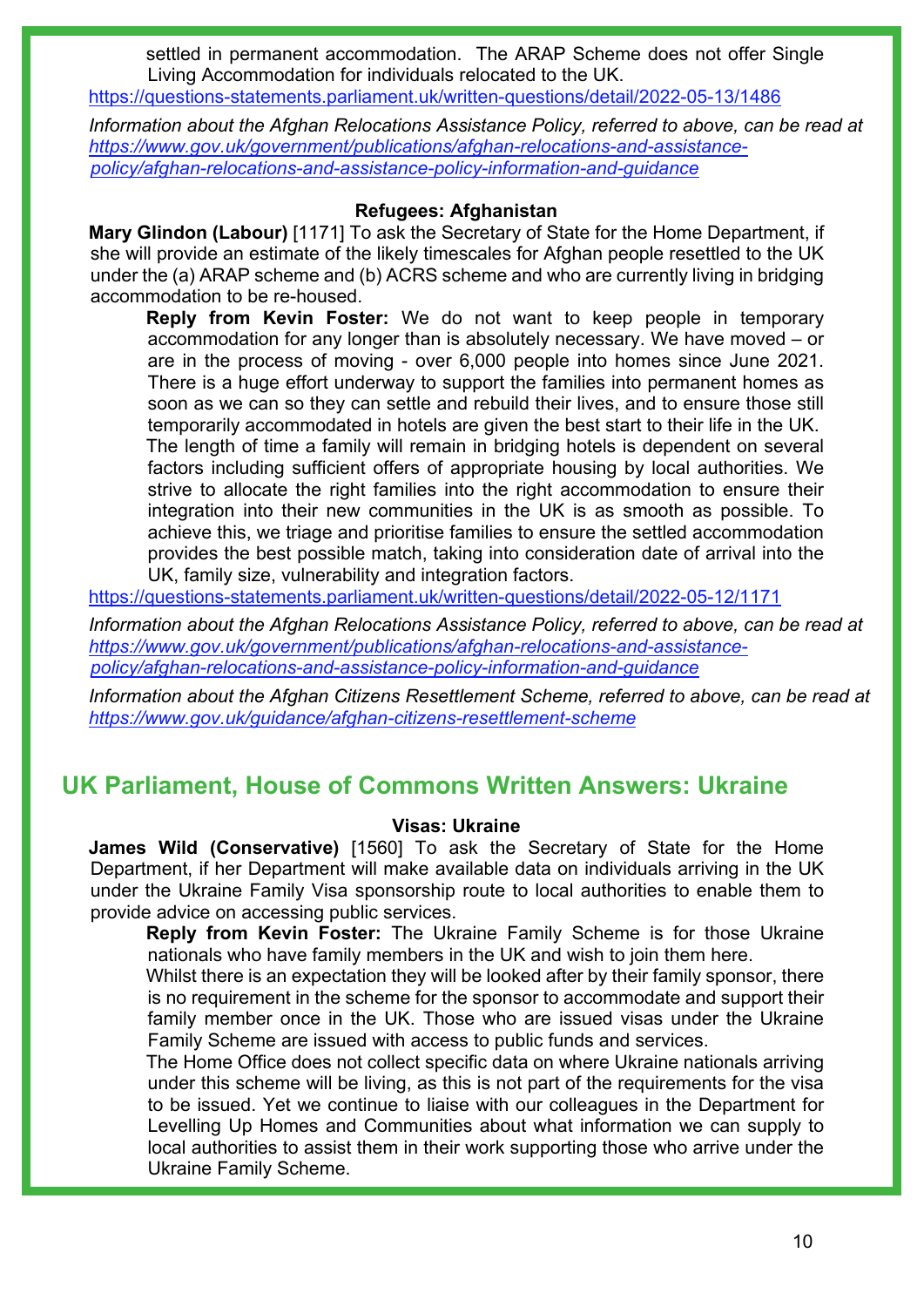<https://questions-statements.parliament.uk/written-questions/detail/2022-05-13/1560>

*Information about the Ukrainian Family Scheme, referred to above, can be read at <https://www.gov.uk/guidance/apply-for-a-ukraine-family-scheme-visa>*

### **Homes for Ukraine Scheme**

**David Warburton (Independent)** [902] To ask the Secretary of State for the Home Department, what steps her Department is taking to process outstanding visa applications for those planning to enter the UK on the Homes for Ukraine Scheme; and what steps her Department is taking to ensure that their sponsors in the UK are kept regularly informed of the status of their visa applications.

**Reply from Kevin Foster:** This is one of the fastest and largest visa programmes in UK history and in as little as two months we have issued over 100,000 visas, helping Ukrainians displaced from their home country to come to the UK to live, work, study and find safety here.

Once an application has been processed and approved, an official permission letter confirming the applicant can travel to the UK is sent to the applicant if they possess a valid Ukrainian passport.

The Home Office is processing applications as quickly as possible with extra caseworkers being brought in to meet demand. We continually making efforts to simplify the application process for Ukrainian refugees, and keeps this under regular review.

<https://questions-statements.parliament.uk/written-questions/detail/2022-05-11/902>

*Information about the Homes for Ukraine Scheme, referred to above, can be read at <https://homesforukraine.campaign.gov.uk/>*

#### *The following six questions all received the same answer* **Homes for Ukraine Scheme**

**Catherine West (Labour)** [3694] To ask the Secretary of State for the Home Department, with reference to the Homes for Ukraine Scheme, what the average waiting time is between an applicant's visa receiving approval and that applicant receiving their permission to travel document.

**Catherine West (Labour)** [3695] To ask the Secretary of State for the Home Department, with reference to the target set by Lord Harrington of Watford that all Homes for Ukraine Scheme visas will be processed within 48 hours, how many applications her Department approved within that timeframe during the week commencing 9 to 16 May 2022.

**Catherine West (Labour)** [3696] To ask the Secretary of State for the Home Department, how many and what proportion of Ukrainians who have received their Homes for Ukraine Scheme visas since the launch of the scheme have arrived in the UK.

**Catherine West (Labour)** [3698] To ask the Secretary of State for the Home Department, how many Ukrainian applications to the Homes for Ukraine Schemes received in April 2022 remain outstanding.

**Catherine West (Labour)** [3699] To ask the Secretary of State for the Home Department, what advice is being given to Ukrainian refugees applying for the Homes for Ukraine Scheme in circumstances where they cannot travel to a Visa Application Centre.

**Catherine West (Labour)** [3700] To ask the Secretary of State for the Home Department, whether her Department uses prioritisation criteria to determine urgency within the Homes for Ukraine scheme.

**Reply from Kevin Foster:** Information on the number of visas granted under the Ukrainian Family Scheme and the Homes for Ukraine Scheme, divided by each local authority can be found in published data on the GOV.UK webpage: [https://www.gov.uk/government/publications/homes-for-ukraine-sponsorship-](https://www.gov.uk/government/publications/homes-for-ukraine-sponsorship-scheme-numbers-of-visa-applications)

[scheme-numbers-of-visa-applications](https://www.gov.uk/government/publications/homes-for-ukraine-sponsorship-scheme-numbers-of-visa-applications)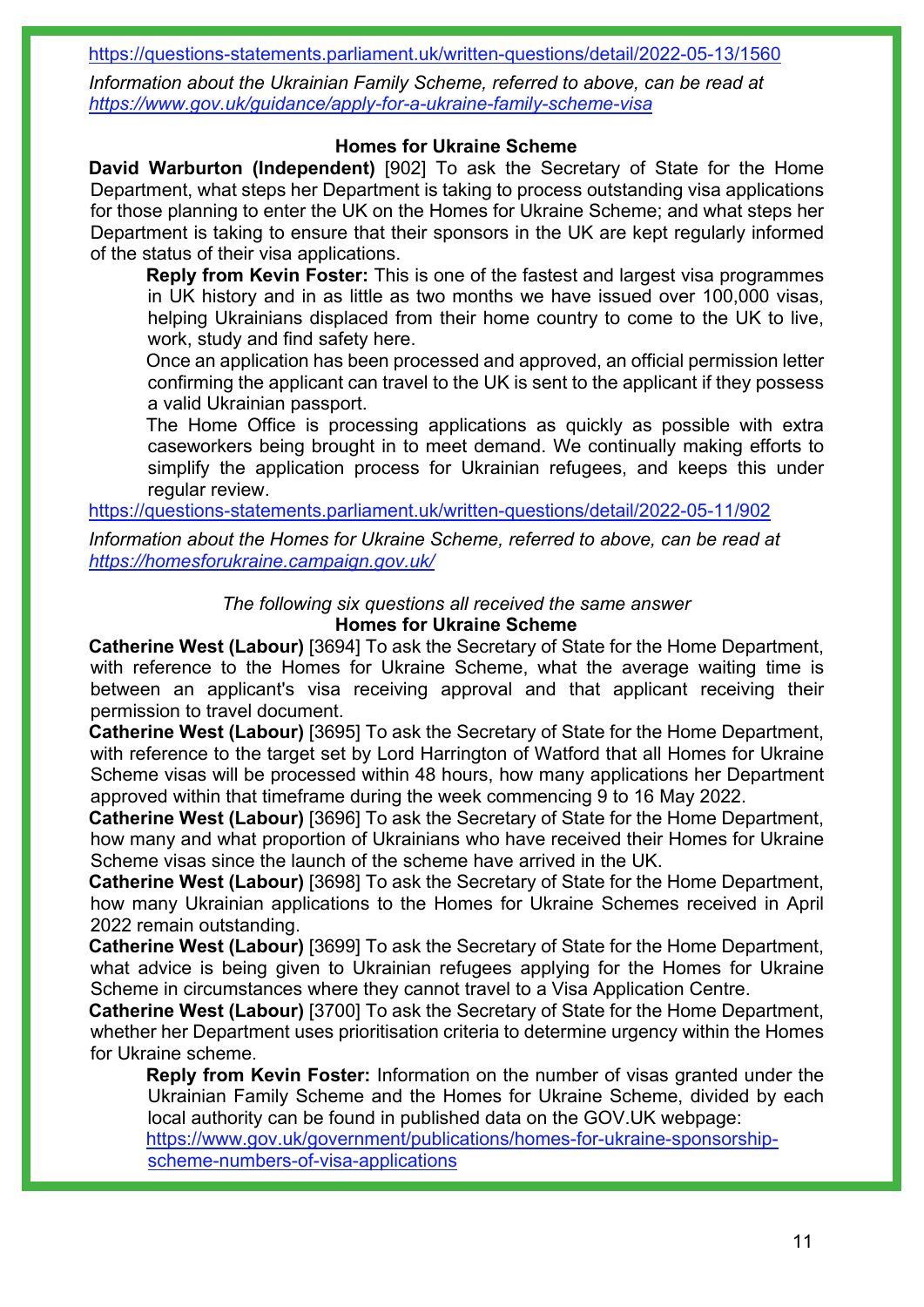The Government does not collect constituency-level data on the Ukraine Family Scheme.

In terms of priority, applications are normally processed in date order from when documents were uploaded, or after an appointment at a Visa Application Centre (VAC).

However, as part of the Home Office's commitment to make it easier for applicants to apply to our schemes. Ukrainians with valid passports no longer need to go to a Visa Application Centre to give their biometrics before they come to the UK. This revision to the process can mean applicants who submitted their applications at the same time, but via different biometric routes, may not receive their visas at the same time.

<https://questions-statements.parliament.uk/written-questions/detail/2022-05-17/3694> and

<https://questions-statements.parliament.uk/written-questions/detail/2022-05-17/3695> and

<https://questions-statements.parliament.uk/written-questions/detail/2022-05-17/3696> and

<https://questions-statements.parliament.uk/written-questions/detail/2022-05-17/3698> and

<https://questions-statements.parliament.uk/written-questions/detail/2022-05-17/3699> and

*<https://questions-statements.parliament.uk/written-questions/detail/2022-05-17/3700>*

*Information about the Homes for Ukraine Scheme, referred to above, can be read at <https://homesforukraine.campaign.gov.uk/>*

### **Refugees: Ukraine**

**Adam Afriyie (Conservative)** [680] To ask the Secretary of State for the Home Department, what steps her Department is taking to speed up the process of Ukrainian visa applications in circumstances where visas are issued for all but one member of a family, preventing them all from travelling.

**Reply from Kevin Foster:** UK Visas and Immigration have received thousands of applications for the Ukraine Family Scheme and Homes for Ukraine Scheme. UKVI are processing the paperwork as quickly as possible, and additional caseworkers have been brought in to manage this demand. UKVI staff are carrying out vital security checks for each application, and these checks are important to keep people safe in the UK, and protect people making journeys from Ukraine

Applications are normally processed in date order from when documents were uploaded, or after an appointment at a Visa Application Centre (VAC). We are working seven days a week to process applications, and where we have applications from family groups we would look to group these decisions together so families receive decisions wherever possible at the same time.

<https://questions-statements.parliament.uk/written-questions/detail/2022-05-11/680>

*Information about the Homes for Ukraine Scheme, referred to above, can be read at <https://homesforukraine.campaign.gov.uk/>*

### **Homes for Ukraine Scheme: Families**

**Jack Lopresti (Conservative)** [194] To ask the Secretary of State for the Home Department, whether her Department has plans to enable potential hosts under the Homes for Ukraine scheme to submit family-wide visa applications to house refugee families rather than multiple individual applications for each member of the family being hosted.

**Reply from Kevin Foster:** Under the Homes For Ukraine scheme, application forms must be completed for each family member, including one application per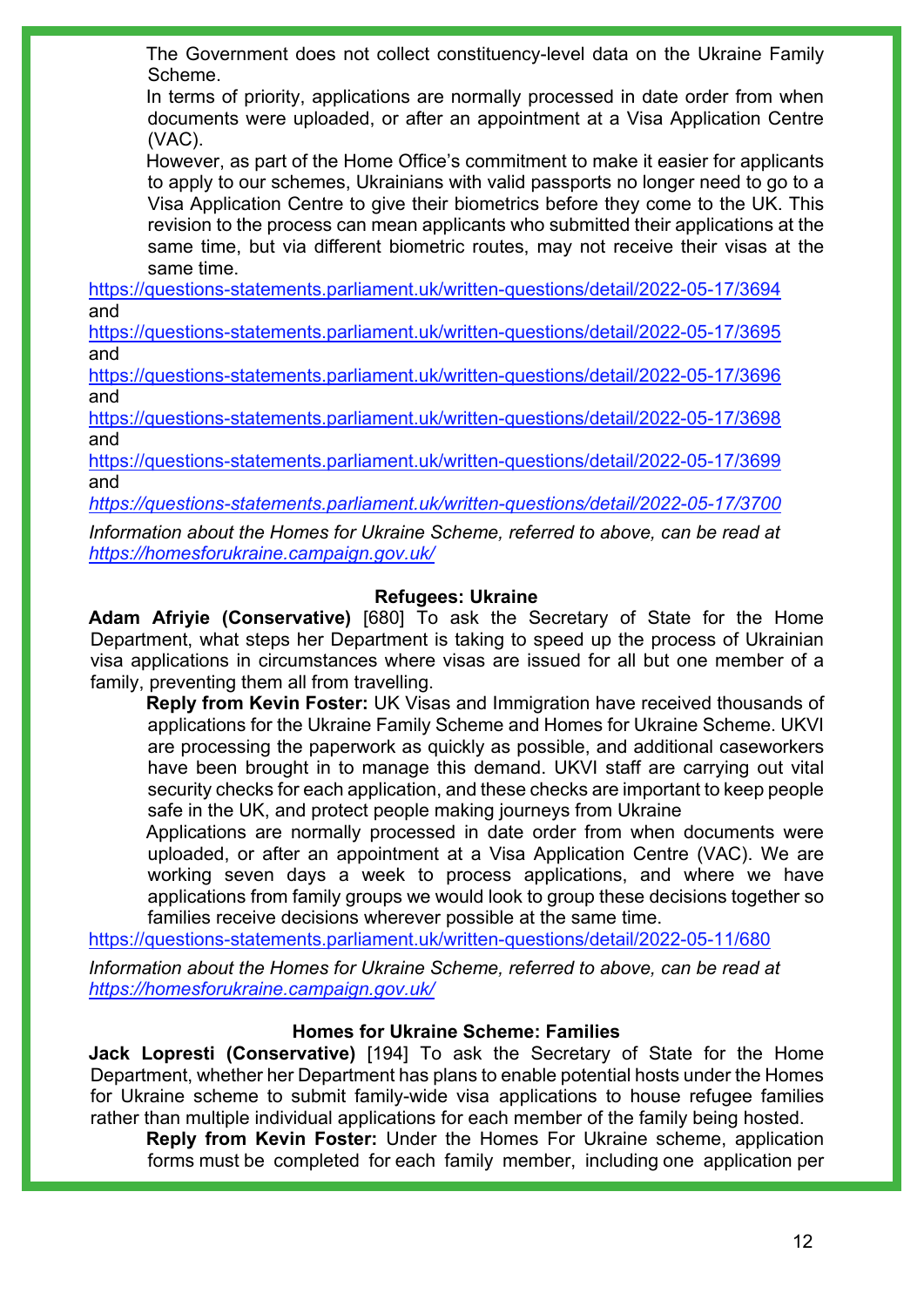child. This is to ensure the appropriate security and safeguarding checks can be undertaken.

The Home Office is continually making efforts to simplify the application process for Ukrainian refugees, and it keeps this under regular review.

<https://questions-statements.parliament.uk/written-questions/detail/2022-05-10/194>

*Information about the Homes for Ukraine Scheme, referred to above, can be read at <https://homesforukraine.campaign.gov.uk/>*

> *The following two questions both received the same answer* **Homes for Ukraine Scheme**

**Beth Winter (Labour)** [2686] To ask the Secretary of State for the Home Department, what the time limit is on validity for entry into the UK on a visa issued under the Homes for Ukraine Sponsorship Scheme.

**Beth Winter (Labour)** [2687] To ask the Secretary of State for the Home Department, whether her Department has received representations on amending time limits to validity for entry on a visa issued under the Homes for Ukraine Sponsorship Scheme.

**Reply from Kevin Foster:** The time limit validity for a standard visa is 90 days. However, we are looking at options for those Ukrainian applicants who have been unable to travel during this time period, including the possibility of issuing a replacement visa free of charge. Furthermore, as part of the UK schemes which were launched in response to Russia invasion of Ukraine, we issue permission to travel letters to Ukrainian nationals with a valid passport. These letters are different from a visa in they do not have a time limit for their use.

<https://questions-statements.parliament.uk/written-questions/detail/2022-05-16/2686> and

<https://questions-statements.parliament.uk/written-questions/detail/2022-05-16/2687>

*Information about the Homes for Ukraine Scheme, referred to above, can be read at <https://homesforukraine.campaign.gov.uk/>*

### **Refugees: Ukraine**

**Thangam Debbonaire (Labour)** [2326] To ask the Secretary of State for Levelling Up, Housing and Communities, whether Ukrainian refugees who have arrived in the UK on a route other than the Homes for Ukraine scheme can access the support services and the hosts can access funding for supporting families associated with that scheme.

**Reply from Eddie Hughes:** Only Ukrainians arriving under the Homes for Ukraine scheme have access to that scheme's funding.

<https://questions-statements.parliament.uk/written-questions/detail/2022-05-16/2326>

*Information about the Homes for Ukraine Scheme, referred to above, can be read at <https://homesforukraine.campaign.gov.uk/>*

### **Homes for Ukraine Scheme**

**Caroline Lucas (Green Party)** [3559] To ask the Secretary of State for Levelling Up, Housing and Communities, what estimate he has made of the number of Homes for Ukraine sponsorships that will run for (a) six, (b) nine and (c) 12 months; what resources will be provided to councils to assist with supporting Ukrainian refugees following (i) the planned end of a sponsorship and (ii) any instances where a sponsorship ends early; and if he will make a statement.

**Reply from Eddie Hughes:** The Government has set out plans which introduce a mechanism for local authorities to rematch Homes for Ukraine guests with new sponsors in certain circumstances. Councils should use the £10,500 tariff to meet all their associated costs (both for providing council services and for administering payments), including rematching costs.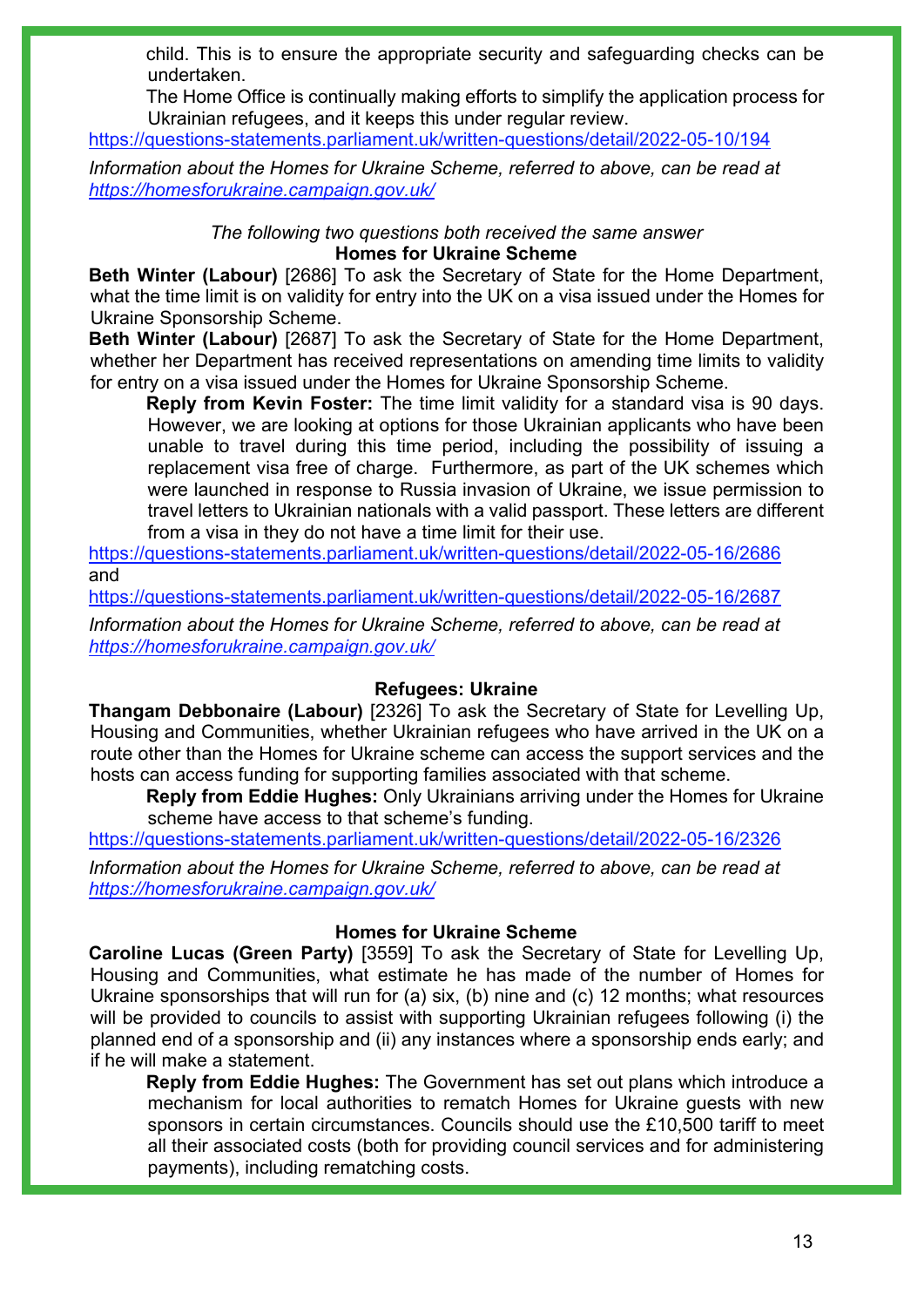<https://questions-statements.parliament.uk/written-questions/detail/2022-05-17/3559>

*Information about the Homes for Ukraine Scheme, referred to above, can be read at <https://homesforukraine.campaign.gov.uk/>*

#### **Asylum: Housing**

**Tim Farron (Liberal Democrat)** [146] To ask the Secretary of State for Levelling Up, Housing and Communities, whether he has had discussions with the Association of British Insurers on reducing insurance premiums for households hosting asylum seekers.

**Reply from Eddie Hughes:** Insurers have agreed that homeowners accommodating Ukrainian Nationals in their home under the Homes for Ukraine scheme do not need to contact their insurer on the basis that they are accommodated as non-paying guests. Please refer to the [Association of British](https://gbr01.safelinks.protection.outlook.com/?url=https%3A%2F%2Fwww.abi.org.uk%2Fproducts-and-issues%2Ftopics-and-issues%2Fukraine-crisis%2F&data=05%7C01%7CParliamentary%40levellingup.gov.uk%7Ced76a07fe3ed4a99da9e08da3da5306d%7Cbf3468109c7d43dea87224a2ef3995a8%7C0%7C0%7C637890076922860548%7CUnknown%7CTWFpbGZsb3d8eyJWIjoiMC4wLjAwMDAiLCJQIjoiV2luMzIiLCJBTiI6Ik1haWwiLCJXVCI6Mn0%3D%7C3000%7C%7C%7C&sdata=ZdP2QuCCV8xZ5icCEYZY4jpsQVJwImRMjMig5HsmUmc%3D&reserved=0)  [Insurers' statement](https://gbr01.safelinks.protection.outlook.com/?url=https%3A%2F%2Fwww.abi.org.uk%2Fproducts-and-issues%2Ftopics-and-issues%2Fukraine-crisis%2F&data=05%7C01%7CParliamentary%40levellingup.gov.uk%7Ced76a07fe3ed4a99da9e08da3da5306d%7Cbf3468109c7d43dea87224a2ef3995a8%7C0%7C0%7C637890076922860548%7CUnknown%7CTWFpbGZsb3d8eyJWIjoiMC4wLjAwMDAiLCJQIjoiV2luMzIiLCJBTiI6Ik1haWwiLCJXVCI6Mn0%3D%7C3000%7C%7C%7C&sdata=ZdP2QuCCV8xZ5icCEYZY4jpsQVJwImRMjMig5HsmUmc%3D&reserved=0) for more details.

<https://questions-statements.parliament.uk/written-questions/detail/2022-05-10/146>

*Information about the Homes for Ukraine Scheme, referred to above, can be read at <https://homesforukraine.campaign.gov.uk/>*

#### **Pension Credit: Refugees**

**Julie Marson (Conservative)** [4696] To ask the Secretary of State for Work and Pensions, how many people who have arrived in the UK from Ukraine under relocation schemes have been awarded Pension Credit.

**Reply from Guy Opperman:** As of the 18 May 2022, we had received 1,374 claims to Pension Credit from people who have arrived in Great Britain from Ukraine under the relocation schemes. Of these, 1,012 have been awarded Pension Credit and the other 362 claims are being processed.

<https://questions-statements.parliament.uk/written-questions/detail/2022-05-18/4696>

## **UK Parliament, House of Commons Written Answers: Other Immigration and Asylum**

#### **Windrush Lessons Learned Review**

**Stephen Timms (Labour)** [4455] To ask the Secretary of State for the Home Department, when her Department plans to publish a response to the recommendations made in the report by Wendy Williams entitled Windrush Lessons Learned Review: progress update, published on 31 March 2022.

**Reply from Kevin Foster:** In response to Recommendation 2 of the Windrush Lessons Learned Review, Wendy Williams returned to the Department in September 2021 to review our progress in implementing the recommendations of that Review and the commitments we made in the Comprehensive Improvement Plan. Her Progress Update was published in March this year.

Wendy concludes there is no doubt the Department has risen to the challenge she set for us, and she acknowledges there are several areas where very good progress has been made. Wendy also rightly holds us to account where we have not made sufficient progress. We know there is more to do.

The progress update does not include new recommendations and we will continue to drive forward progress on Wendy's original 30 recommendations. Having laid the foundations for radical change in the department and a total transformation of culture, we are committed to delivering long-lasting and meaningful improvements.

<https://questions-statements.parliament.uk/written-questions/detail/2022-05-18/4455>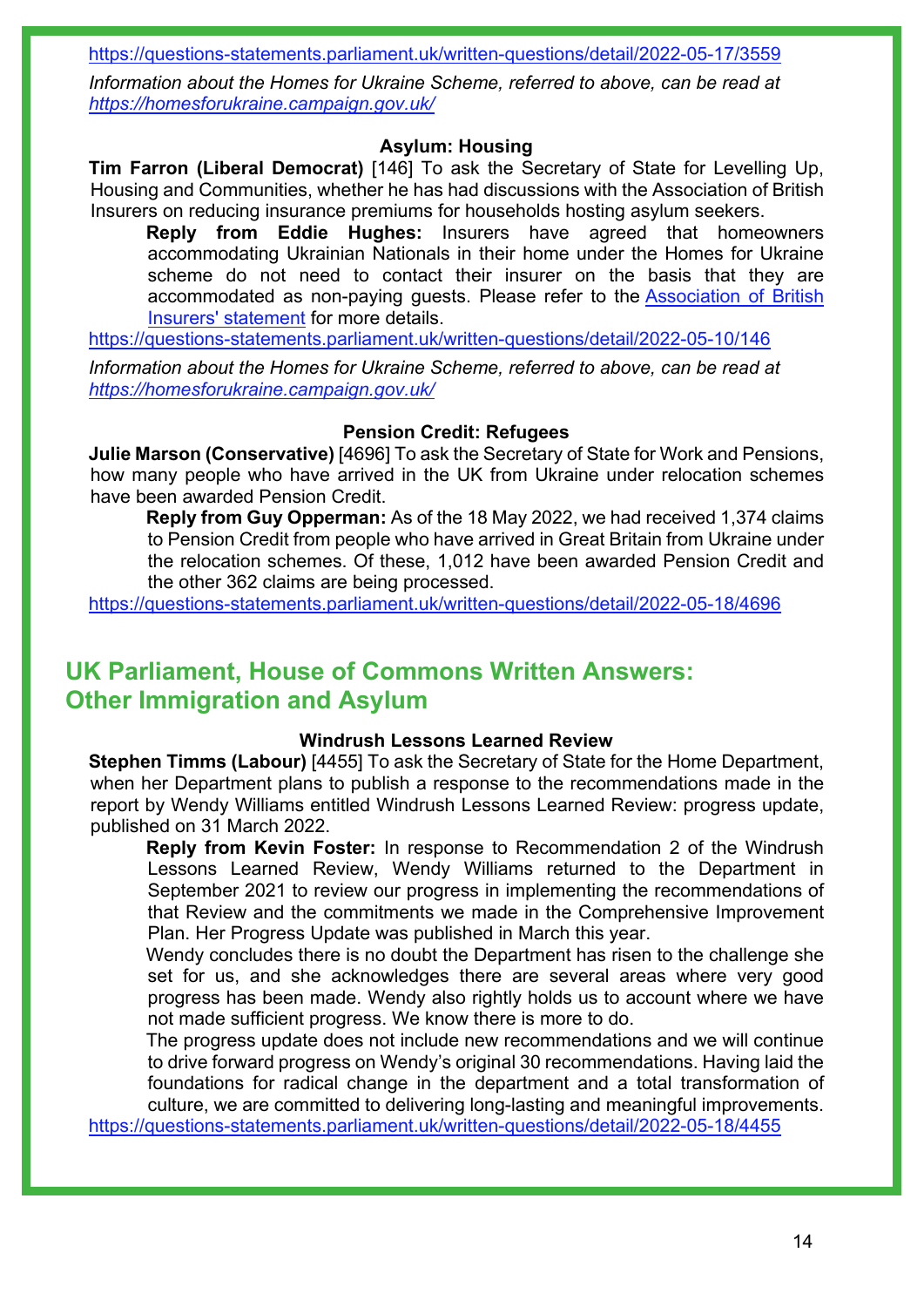*The Lessons Learned Review, referred to above, can be read at [https://assets.publishing.service.gov.uk/government/uploads/system/uploads/attachment](https://assets.publishing.service.gov.uk/government/uploads/system/uploads/attachment_data/file/876336/6.5577_HO_Windrush_Lessons_Learned_Review_LoResFinal.pdf) [\\_data/file/876336/6.5577\\_HO\\_Windrush\\_Lessons\\_Learned\\_Review\\_LoResFinal.pdf](https://assets.publishing.service.gov.uk/government/uploads/system/uploads/attachment_data/file/876336/6.5577_HO_Windrush_Lessons_Learned_Review_LoResFinal.pdf)* 

*The Progress Update referred to above can be read at [https://www.gov.uk/government/publications/windrush-lessons-learned-review-progress](https://www.gov.uk/government/publications/windrush-lessons-learned-review-progress-update/windrush-lessons-learned-review-progress-update-accessible)[update/windrush-lessons-learned-review-progress-update-accessible](https://www.gov.uk/government/publications/windrush-lessons-learned-review-progress-update/windrush-lessons-learned-review-progress-update-accessible)* 

### **Resettlement: Hong Kong**

**Charlotte Nichols (Labour)** [4706] To ask the Secretary of State for Levelling Up, Housing and Communities, whether he plans to renew funding to support the integration of Hong Kong British National (Overseas) visa holders after the 31 April 2022; and if he will make a statement.

**Reply from Kemi Badenoch:** The Government remains committed to providing support to Hong Kong British National (Overseas) [BN(O)] status holders arriving from Hong Kong to settle successfully in the UK.

DLUHC continues to support the implementation of the UK-wide Hong Kong Welcome Programme to help BN(O) status holders and their families settle in the UK.

<https://questions-statements.parliament.uk/written-questions/detail/2022-05-18/4706>

*Information about the BN(O) Scheme referred to above can be read at <https://www.gov.uk/british-national-overseas-bno-visa>*

### **Immigration: Veterans**

**Dan Jarvis (Labour)** [3593] To ask the Secretary of State for the Home Department, with reference to the Answer of 11 March 2022 to Question 134358 on Immigration: Veterans, whether non-UK veterans living outside the UK who were discharged more than two years ago will qualify under the policy; and what support her Department plans to provide to help them regularise their immigration status.

**Reply from Kevin Foster:** The fee waiver policy applies to non-UK veterans living outside the UK who apply for settlement in the UK more than two years after discharge where the requirements of Part 3, paragraph 11 of Appendix Armed Forces are met.

Non-UK veterans outside of the UK do not have an immigration status to regularise but, if they meet the requirements of Appendix Armed Forces, they should apply online at

<https://visas-immigration.service.gov.uk/apply-visa-type/armed-forces-group> if they want to settle in the UK.

<https://questions-statements.parliament.uk/written-questions/detail/2022-05-17/3593>

*The question referred to above can be read at <https://questions-statements.parliament.uk/written-questions/detail/2022-03-04/134358>*

### **Free School Meals: Asylum**

**Rachael Maskell (Labour Co-op)** [3658] To ask the Secretary of State for Education, if he will make it his policy to introduce free school meals for children who have parents or carers seeking asylum in the UK.

**Reply from Will Quince:** Under this government, eligibility for free school meals has been extended several times and to more groups of children than any other government over the past half a century.

Under the benefits-based criteria, 1.7 million of the most disadvantaged pupils are eligible for and claim a free school meal. This includes children of families in receipt of support under Section VI of the Immigration and Asylum Act 1999.

In addition to this, free school meal eligibility was extended to children from all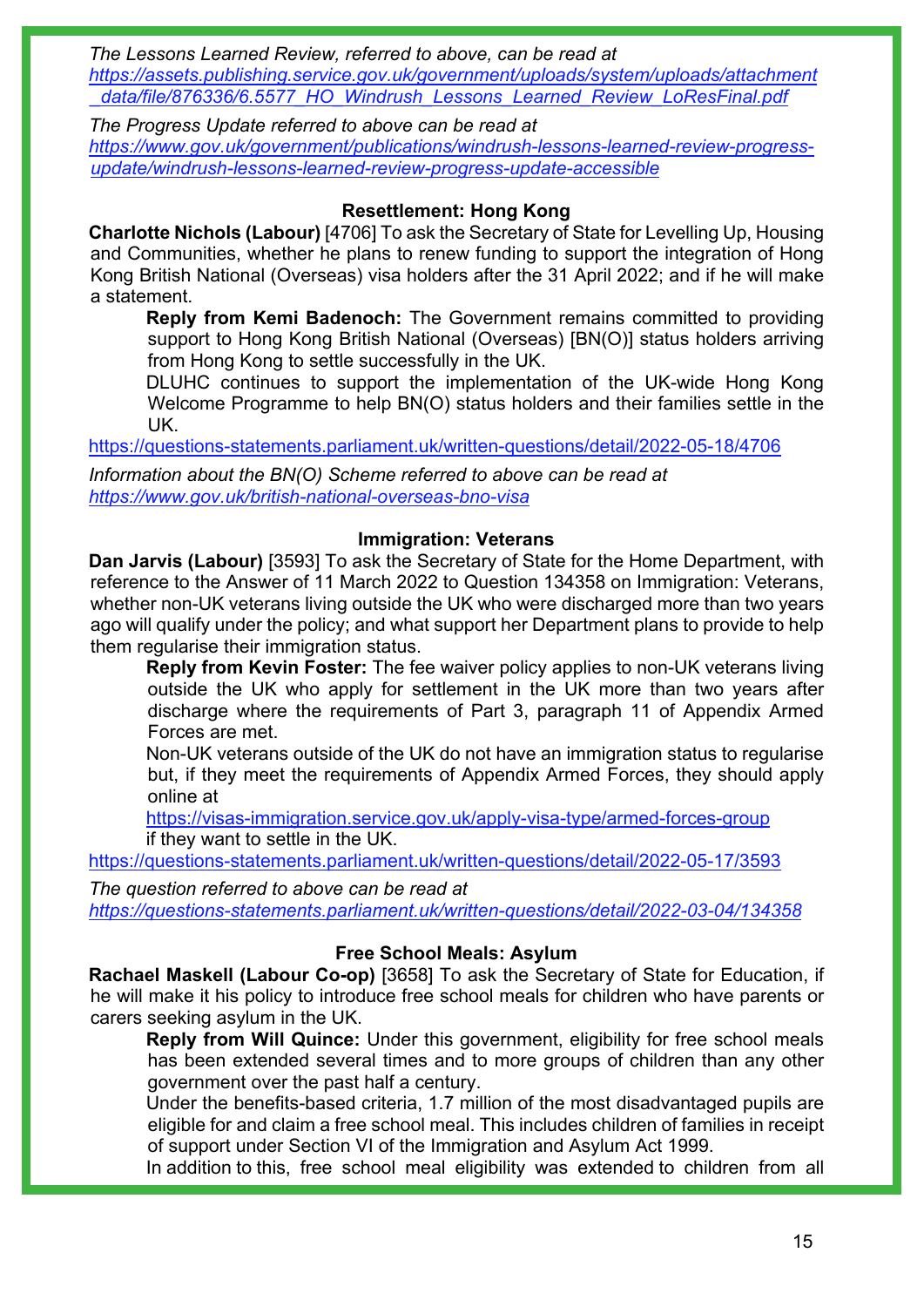families subject to no recourse to public funds on April 19, 2022, building on the temporary extension to some groups that had been in place since 2020. Throughout this entire period, children from a subset of failed asylum seekers supported under Section 4 of the Immigration and Asylum Act 1999 have and continue to be eligible for free school meals.

<https://questions-statements.parliament.uk/written-questions/detail/2022-05-17/3658>

### **Immigration: Africa**

**Patrick Grady (SNP)** [5425] To ask the Secretary of State for the Home Department, what assessment she has made of the potential merits of exempting people from African commonwealth countries, who are (a) taught in English throughout their education or (b) have English as an official language of their country from English language testing requirements for Home Office applications.

**Reply from Kevin Foster:** The Home Office publishes a list of Majority English Speaking Countries (MESC) for immigration purposes. Immigration applicants who are nationals of those countries meet the English language requirement without having to provide further proof. For a country be included on the MESC list, the Home Office must have evidence over half the population in that country speak English as a first language.

If a country meets this criterion, it means it is more likely than not any individual applicant from that country can speak English with the level of fluency required to integrate in the UK, complete the course they are coming to study, or undertake the job they are coming to do.

The fact a country's official language is English is not sufficient justification to include it on the MESC list, as this does not necessarily correlate with more than half of the population of the country speaking English as a first language. We do not currently have evidence any African commonwealth country meets the requirement to be included on the MESC list.

We do not have any plans to recognise secondary school-age qualifications taught outside of the UK as proof of English language ability, but there are a variety of methods applicants can use to meet the English language requirement instead. These include:

- having shown they meet the requirement in a previous immigration application
- passing a Secure English Language Test at an approved test centre
- holding a degree-level qualification which was taught in English
- having their chosen university or other Higher Educational Institution selfcertify their level of English ability, or

having a GCSE, A-level, Scottish National Qualification at level 4 or 5 or, Scottish Higher or Advanced Higher, in English following education at a UK school begun when they were under-18.

<https://questions-statements.parliament.uk/written-questions/detail/2022-05-19/5425>

#### *The following two questions both received the same answer*

#### **Asylum**

**Olivia Blake (Labour)** [3780] To ask the Secretary of State for the Home Department, when her Department will publish the guidance on differentiated treatment of asylum seekers due to come into force on 28 June 2022.

**Olivia Blake (Labour)** [3781] To ask the Secretary of State for the Home Department, what her policy is on people who contacted her Department before 28 June 2022 to claim asylum, but have been unable to complete the application process due to delays in the provision of screening interviews.

**Reply from Kevin Foster:** The guidance on the differentiation policy will be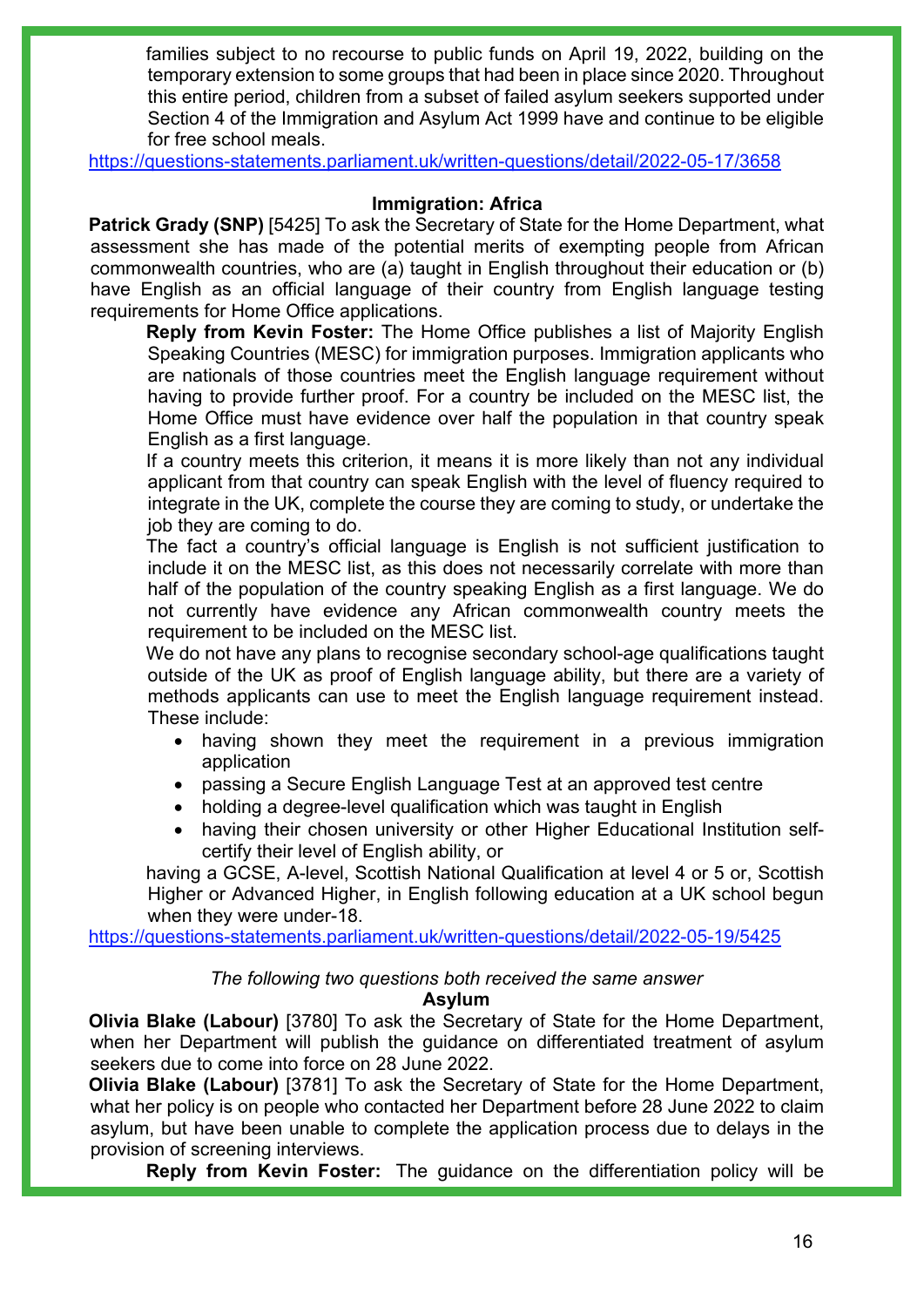published on 28 June 2022.

Those who have contacted the Home Office to claim asylum before 28 June 2022 and are currently awaiting an appointment for screening will be treated as having claimed asylum before the implementation of the Nationality and Borders Act 2022. These transitional arrangements will be outlined in the aforementioned guidance.

<https://questions-statements.parliament.uk/written-questions/detail/2022-05-17/3780> and

<https://questions-statements.parliament.uk/written-questions/detail/2022-05-17/3781>

### *The following two questions both received the same answer*

#### **Immigration Bail**

**Paul Blomfield (Labour)** [3576] To ask the Secretary of State for the Home Department, when the guidance on Reporting and Offender Management Version 4.0, published on 6 May 2022, was amended to include the current guidance on Accompanied Reporting.

#### **Asylum**

**Paul Blomfield (Labour)** [3577] To ask the Secretary of State for the Home Department, what assessment her Department has made of the impact of not permitting volunteers to accompany refugees and asylum seekers when attending reporting centres except in exceptional cases on (a) immigration compliance and (b) wellbeing of those reporting.

**Reply from Kevin Foster:** The purpose of reporting is to ensure those without leave to remain in the UK and illegal entrants remain in close contact with the Home Office. A reporting requirement of bail is used to enable case progression, interviews, offers of voluntary departure and travel document applications to be conducted to support removal actions. A person on a reporting regime will be considered for a variety of methods to report including in person within a Centre or a combination of telephone reporting, digital bail or electronic monitoring.

There has been no change to the current guidance on accompanied reporting. It remains at the discretion of the ROM manager and all representations will be considered. This was present in v1 issued 2017 and has not been amended since: *Accompanied reporting*

*The reporting centre manager has discretion as to whether a person reporting may have someone accompany them, such as a legal representative, a support or charity organisation worker, or volunteer. Where the person reporting is vulnerable, or where they are reporting for the first time, are typical examples of when assistance is requested.*

*You should not consider accompanied reporting to be routine, but it can be permitted in exceptional cases where specific requests are made to the reporting centre manager. A person accompanying the reporting person must only be allowed into the waiting area, you must not permit them to intervene on the person's behalf at the counter.*

A change in the new guidance is new asylum applicants will not be required to report until a negative decision is made on their application, unless exceptional circumstances apply, for example the applicant is also a foreign national offender (FNO), a restricted access case or a TCU case, these will be decided on a caseby-case basis.

<https://questions-statements.parliament.uk/written-questions/detail/2022-05-17/3576> and

<https://questions-statements.parliament.uk/written-questions/detail/2022-05-17/3577>

*The guidance referred to above can be read at*

*[https://assets.publishing.service.gov.uk/government/uploads/system/uploads/attachment](https://assets.publishing.service.gov.uk/government/uploads/system/uploads/attachment_data/file/1073781/Reporting_and_offender_management.pdf) [\\_data/file/1073781/Reporting\\_and\\_offender\\_management.pdf](https://assets.publishing.service.gov.uk/government/uploads/system/uploads/attachment_data/file/1073781/Reporting_and_offender_management.pdf)*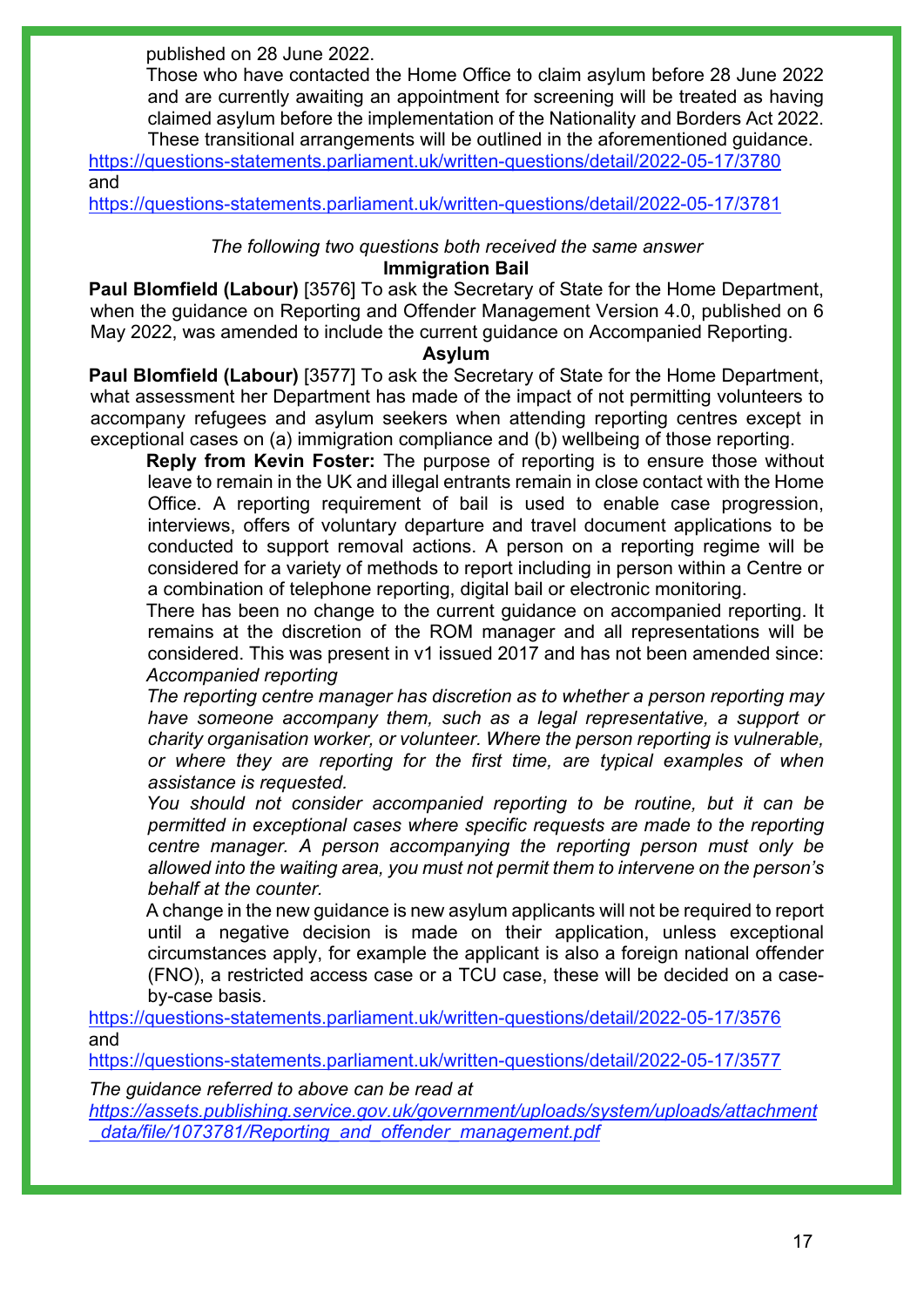#### *The following two questions both received the same answer* **Asylum: Consumer Goods**

**Helen Hayes (Labour)** [2589] To ask the Secretary of State for the Home Department, what recent assessment she has made of the quantity and quality of the (a) shoes, (b) underwear, (c) toiletries and (d) other essential basics provided to asylum seekers arriving in the UK in the welcome packs issued by initial accommodation providers; and what steps the Government is taking to ensure that basic standards of dignity are met.

**Helen Hayes (Labour)** [2590] To ask the Secretary of State for the Home Department, what steps she is taking to review the minimum standards of welcome packs provided to asylum seekers.

**Reply from Kevin Foster:** The Home Office provides initial accommodation to asylum seekers to ensure they are not left unsupported if otherwise destitute. They are given free, furnished accommodation with food, toiletries, and other essentials, and a weekly cash allowance to cover other living needs such as clothing. This support is routinely reviewed.

<https://questions-statements.parliament.uk/written-questions/detail/2022-05-16/2589> and

<https://questions-statements.parliament.uk/written-questions/detail/2022-05-16/2590>

#### **Asylum: Temporary Accommodation**

**Helen Hayes (Labour)** [2591] To ask the Secretary of State for the Home Department, what recent assessment she has made of the average length of stay of asylum seekers in initial accommodation; and what steps she is taking to ensure that initial accommodation is being used for short term stays only.

**Reply from Kevin Foster:** The Home Office monitors the length of stay in Initial Accommodation and Contingency Accommodation on a regular basis.

The asylum accommodation system is under enormous pressure because of the significant and sustained increase in asylum intake over the last 12 months and the build-up of the population as a result of Covid-19 related measures. This has resulted in over 25,000 asylum seekers being accommodated in temporary contingency accommodation, such as hotels. This is not acceptable; it is not fair on the taxpayers, and it does not offer the right solution for communities or those seeking asylum; it must change.

That is why I wrote to all Local Authorities on 13 April 2022 to set out plans for Full Dispersal. This will reduce and then eliminate the use of hotels for asylum seekers by moving to a full dispersal model for asylum accommodation. This will mean expanding our existing approach of using private rental sector housing to all local authority areas across England, Scotland and Wales.

<https://questions-statements.parliament.uk/written-questions/detail/2022-05-16/2591>

#### **Asylum: Linton-on-Ouse**

**Kevin Hollinrake (Conservative)** [2564] To ask the Secretary of State for the Home Department, what assessment her Department has made of the potential impact of the proposed asylum processing site at Linton-on-Ouse on (a) public services and (b) local residents in the context of that village's population size relative to the number of asylum seekers proposed to be accommodated at that site.

**Reply from Kevin foster:** The Home Office is conducting an Equality Impact Assessment on the use of Linton-On-Ouse as an accommodation centre.

Key local partners and stakeholders have been notified of the plans for Linton-on-Ouse. We are bringing together statutory and other agencies on a regular basis both in the implementation stage and when the site is operational.

We are also engaging with the local community and discussing the site with them through scheduled meetings and forums.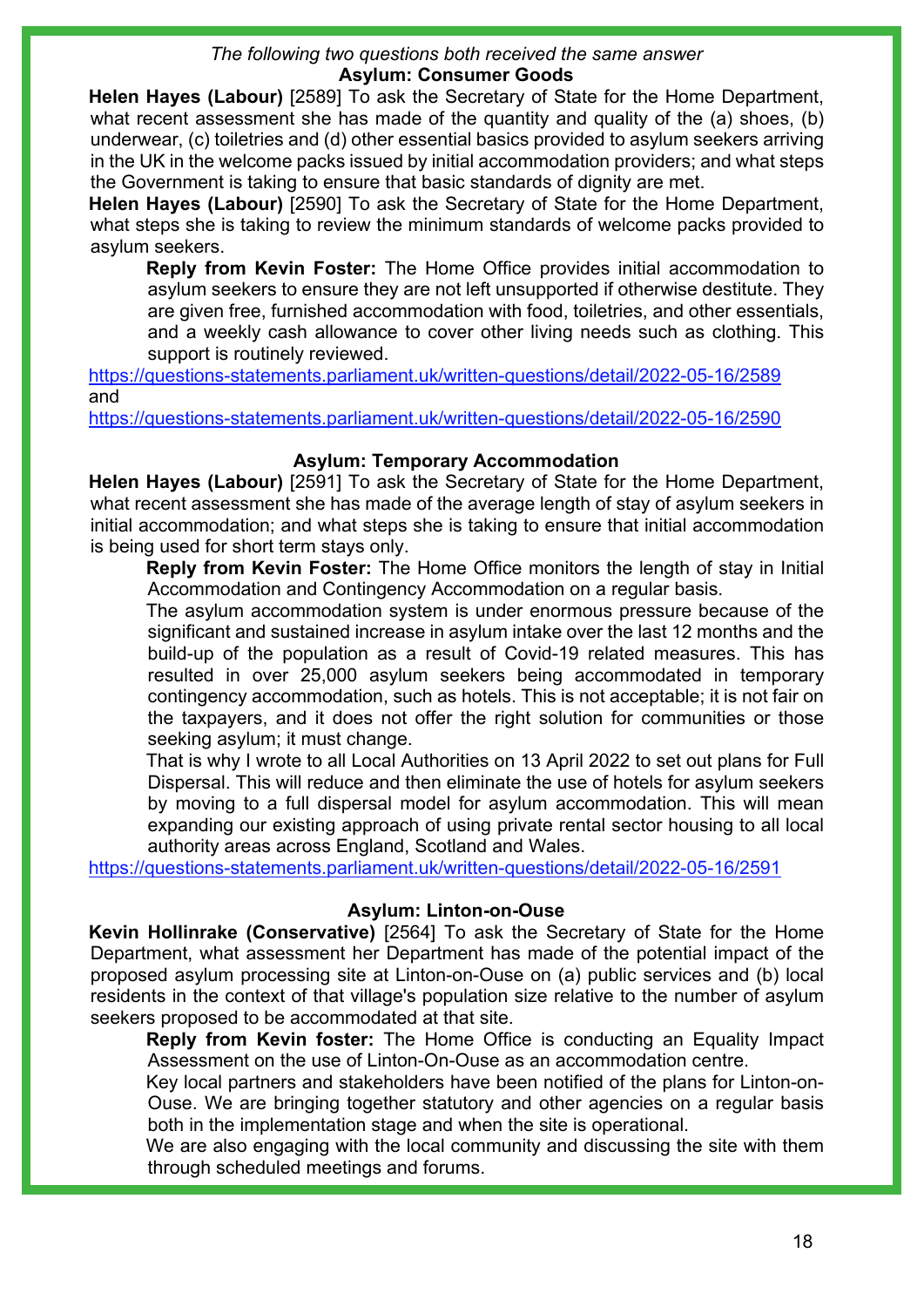#### *The following two questions both received the same answer* **Dungavel House Immigration Removal Centre**

**Anne McLaughlin (SNP)** [5427] To ask the Secretary of State for the Home Department, pursuant to Answer of 21 April 2022 to Question 154123, how many times Dungavel IRC has been used to process clandestine arrivals by boat since 14 April 2022.

### **Immigration: Detention Centres**

**Anne McLaughlin (SNP)** [5428] To ask the Secretary of State for the Home Department, if capacity has been exceeded in Immigration Removal Centres other than Dungavel IRC since 14 April 2022.

**Reply from Tom Pursglove:** We operate the immigration removal estate in a flexible manner and in line with the Short Term Holding Facility (STHF) Rules 2018 and the Detention Centre Rules 2001, as appropriate.

In order to support the management of the arrival of migrants by boat, we have temporarily accommodated people under the provisions of the STHF Rules 2018, in a small number of immigration removal centres (IRCs) including Dungavel House. Dungavel IRC is only considered when capacity is exceeded at other facilities, or contingencies are exhausted. Since 14 April 2022 Dungavel IRC has not operated as a STHF to accommodate clandestine migrant arrivals.

There have been no occasions since 14 April 2022 when capacity has been exceeded in any IRC.

<https://questions-statements.parliament.uk/written-questions/detail/2022-05-19/5428>

*The answer referred to above can be read at*

*<https://questions-statements.parliament.uk/written-questions/detail/2022-04-14/154123>*

*The Rules referred to above can be read at*

*[https://assets.publishing.service.gov.uk/government/uploads/system/uploads/attachment](https://assets.publishing.service.gov.uk/government/uploads/system/uploads/attachment_data/file/721583/STHF-rules-operational-guidance-v1.0-EXT.pdf) [\\_data/file/721583/STHF-rules-operational-guidance-v1.0-EXT.pdf](https://assets.publishing.service.gov.uk/government/uploads/system/uploads/attachment_data/file/721583/STHF-rules-operational-guidance-v1.0-EXT.pdf)*

*and*

*<https://www.legislation.gov.uk/uksi/2001/238/made/data.pdf>*

#### **Asylum: Napier Barracks**

**Anne McLaughlin (SNP)** [309] To ask the Secretary of State for the Home Department, what changes have been made to the criteria and process for determining whether a person is suitable to be accommodated at Napier Barracks since the High Court's ruling in June 2021.

**Reply from Kevin Foster:** The suitability criteria was published in May 2021, and there have been no changes since publication.

The Home's Office's "Allocation of Accommodation" guidance [\(Allocation of](https://gbr01.safelinks.protection.outlook.com/?url=https%3A%2F%2Fassets.publishing.service.gov.uk%2Fgovernment%2Fuploads%2Fsystem%2Fuploads%2Fattachment_data%2Ffile%2F990240%2Fallocation-of-accommodation-v6.0-gov-uk.pdf%23%3A%7E%3Atext%3DThe%2520overriding%2520principle%2520when%2520allocating%2520accommodation%2520is%2520that%2Cwhere%2520the%2520Home%2520Office%2520has%2520a%2520ready%2520supply.&data=05%7C01%7CDavid.Harding%40homeoffice.gov.uk%7C58c2f0968d9f4c1659c608da38b1cc7a%7Cf24d93ecb2914192a08af182245945c2%7C0%7C0%7C637884633524506859%7CUnknown%7CTWFpbGZsb3d8eyJWIjoiMC4wLjAwMDAiLCJQIjoiV2luMzIiLCJBTiI6Ik1haWwiLCJXVCI6Mn0%3D%7C3000%7C%7C%7C&sdata=afIg%2Bi%2B9oKcx312pU4pQ5h3uxv%2FHJf3YPnWYq4Cd8NA%3D&reserved=0)  [accommodation policy](https://gbr01.safelinks.protection.outlook.com/?url=https%3A%2F%2Fassets.publishing.service.gov.uk%2Fgovernment%2Fuploads%2Fsystem%2Fuploads%2Fattachment_data%2Ffile%2F990240%2Fallocation-of-accommodation-v6.0-gov-uk.pdf%23%3A%7E%3Atext%3DThe%2520overriding%2520principle%2520when%2520allocating%2520accommodation%2520is%2520that%2Cwhere%2520the%2520Home%2520Office%2520has%2520a%2520ready%2520supply.&data=05%7C01%7CDavid.Harding%40homeoffice.gov.uk%7C58c2f0968d9f4c1659c608da38b1cc7a%7Cf24d93ecb2914192a08af182245945c2%7C0%7C0%7C637884633524506859%7CUnknown%7CTWFpbGZsb3d8eyJWIjoiMC4wLjAwMDAiLCJQIjoiV2luMzIiLCJBTiI6Ik1haWwiLCJXVCI6Mn0%3D%7C3000%7C%7C%7C&sdata=afIg%2Bi%2B9oKcx312pU4pQ5h3uxv%2FHJf3YPnWYq4Cd8NA%3D&reserved=0) sets out a range of factors to be considered when assessing the suitability of individual asylum seekers to particular types of accommodation and includes specific guidance for the Napier site. A number of changes were introduced to the accommodation arrangements and other facilities at the site following the High Court judgment, generally aimed at more effectively managing Covid risks, better safeguarding arrangements, improvements in the living conditions and other facilities and clearer information to the residents on a range of matters, including that they are free to leave the site if they wish.

<https://questions-statements.parliament.uk/written-questions/detail/2022-05-10/309>

*The judgement referred to above can be read at <https://www.judiciary.uk/wp-content/uploads/2021/06/Napier-Barracks-judgment.pdf>*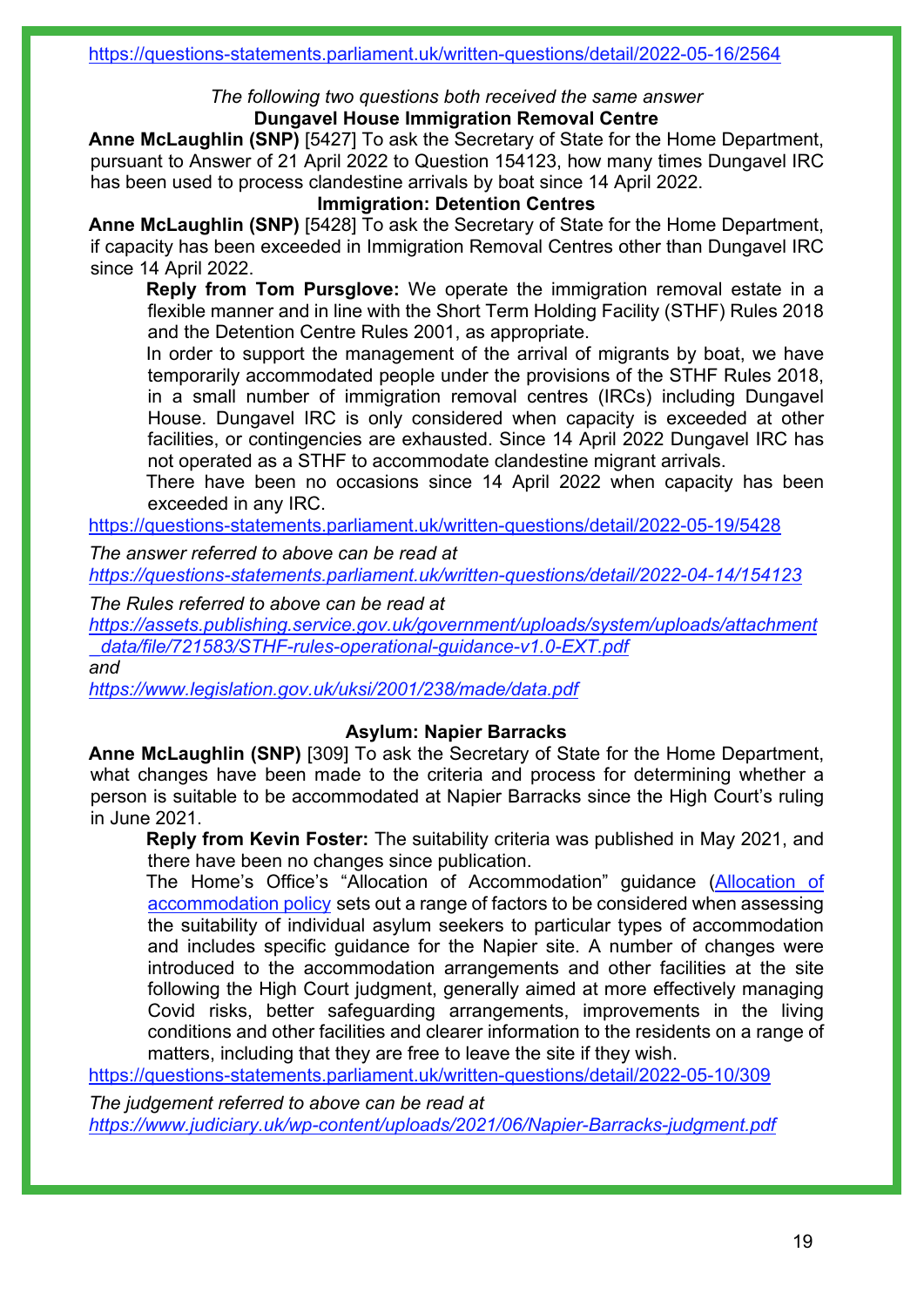#### **Derwentside Immigration Removal Centre**

**Mary Kelly Foy (Labour)** [6908] To ask the Secretary of State for the Home Department, how many women detained in Derwentside Immigration Removal Centre have been deported as of 23 May 2022.

The Home Office publishes statistics on immigration detention in the 'Immigration [Statistics Quarterly Release'.](https://gbr01.safelinks.protection.outlook.com/?url=https%3A%2F%2Fwww.gov.uk%2Fgovernment%2Fcollections%2Fimmigration-statistics-quarterly-release&data=05%7C01%7CAlison.Murrell%40homeoffice.gov.uk%7Ceff6e51a35964e567fd808da3d82d30d%7Cf24d93ecb2914192a08af182245945c2%7C0%7C0%7C637889929332817829%7CUnknown%7CTWFpbGZsb3d8eyJWIjoiMC4wLjAwMDAiLCJQIjoiV2luMzIiLCJBTiI6Ik1haWwiLCJXVCI6Mn0%3D%7C3000%7C%7C%7C&sdata=Rowi6t5mQMvMfc5fpFo3DAtaZseTElCBfueDKYK70hI%3D&reserved=0) This includes data on people:

- Entering detention by initial place of detention in table Det\_02a of the ['Detention summary tables'.](https://gbr01.safelinks.protection.outlook.com/?url=https%3A%2F%2Fassets.publishing.service.gov.uk%2Fgovernment%2Fuploads%2Fsystem%2Fuploads%2Fattachment_data%2Ffile%2F1054673%2Fdetention-summary-dec-2021-tables.ods&data=05%7C01%7CAlison.Murrell%40homeoffice.gov.uk%7Ceff6e51a35964e567fd808da3d82d30d%7Cf24d93ecb2914192a08af182245945c2%7C0%7C0%7C637889929332817829%7CUnknown%7CTWFpbGZsb3d8eyJWIjoiMC4wLjAwMDAiLCJQIjoiV2luMzIiLCJBTiI6Ik1haWwiLCJXVCI6Mn0%3D%7C3000%7C%7C%7C&sdata=Y%2BA4GEQaVMIsbCtYgIn74d2eIHgXKOicFJaMD2uAJoY%3D&reserved=0)
- Leaving detention by last place of detention published in table Det 04c of the ['Detention summary tables'](https://gbr01.safelinks.protection.outlook.com/?url=https%3A%2F%2Fassets.publishing.service.gov.uk%2Fgovernment%2Fuploads%2Fsystem%2Fuploads%2Fattachment_data%2Ffile%2F1054673%2Fdetention-summary-dec-2021-tables.ods&data=05%7C01%7CAlison.Murrell%40homeoffice.gov.uk%7Ceff6e51a35964e567fd808da3d82d30d%7Cf24d93ecb2914192a08af182245945c2%7C0%7C0%7C637889929332817829%7CUnknown%7CTWFpbGZsb3d8eyJWIjoiMC4wLjAwMDAiLCJQIjoiV2luMzIiLCJBTiI6Ik1haWwiLCJXVCI6Mn0%3D%7C3000%7C%7C%7C&sdata=Y%2BA4GEQaVMIsbCtYgIn74d2eIHgXKOicFJaMD2uAJoY%3D&reserved=0) and by reason for leaving detention in table Det D03 of the [detention detailed datasets.](https://gbr01.safelinks.protection.outlook.com/?url=https%3A%2F%2Fwww.gov.uk%2Fgovernment%2Fstatistical-data-sets%2Freturns-and-detention-datasets%23immigration-detention&data=05%7C01%7CAlison.Murrell%40homeoffice.gov.uk%7Ceff6e51a35964e567fd808da3d82d30d%7Cf24d93ecb2914192a08af182245945c2%7C0%7C0%7C637889929332817829%7CUnknown%7CTWFpbGZsb3d8eyJWIjoiMC4wLjAwMDAiLCJQIjoiV2luMzIiLCJBTiI6Ik1haWwiLCJXVCI6Mn0%3D%7C3000%7C%7C%7C&sdata=40IQFZhc1132W71ZU33xnVu%2FWQ%2B23hUUsfYm7%2BFeGpE%3D&reserved=0)
- In detention by current place of detention in table Det 03a of the 'Detention [summary tables'](https://gbr01.safelinks.protection.outlook.com/?url=https%3A%2F%2Fassets.publishing.service.gov.uk%2Fgovernment%2Fuploads%2Fsystem%2Fuploads%2Fattachment_data%2Ffile%2F1054673%2Fdetention-summary-dec-2021-tables.ods&data=05%7C01%7CAlison.Murrell%40homeoffice.gov.uk%7Ceff6e51a35964e567fd808da3d82d30d%7Cf24d93ecb2914192a08af182245945c2%7C0%7C0%7C637889929332817829%7CUnknown%7CTWFpbGZsb3d8eyJWIjoiMC4wLjAwMDAiLCJQIjoiV2luMzIiLCJBTiI6Ik1haWwiLCJXVCI6Mn0%3D%7C3000%7C%7C%7C&sdata=Y%2BA4GEQaVMIsbCtYgIn74d2eIHgXKOicFJaMD2uAJoY%3D&reserved=0).

Data on those entering detention, by place of detention, relate to the place of initial detention. An individual who moves from one part of the detention estate to another will not be counted as entering any subsequent place of detention. Last place of detention does not show where an individual spent their time in detention. In some cases, an individual may have spent a period of time detained elsewhere before being moved to their last place of detention.

<https://questions-statements.parliament.uk/written-questions/detail/2022-05-23/6908>

### **Deportation: Jamaica**

**Virendra Sharma (Labour)** [5382] To ask the Secretary of State for the Home Department, what assessment her Department has made of the value for money of the Jamaica deportation charter flight on 8 May 2022.

**Reply from Tom Pursglove:** This Government's priority is keeping the people of this country safe, and we make no apology for seeking to remove dangerous foreign criminals. Foreign nationals who abuse our hospitality by committing crimes should be in no doubt of our determination to deport them.

Charter flight operations there are an important means to return disruptive individuals or where they are limited scheduled routes, particularly during the global Coronavirus pandemic. We manage the charter programme flexibly, balancing it with the use of scheduled flights to best respond to operational needs.

The endless merry go round of late legal claims – which are often unfounded or without merit – can result in people being removed from flights at the last minute.

Our New Plan for Immigration will stop the abuse of the system and expedite the removal of those who have no right to be here.

<https://questions-statements.parliament.uk/written-questions/detail/2022-05-19/5382>

#### **Offenders: Deportation**

**Peter Bone (Conservative)** [6734] To ask the Secretary of State for the Home Department, with reference to the oral statement of the Parliamentary Under-Secretary of State for the Home Department on 18 May 2022, on Foreign National Offender Removal Flights, Official Report, column 687, in respect of each of the 112 individuals originally included on the flight manifest, whether each of those individuals were on the flight when it departed; what criminal convictions each of those individuals had; and for what reasons certain individuals did not depart on that flight.

**Reply from Tom Pursglove:** This Government's priority is keeping the people of this country safe, and we make no apology for seeking to remove dangerous foreign criminals. Foreign national offenders (FNOs) who abuse our hospitality by committing crimes should be in no doubt of our determination to deport them.

We do not comment on individual cases. However, convicted criminals guilty of heinous crimes, including manslaughter, rape, robbery, child sex offences, drug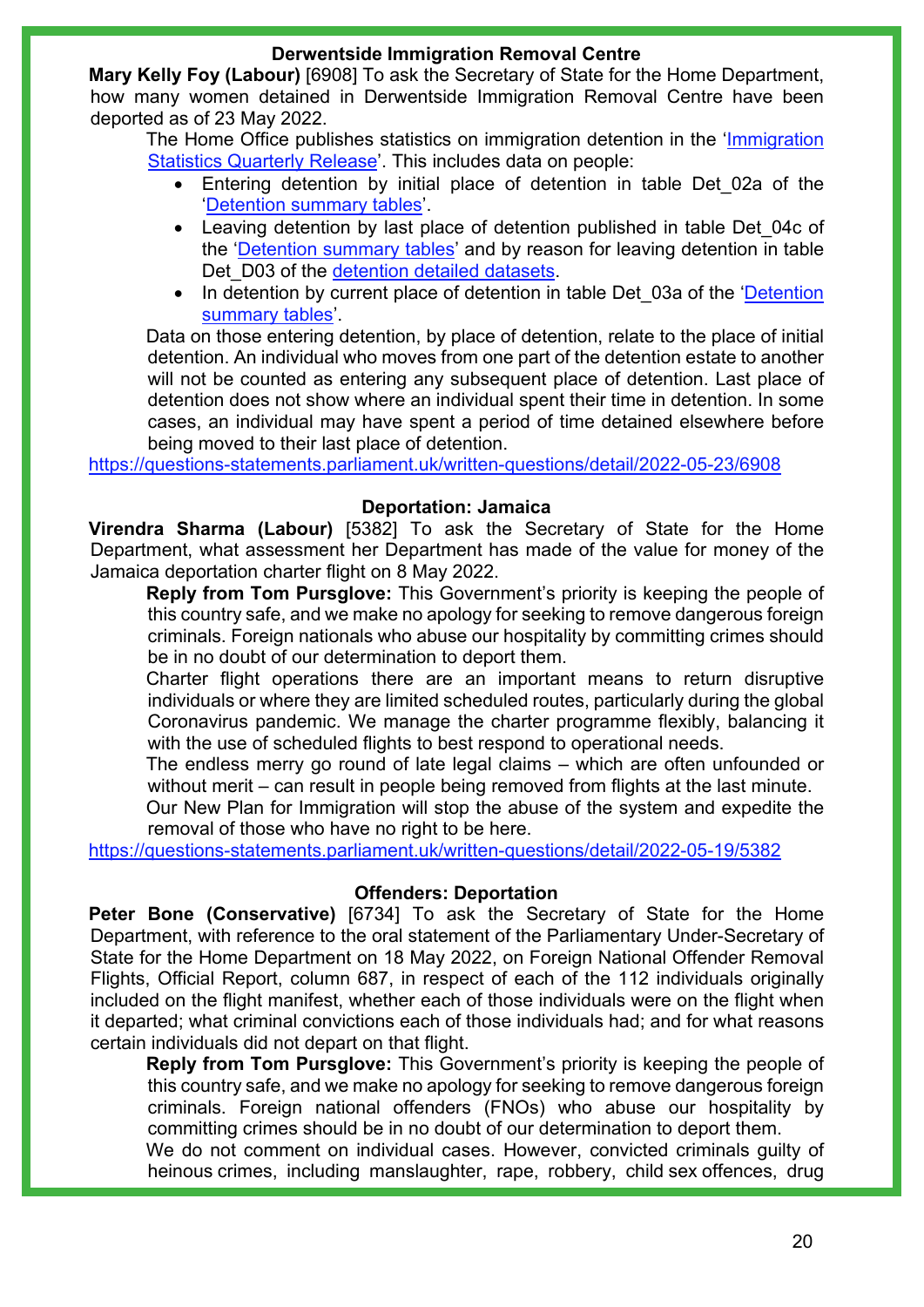offences and violent crime, and persistent offenders, were not deported on 18 May 2022. These are extremely serious offences which have a real and lasting impact on victims and communities.

All those returned are provided with the opportunity to raise claims prior to their removal. But where representations are made at the last minute, despite the offender having ample opportunity to raise these at an earlier stage, and the claim cannot be resolved in time for the flight's departure, it can act as a barrier to removal.

We are doing everything possible to reduce legal challenges and to increase the numbers of FNOs being removed. Our New Plan for Immigration, underpinned by the Nationality and Borders Act, is the first major reform of the system in decades and will end the merry-go-round of last-minute legal challenges that stop us removing those with no right to be in the country.

The Government is committed to removing FNOs with no legal basis to be here and since January 2019 we have returned over 10,000 people from the UK.

<https://questions-statements.parliament.uk/written-questions/detail/2022-05-23/6734>

*The statement referred to above can be read at [https://hansard.parliament.uk/commons/2022-05-18/debates/DAAB4FDF-6F46-4D50-](https://hansard.parliament.uk/commons/2022-05-18/debates/DAAB4FDF-6F46-4D50-B97E-634569E8CE25/ForeignNationalOffenderRemovalFlights) [B97E-634569E8CE25/ForeignNationalOffenderRemovalFlights](https://hansard.parliament.uk/commons/2022-05-18/debates/DAAB4FDF-6F46-4D50-B97E-634569E8CE25/ForeignNationalOffenderRemovalFlights)* 

## **UK Parliament, House of Lords Written Answers: Rwanda Refugee Policy**

#### **Asylum: Rwanda**

**The Marquess of Lothian (Conservative)** [HL82] To ask Her Majesty's Government what empirical evidence they collected prior to the announcement of the UK and Rwanda Migration and Economic Development Partnership on 14 April to support their goal of "breaking the business model of people smuggling gangs"; what evidence they have that human traffickers will be deterred and their illegal activities reduced, not just in the UK context, but globally; and what advice they have sought from other countries who have tried this outsourcing approach to refugees; in particular, the government of Israel.

**Reply from Baroness Williams of Trafford:** The Migration and Economic Development Partnership intends to deter dangerous journeys and illegal entry to the UK, break the business model of people smugglers and protect the lives of those they endanger. It is anticipated that by reducing the likelihood of individuals who have travelled through safe third countries remaining in the UK as a refugee, those inclined to make these journeys are more likely to be deterred and choose instead to remain in the safe country they are in.

<https://questions-statements.parliament.uk/written-questions/detail/2022-05-10/hl82>

*The announcement referred to above can be read at <https://www.gov.uk/government/news/world-first-partnership-to-tackle-global-migration-crisis>*

#### **Asylum: Rwanda**

**The Lord Bishop of Southwark** [101] To ask Her Majesty's Government when they expect the removal of asylum seekers to Rwanda will begin under the Migration and Economic Development Partnership with Rwanda.

**Reply from Baroness Williams of Trafford:** The first group of people whose claims we believe are inadmissible in the UK, and who may be relocated to Rwanda under the Migration and Economic Development partnership, are receiving notices of intent. Relocations to Rwanda will begin as soon as practical.

<https://questions-statements.parliament.uk/written-questions/detail/2022-05-10/hl101>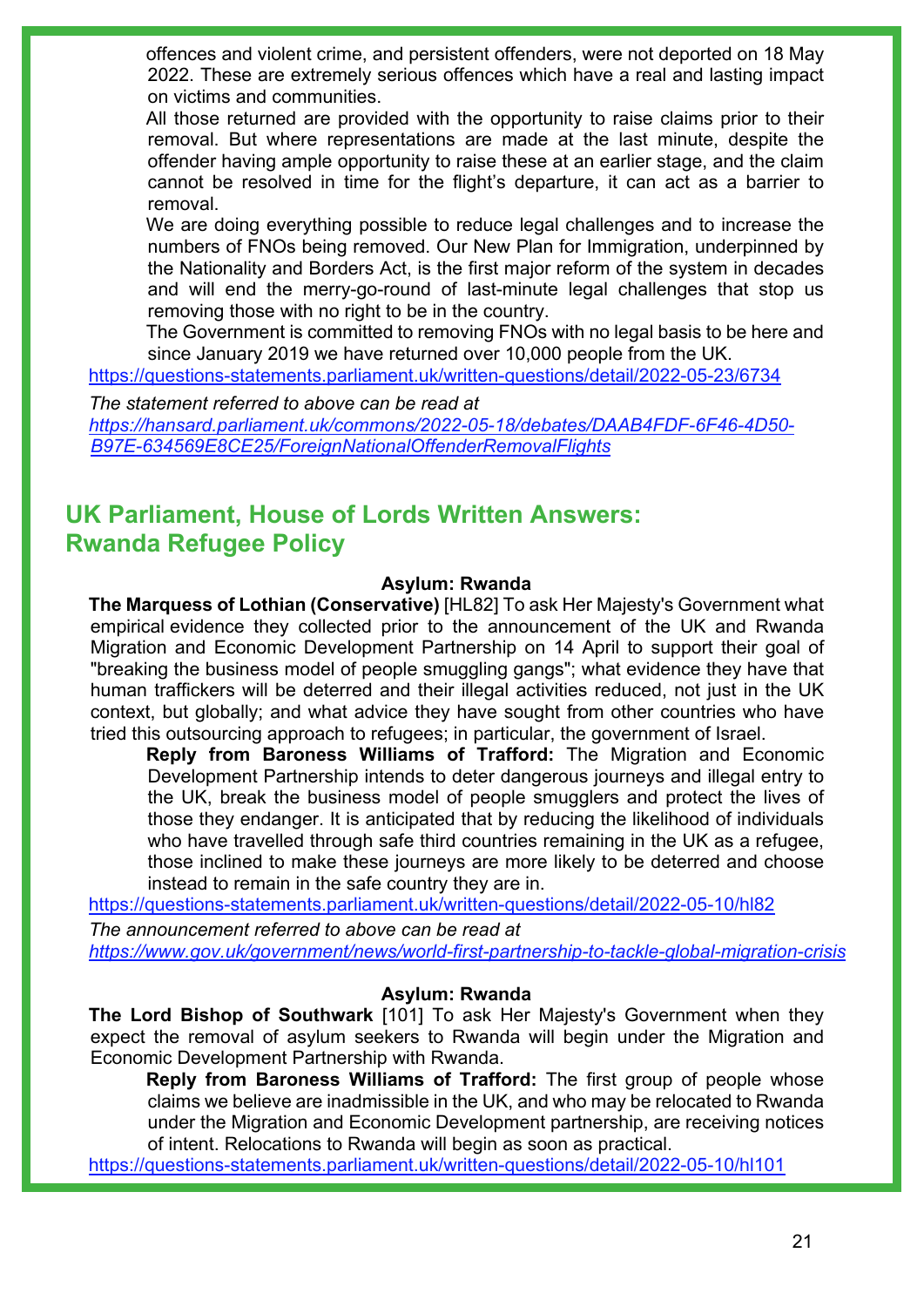### **Asylum: Rwanda**

**The Lord Bishop of Southwark** [103] To ask Her Majesty's Government how many asylum seekers they estimate will be sent to Rwanda as Relocated Individuals under the Migration and Economic Development Partnership with Rwanda, during the first year of its operation.

**Reply from Baroness Williams of Trafford:** The number of individuals that will be relocated to Rwanda during the first year of operation of the Migration and Economic Development Partnership is uncapped. The number of individuals relocated is expected to be in the thousands, and there is scope to increase this if required.

<https://questions-statements.parliament.uk/written-questions/detail/2022-05-10/hl103>

#### *The following two questions both received the same answer*

#### **Asylum: Rwanda**

**The Lord Bishop of Southwark** [105] To ask Her Majesty's Government, further to paragraph 5.1 of the Memorandum of Understanding for the Migration and Economic Development Partnership with Rwanda, what criteria they will apply to the screening of asylum seekers; and which categories of individuals will not be sent to Rwanda at that stage.

**The Lord Bishop of Southwark** [106] To ask Her Majesty's Government, further to paragraph 8.1 of the Memorandum of Understanding for the Migration and Economic Development Partnership with Rwanda, what the criteria is for the accommodation of asylum seekers in terms of (1) health, (2) security, and (3) the wellbeing of the Relocated Individuals; and how the quality of such accommodation will be monitored.

**Reply from Baroness Williams of Trafford:** The Memorandum of Understanding makes provision for an initial screening of asylum seekers before relocation to Rwanda which includes a screening of an individual's identity, security checks, initial asylum screening and processing.

An individualised assessment of each individual's circumstances will be undertaken prior to any decision to relocate them to Rwanda. We would not relocate someone where it would be unsafe or inappropriate to do so.

There will be agreed monitoring arrangements in place by an independent Monitoring Committee, and this will include monitoring of reception conditions and accommodation.

<https://questions-statements.parliament.uk/written-questions/detail/2022-05-10/hl105> and

<https://questions-statements.parliament.uk/written-questions/detail/2022-05-10/hl106>

*The Memorandum of Understanding referred to above can be read at [https://www.gov.uk/government/publications/memorandum-of-understanding-mou-between](https://www.gov.uk/government/publications/memorandum-of-understanding-mou-between-the-uk-and-rwanda/memorandum-of-understanding-between-the-government-of-the-united-kingdom-of-great-britain-and-northern-ireland-and-the-government-of-the-republic-of-r)[the-uk-and-rwanda/memorandum-of-understanding-between-the-government-of-the-united](https://www.gov.uk/government/publications/memorandum-of-understanding-mou-between-the-uk-and-rwanda/memorandum-of-understanding-between-the-government-of-the-united-kingdom-of-great-britain-and-northern-ireland-and-the-government-of-the-republic-of-r)[kingdom-of-great-britain-and-northern-ireland-and-the-government-of-the-republic-of-r](https://www.gov.uk/government/publications/memorandum-of-understanding-mou-between-the-uk-and-rwanda/memorandum-of-understanding-between-the-government-of-the-united-kingdom-of-great-britain-and-northern-ireland-and-the-government-of-the-republic-of-r)*

#### **Asylum: Rwanda**

**The Lord Bishop of Southwark** [104] To ask Her Majesty's Government what assessment they have made of the role of UK courts in determining the (1) treatment, and (2) applications of asylum seekers, who make their application in the United Kingdom but are relocated to Rwanda under the Migration and Economic Development Partnership with Rwanda.

**Reply from Baroness Williams of Trafford:** Those who are relocated to Rwanda will have had their asylum application declared inadmissible to the UK system and therefore it will not be substantively considered by the UK. Anyone who it is proposed to relocate will have a chance to raise reasons why they should not be removed, seek legal advice and raise a legal challenge in the UK system before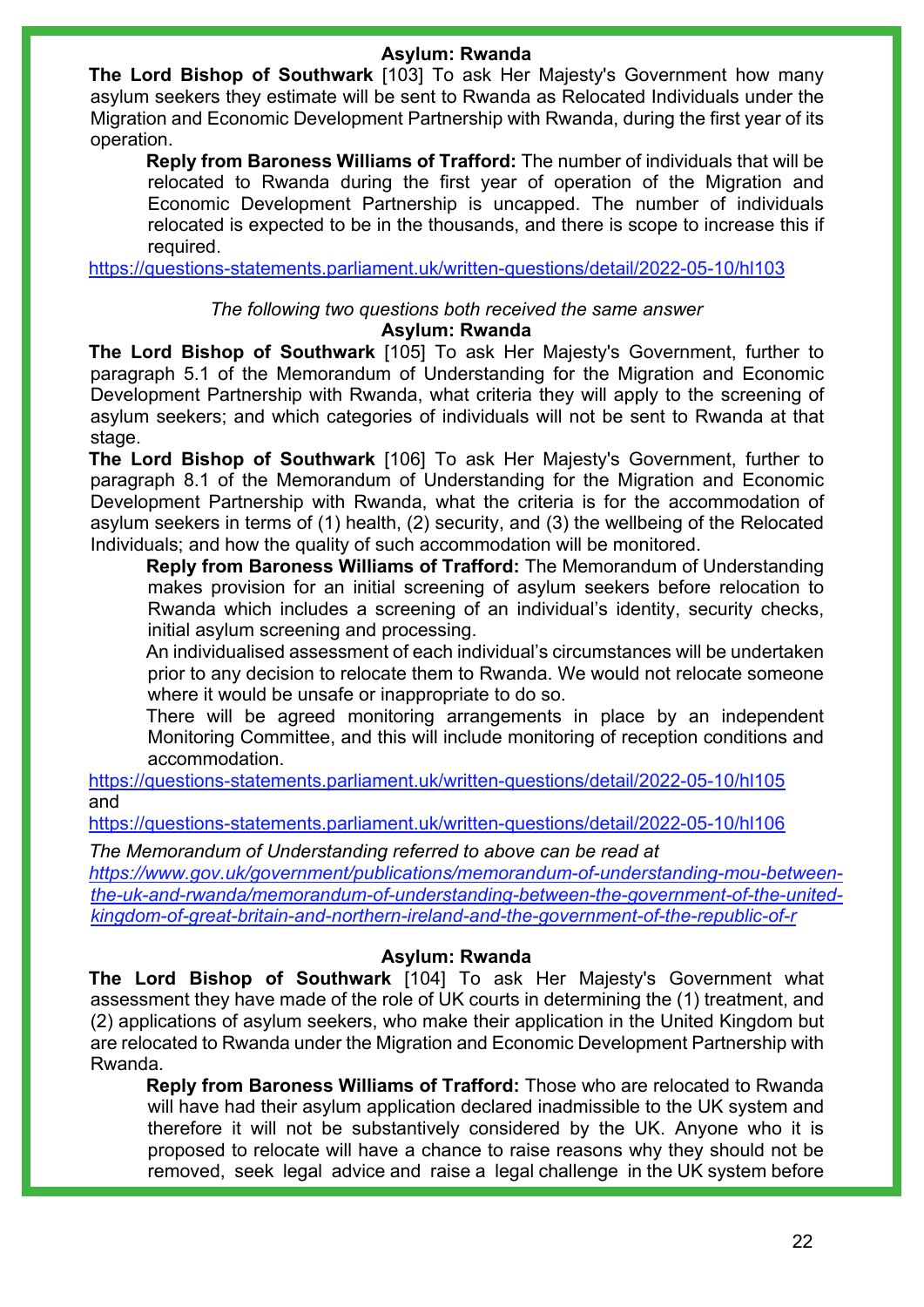they are relocated.

Once an individual is relocated, Rwanda will process their asylum claim under the Rwandan jurisdiction and will take responsibility for supporting them.

As set out in paragraph 15 of the MoU governing the Migration and Economic Development Partnership, an independent Monitoring Committee will monitor the entire relocation process and compliance with assurances in the MoU, including the processing of asylum claims and provision of support in Rwanda.

<https://questions-statements.parliament.uk/written-questions/detail/2022-05-10/hl104>

*The Memorandum of Understanding referred to above can be read at [https://www.gov.uk/government/publications/memorandum-of-understanding-mou-between](https://www.gov.uk/government/publications/memorandum-of-understanding-mou-between-the-uk-and-rwanda/memorandum-of-understanding-between-the-government-of-the-united-kingdom-of-great-britain-and-northern-ireland-and-the-government-of-the-republic-of-r)[the-uk-and-rwanda/memorandum-of-understanding-between-the-government-of-the-united](https://www.gov.uk/government/publications/memorandum-of-understanding-mou-between-the-uk-and-rwanda/memorandum-of-understanding-between-the-government-of-the-united-kingdom-of-great-britain-and-northern-ireland-and-the-government-of-the-republic-of-r)[kingdom-of-great-britain-and-northern-ireland-and-the-government-of-the-republic-of-r](https://www.gov.uk/government/publications/memorandum-of-understanding-mou-between-the-uk-and-rwanda/memorandum-of-understanding-between-the-government-of-the-united-kingdom-of-great-britain-and-northern-ireland-and-the-government-of-the-republic-of-r)*

> *The following two questions both received the same answer* **Asylum: Rwanda**

**The Lord Archbishop of Canterbury** [HL38] To ask Her Majesty's Government what criteria they will use to determine whether someone arriving in the UK, outside of the authorised channels, is eligible for being relocated to Rwanda.

**The Lord Archbishop of Canterbury** [HL40] To ask Her Majesty's Government whether families will be split up through the new Asylum Partnership Arrangement with Rwanda; and if not, what evidence they have that the policy will not lead to increased trafficking of women and children.

**Reply from Baroness Williams of Trafford:** Other than unaccompanied asylumseeking children, anyone arriving in the UK whose claim is inadmissible and who has undertaken a dangerous journey to the UK on or after 1 January 2022 may be considered for relocation to Rwanda.

Everyone considered for relocation will be screened and have access to legal advice. Decisions will be taken on a case-by-case basis and nobody will be removed if it is unsafe or inappropriate for them.

We comply fully with the UK's legal obligations, including under Article 8 of the Human Rights Act. For those with family links in the UK, who want to be considered for entry to the UK, they should seek to do so via legal and safe routes. Nobody should put their lives into the hands of criminal people smuggling gangs by making dangerous and irregular journeys.

<https://questions-statements.parliament.uk/written-questions/detail/2022-05-10/hl38> and

<https://questions-statements.parliament.uk/written-questions/detail/2022-05-10/hl40>

#### **Asylum: Rwanda**

**The Lord Archbishop of Canterbury** [HL39] To ask Her Majesty's Government what assessment they have made of whether (1) women, (2) girls, and (3) LGBT+ people, who are relocated to Rwanda will be afforded the same safety as in the UK.

**Reply from Baroness Williams of Trafford:** Rwanda is a safe and secure country with respect for the rule of law. We have carried out a robust report that demonstrates our commitment to fully evaluating whether Rwanda would be suitable for each potentially eligible person to be relocated.

We would only ever work with countries that we know are safe and will treat asylum seekers in accordance with relevant international human rights laws. Furthermore, Rwanda's constitution includes a broad prohibition on discrimination.

<https://questions-statements.parliament.uk/written-questions/detail/2022-05-10/hl39>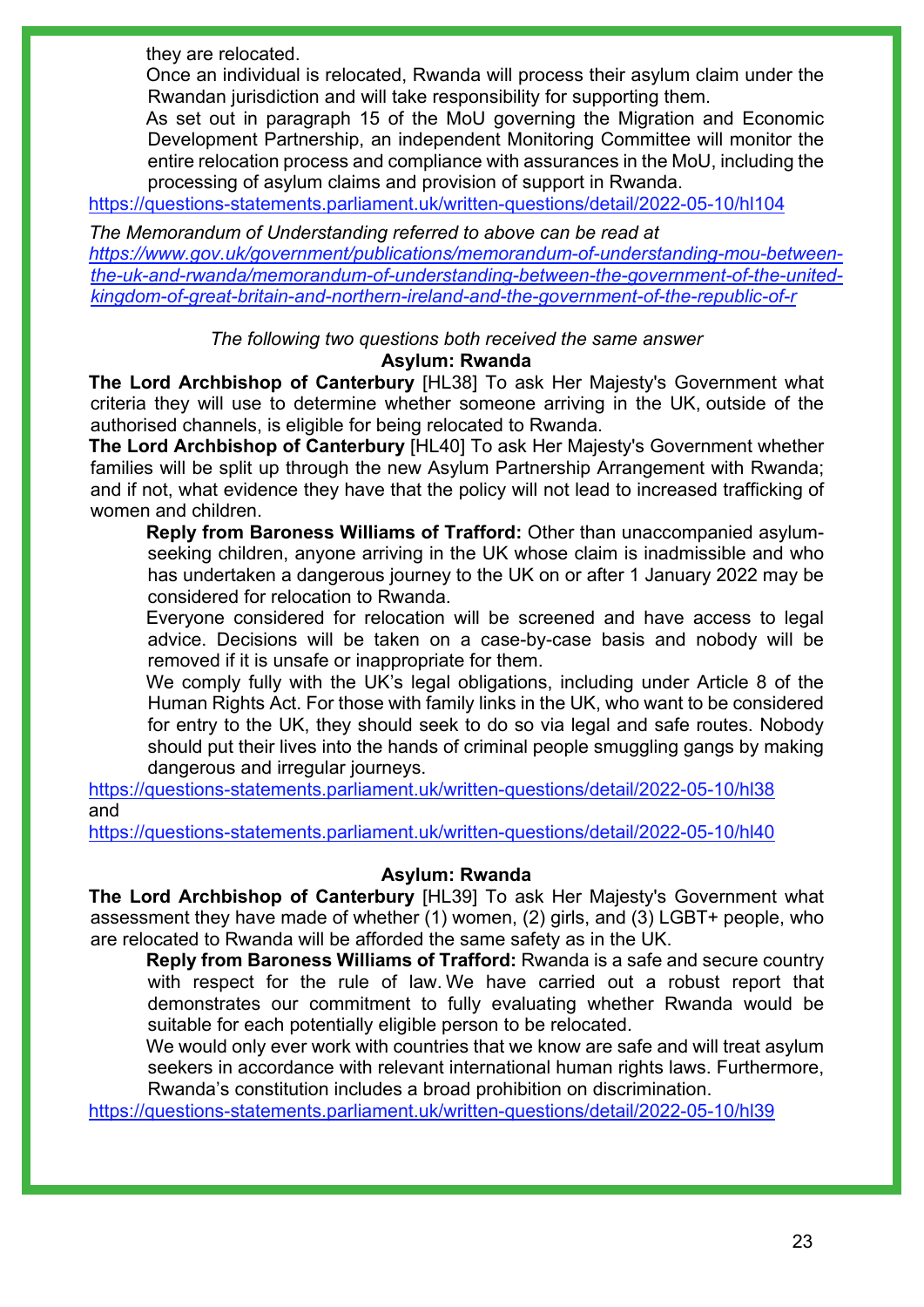#### *The following four questions all received the same answer* **Asylum: Rwanda**

**The Lord Bishop of Southwark** [HL230] To ask Her Majesty's Government, in respect of paragraph 9.1.2 of the Memorandum of Understanding with the government of Rwanda for an asylum partnership arrangement signed in Kigali on 13 April, what equivalent standard applies in Rwanda for the Home Office requirement that interpreters are members of the Institute of Translating and Interpreting, The Chartered Institute of Linguists, or if with a company, then the latter is a member of the Association of Translation Companies.

**The Lord Bishop of Southwark** [HL231] To ask Her Majesty's Government, in respect of paragraph 9.1.2 of the Memorandum of Understanding with the government of Rwanda for an asylum partnership arrangement, what is Rwandan law and practice for the provision of independent legal assistance of asylum seekers; and what assessment they have made of the capacity of the legal profession within Rwanda to take on the additional work relating to the partnership.

**The Lord Bishop of Southwark** [HL232] To ask Her Majesty's Government, in respect of paragraph 9.1.3 of the Memorandum of Understanding with the government of Rwanda for an asylum partnership arrangement, what assessment they have made of the capacity of Rwanda to expand its appeals process.

**The Lord Bishop of Southwark** [HL233] To ask Her Majesty's Government, in respect of paragraph 11 of the Memorandum of Understanding with the government of Rwanda for an asylum partnership arrangement, under what circumstances they could make a request to the government of Rwanda to make a Relocated Individual available for return to the UK.

**Reply from Baroness Williams of Trafford:** The Government of Rwanda will process asylum claims in line with its obligations under the Refugee Convention and Rwandan law, both in terms of the provision of translators where needed and access to legal assistance. While Rwanda will accept responsibility for the relocated individuals and processing them under their asylum process, the UK is providing funding to support asylum processing and wider support costs. This includes safe and clean accommodation, food, healthcare and amenities. They will have full access to translators and will be able to access legal support to appeal decisions in Rwanda's courts. The independent Monitoring Committee will monitor the entire relocation process from the beginning including the initial screening to relocation and settlement in Rwanda.

Should the United Kingdom be legally obliged to facilitate a relocated individual's return, the Memorandum of Understanding provides that Rwanda will take all reasonable steps in accordance with international human rights standards to facilitate this.

<https://questions-statements.parliament.uk/written-questions/detail/2022-05-12/hl230> and

<https://questions-statements.parliament.uk/written-questions/detail/2022-05-12/hl231> and

<https://questions-statements.parliament.uk/written-questions/detail/2022-05-12/hl232> and

<https://questions-statements.parliament.uk/written-questions/detail/2022-05-12/hl233>

*The Memorandum of Understanding referred to above can be read at*

*[https://www.gov.uk/government/publications/memorandum-of-understanding-mou-between](https://www.gov.uk/government/publications/memorandum-of-understanding-mou-between-the-uk-and-rwanda/memorandum-of-understanding-between-the-government-of-the-united-kingdom-of-great-britain-and-northern-ireland-and-the-government-of-the-republic-of-r)[the-uk-and-rwanda/memorandum-of-understanding-between-the-government-of-the-united](https://www.gov.uk/government/publications/memorandum-of-understanding-mou-between-the-uk-and-rwanda/memorandum-of-understanding-between-the-government-of-the-united-kingdom-of-great-britain-and-northern-ireland-and-the-government-of-the-republic-of-r)[kingdom-of-great-britain-and-northern-ireland-and-the-government-of-the-republic-of-r](https://www.gov.uk/government/publications/memorandum-of-understanding-mou-between-the-uk-and-rwanda/memorandum-of-understanding-between-the-government-of-the-united-kingdom-of-great-britain-and-northern-ireland-and-the-government-of-the-republic-of-r)*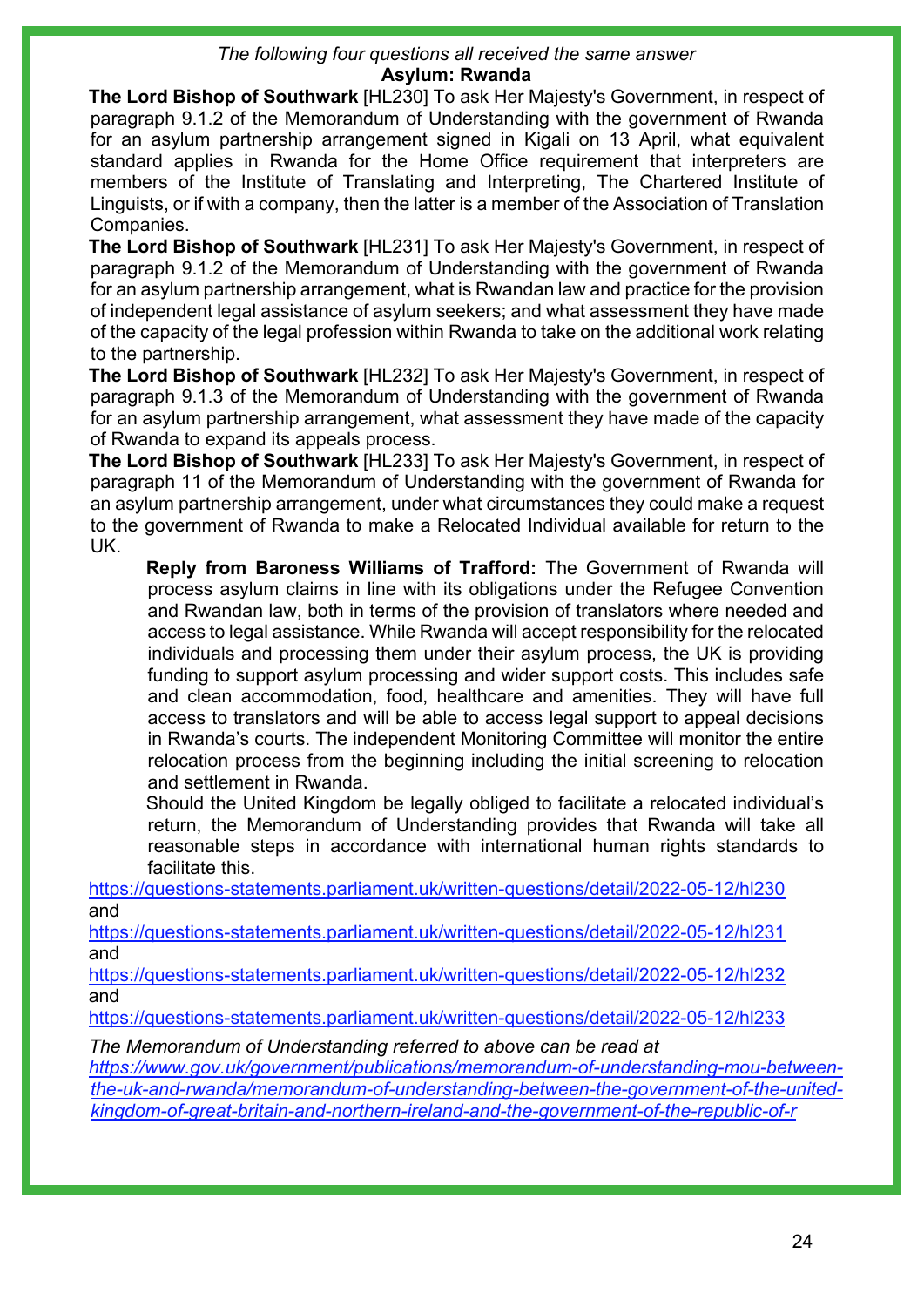## **UK Parliament, House of Lords Written Answer: Ukraine**

#### **Visas: Ukraine**

**Lord Wigley (Plaid Cymru)** [HL116] To ask Her Majesty's Government how many applications for refugee status visas they have received from citizens of Ukraine; how many of these have been granted; and how many applicants have arrived in the UK so far.

**Reply from Baroness Williams of Trafford:** Statistical information regarding the number of Ukrainian nationals applying for UK visas is regularly released by UKVI. Information on the number of visas granted under the Ukraine Family Scheme and Homes for Ukraine Scheme which were launched in response to Russia's invasion of can be found in our published data on the GOV.UK webpage, or below. Total Ukraine Scheme visa applications received: 128,100

Data is as of 17 May 2022 and comprised of:

- Ukraine Family Scheme: 43,700
- Ukraine Sponsorship Scheme: 84,400

Total Ukraine Scheme visas issued to people: 107,400 Data is as of 17 May 2022 and comprised of:

- Ukraine Family Scheme visas: 38,700
- Ukraine Sponsorship Scheme visas: 68,700

<https://questions-statements.parliament.uk/written-questions/detail/2022-05-10/hl116>

## **UK Parliament, House of Lords Written Answers: Other Immigration and Asylum**

#### **Refugees: Finance**

**Lord Roberts of Llandudno (Liberal Democrat)** [HL93] To ask Her Majesty's Government how many refugee centres have stopped the £35 weekly allowance to refugees; for what duration; and what were the reasons for this.

**Reply from Baroness Williams of Trafford:** Neither the Home Office, nor it's accommodation providers, have stopped paying Asylum Support to those who are entitled to it.

<https://questions-statements.parliament.uk/written-questions/detail/2022-05-10/hl93>

#### **Asylum: Families**

**Lord Carlile of Berriew (Crossbench)** [HL136] To ask Her Majesty's Government what (1) advice, and (2) training, they give to public servants dealing with asylum seekers who have family living in the UK.

**Reply from Baroness Williams of Trafford:** Public servants, including asylum decision making staff, give careful consideration of the protection needs by assessing all the evidence provided by the claimant.

All case working staff receive extensive training on considering asylum claims through our foundation training programme and must follow published Home Office policy guidance when making decisions. The training and guidance cover topics on dependents applying for asylum, child dependents and family asylum claims including those for family and private life.

In addition, an information leaflet is issued to asylum claimants at the point of claim which outlines the asylum process and the claimant's responsibilities within that process. This information leaflet is periodically reviewed.

<https://questions-statements.parliament.uk/written-questions/detail/2022-05-11/hl136>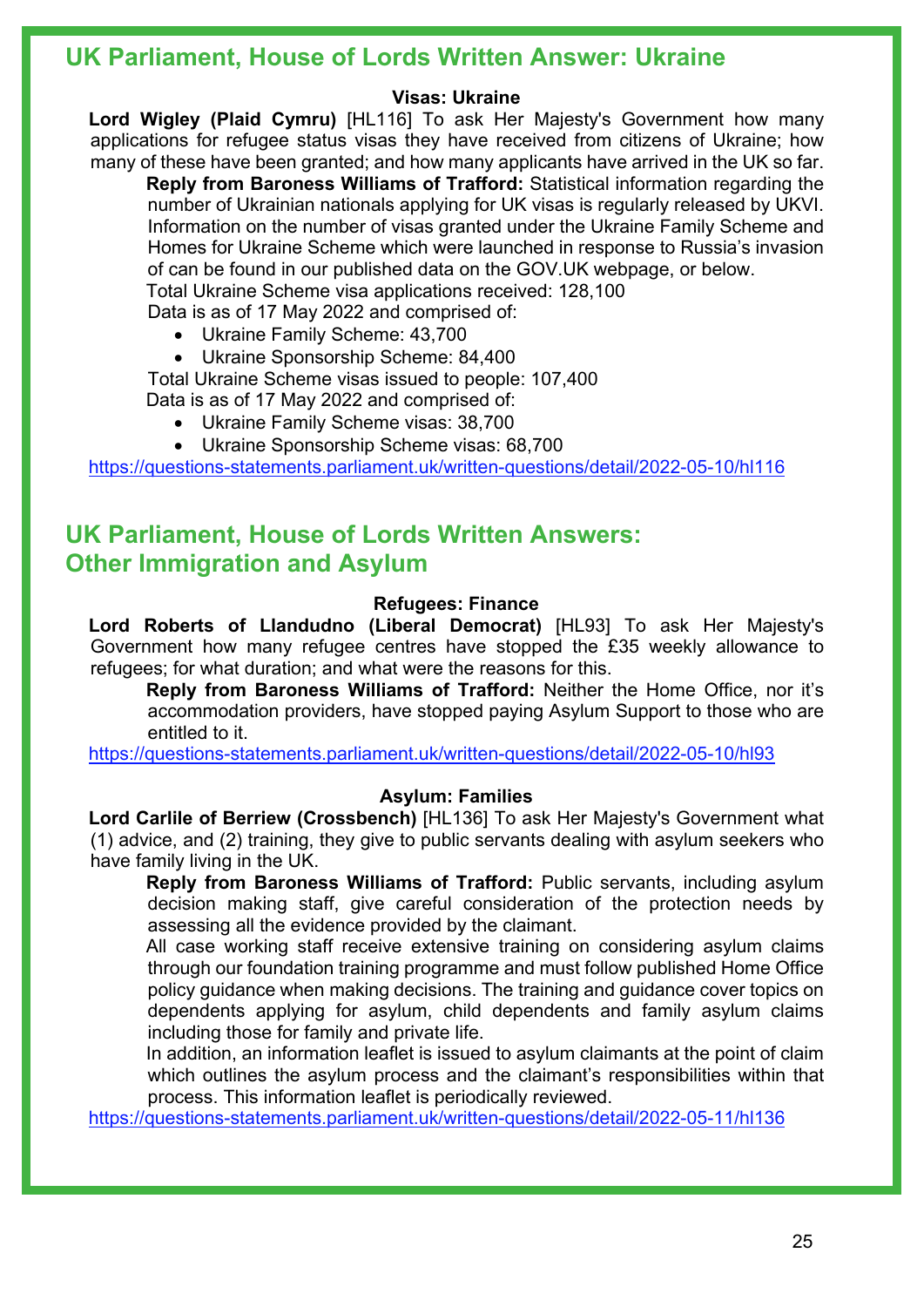#### **Asylum: Detainees**

**Lord Carlile of Berriew (Crossbench)** [HL133] To ask Her Majesty's Government how many asylum seekers were detained on (1) 30 April, and (2) the same day in each of the previous three months.

**Reply from Baroness Williams of Trafford:** The Home Office publishes statistics on people in detention in the 'Immigration Statistics Quarterly Release', which can be found on Gov.uk. The number of people in detention at the end of each year is broken down by asylum and non-asylum in table Det\_01, of the ['Detention summary](https://assets.publishing.service.gov.uk/government/uploads/system/uploads/attachment_data/file/1054673/detention-summary-dec-2021-tables.ods)  [tables',](https://assets.publishing.service.gov.uk/government/uploads/system/uploads/attachment_data/file/1054673/detention-summary-dec-2021-tables.ods) which can also be found attached. The latest data goes up to the end of December 2021. Data for January to March 2022 will be published on the 26 May 2022.

Asylum-related cases refer to those where there has been an asylum claim at some stage prior or during detention. This will include asylum seekers whose asylum claims have been refused, and who have exhausted any rights of appeal, those retuned under third country provisions, as well as those granted asylum/protection, but detained for other reasons (such as criminality). Information on how to use the dataset can be found in the 'Notes' page of the workbook.

<https://questions-statements.parliament.uk/written-questions/detail/2022-05-11/hl133>

#### **Asylum: Detainees**

**Lord Carlile of Berriew (Crossbench)** [HL134] To ask Her Majesty's Government what steps they are taking to ensure that individual asylum seekers are not detained if there is no evidence that the individual presents a reasonable suspicion of danger to national security.

**Reply from Baroness Williams of Trafford:** The Home Office does not detain anyone in temporary asylum accommodation. Our accommodation providers do not have enforcement powers and those we are accommodating are free to come and go as they please. However,detention is an essential part of effective immigration control and is used to ensure that those with no right to remain in the UK are returned to their home country if they will not leave voluntarily. Migrants, including asylum claimants, may be detained for immigration purposes only in accordance with Home Office policy, as set out in the Detention General Guidance and the Adults at Risk in Immigration Detention policy.

The published detention policy makes it clear that detention must only be used when necessary, and for the shortest possible period. There is a presumption in favour of liberty for any person. We only detain people where removal is a realistic prospect within a reasonable timeframe, or initially to establish their identity or basis of claim. This is set out in both legislation and domestic caselaw and we are held to account on this by the courts, and by a series of safeguards that ensure proper scrutiny of decisions to detain, and on-going detention. Due to the complex range of factors involved, the suitability of detention must be appraised on a case by case basis. Once a person is in detention, regular reviews are undertaken to ensure that their detention remains lawful, appropriate, and proportionate. All asylum claims are considered as quickly as possible and enforcement action is taken once any claims have been considered and refused, and once any appeal rights have been exhausted.

<https://questions-statements.parliament.uk/written-questions/detail/2022-05-11/hl134>

*The guidance referred to above can be read at*

*[https://assets.publishing.service.gov.uk/government/uploads/system/uploads/attachment](https://assets.publishing.service.gov.uk/government/uploads/system/uploads/attachment_data/file/1046288/Detention_General_instructions.pdf) [\\_data/file/1046288/Detention\\_General\\_instructions.pdf](https://assets.publishing.service.gov.uk/government/uploads/system/uploads/attachment_data/file/1046288/Detention_General_instructions.pdf)*

*and*

*[https://assets.publishing.service.gov.uk/government/uploads/system/uploads/attachment](https://assets.publishing.service.gov.uk/government/uploads/system/uploads/attachment_data/file/1031900/Adults_at_risk_in_immigration_detention.pdf) [\\_data/file/1031900/Adults\\_at\\_risk\\_in\\_immigration\\_detention.pdf](https://assets.publishing.service.gov.uk/government/uploads/system/uploads/attachment_data/file/1031900/Adults_at_risk_in_immigration_detention.pdf)*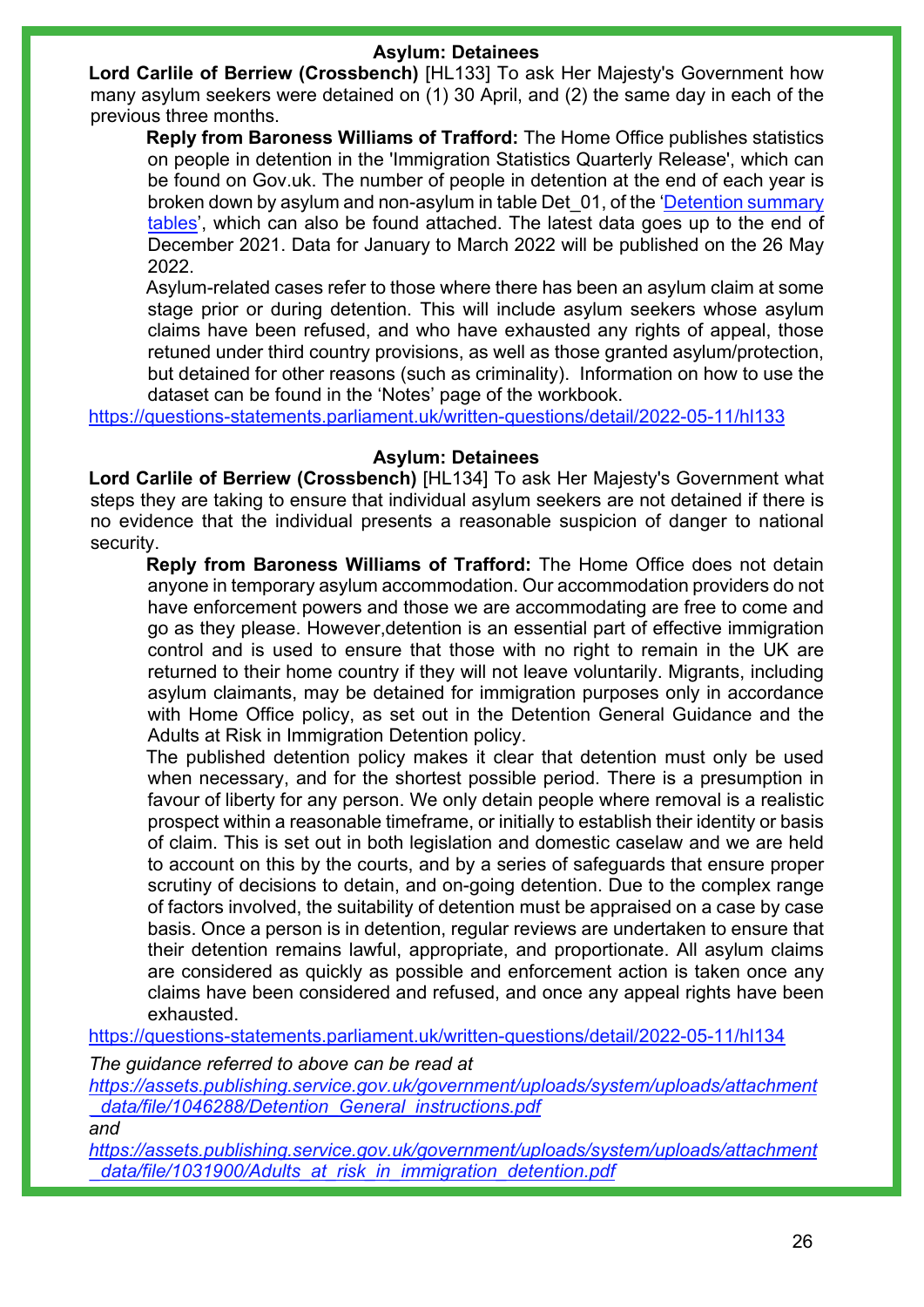## **Asylum: Costs**

**Lord Carlile of Berriew (Crossbench)** [HL135] To ask Her Majesty's Government what is the average cost of (1) detaining an asylum seeker in custody, and (2) providing them with social housing in the community.

**Reply from Baroness Williams of Trafford:** The Home Office does not detain anyone in temporary asylum accommodation. Our accommodation providers do not have enforcement powers and those we are accommodating are free to come and go as they please.

Information on the average cost per night to hold an individual in immigration detention can be found at [Migration transparency data.](https://gbr01.safelinks.protection.outlook.com/?url=https%3A%2F%2Fwww.gov.uk%2Fgovernment%2Fcollections%2Fmigration-transparency-data&data=05%7C01%7CPeter.Kilsby2%40homeoffice.gov.uk%7Cc2b97ecc100147cdc4db08da34d8668d%7Cf24d93ecb2914192a08af182245945c2%7C0%7C0%7C637880401279531189%7CUnknown%7CTWFpbGZsb3d8eyJWIjoiMC4wLjAwMDAiLCJQIjoiV2luMzIiLCJBTiI6Ik1haWwiLCJXVCI6Mn0%3D%7C3000%7C%7C%7C&sdata=ZqRca9hj5g4pOuqSwEp98%2F%2FPMbSKnFtQtPNeSaE4YXk%3D&reserved=0) As at Quarter 4 2021, the average cost per night to hold an individual in immigration detention was £101.61. The total expenditure on asylum is published in the Home Office Annual Report and Accounts, available at

<https://www.gov.uk/government/collections/ho-annual-reports-and-accounts>

We do not publish a breakdown of costs of our accommodation & support contracts by location or property type as such detail is considered commercially sensitive. <https://questions-statements.parliament.uk/written-questions/detail/2022-05-11/hl135>

### **Asylum: Napier Barracks**

**Lord Roberts of Llandudno (Liberal Democrat)** [HL95] To ask Her Majesty's Government how many refugees and others are accommodated at the Napier barracks. **Reply from Baroness Williams of Trafford:** On 11 May there were 314 residents at Napier Barracks, all of whom are asylum seekers. Napier Barracks does not accommodate refugees. The numbers change daily in line with arrivals and

dispersals and the current maximum occupancy is 328. <https://questions-statements.parliament.uk/written-questions/detail/2022-05-10/hl95>

## **New Publications**

#### **Immigration statistics, year ending March 2022**

#### **Overview of the immigration system**

[https://www.gov.uk/government/statistics/immigration-statistics-year-ending-march-](https://www.gov.uk/government/statistics/immigration-statistics-year-ending-march-2022/overview-of-the-immigration-system)[2022/overview-of-the-immigration-system](https://www.gov.uk/government/statistics/immigration-statistics-year-ending-march-2022/overview-of-the-immigration-system) 

#### **Summary of latest statistics**

[https://www.gov.uk/government/statistics/immigration-statistics-year-ending-march-](https://www.gov.uk/government/statistics/immigration-statistics-year-ending-march-2022/summary-of-latest-statistics)[2022/summary-of-latest-statistics](https://www.gov.uk/government/statistics/immigration-statistics-year-ending-march-2022/summary-of-latest-statistics)

#### **How many people come to the UK each year (including visitors)?**

[https://www.gov.uk/government/statistics/immigration-statistics-year-ending-march-](https://www.gov.uk/government/statistics/immigration-statistics-year-ending-march-2022/how-many-people-come-to-the-uk-each-year-including-visitors)[2022/how-many-people-come-to-the-uk-each-year-including-visitors](https://www.gov.uk/government/statistics/immigration-statistics-year-ending-march-2022/how-many-people-come-to-the-uk-each-year-including-visitors) 

#### **Why do people come to the UK? To work**

[https://www.gov.uk/government/statistics/immigration-statistics-year-ending-march-](https://www.gov.uk/government/statistics/immigration-statistics-year-ending-march-2022/why-do-people-come-to-the-uk-to-work)[2022/why-do-people-come-to-the-uk-to-work](https://www.gov.uk/government/statistics/immigration-statistics-year-ending-march-2022/why-do-people-come-to-the-uk-to-work)

#### **Why do people come to the UK? To study**

[https://www.gov.uk/government/statistics/immigration-statistics-year-ending-march-](https://www.gov.uk/government/statistics/immigration-statistics-year-ending-march-2022/why-do-people-come-to-the-uk-to-study)[2022/why-do-people-come-to-the-uk-to-study](https://www.gov.uk/government/statistics/immigration-statistics-year-ending-march-2022/why-do-people-come-to-the-uk-to-study)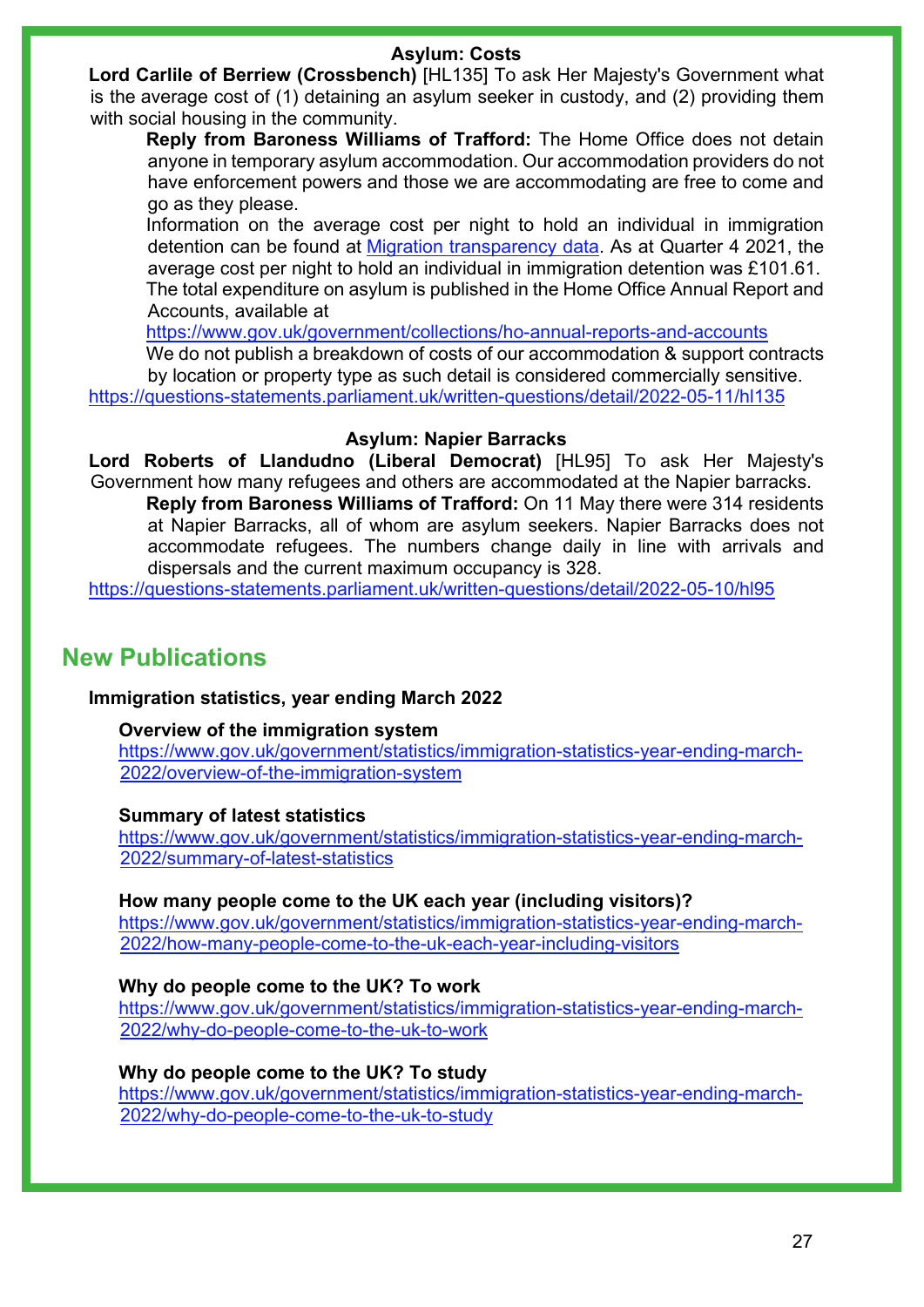#### **Why do people come to the UK? For family reasons**

[https://www.gov.uk/government/statistics/immigration-statistics-year-ending-march-](https://www.gov.uk/government/statistics/immigration-statistics-year-ending-march-2022/why-do-people-come-to-the-uk-for-family-reasons)[2022/why-do-people-come-to-the-uk-for-family-reasons](https://www.gov.uk/government/statistics/immigration-statistics-year-ending-march-2022/why-do-people-come-to-the-uk-for-family-reasons)

#### **How many people do we grant asylum or protection to?**

[https://www.gov.uk/government/statistics/immigration-statistics-year-ending-march-](https://www.gov.uk/government/statistics/immigration-statistics-year-ending-march-2022/how-many-people-do-we-grant-asylum-or-protection-to)[2022/how-many-people-do-we-grant-asylum-or-protection-to](https://www.gov.uk/government/statistics/immigration-statistics-year-ending-march-2022/how-many-people-do-we-grant-asylum-or-protection-to)

#### **How many people continue their stay in the UK or apply to stay permanently?**

[https://www.gov.uk/government/statistics/immigration-statistics-year-ending-march-](https://www.gov.uk/government/statistics/immigration-statistics-year-ending-march-2022/how-many-people-continue-their-stay-in-the-uk-or-apply-to-stay-permanently)[2022/how-many-people-continue-their-stay-in-the-uk-or-apply-to-stay-permanently](https://www.gov.uk/government/statistics/immigration-statistics-year-ending-march-2022/how-many-people-continue-their-stay-in-the-uk-or-apply-to-stay-permanently)

#### **How many people are detained or returned?**

[https://www.gov.uk/government/statistics/immigration-statistics-year-ending-march-](https://www.gov.uk/government/statistics/immigration-statistics-year-ending-march-2022/how-many-people-are-detained-or-returned)[2022/how-many-people-are-detained-or-returned](https://www.gov.uk/government/statistics/immigration-statistics-year-ending-march-2022/how-many-people-are-detained-or-returned) 

#### **Visas and Citizenship data: Q1 2022**

[https://assets.publishing.service.gov.uk/government/uploads/system/uploads/attachment](https://assets.publishing.service.gov.uk/government/uploads/system/uploads/attachment_data/file/1078996/UKVI_VC_Transparency_Q1_2022.ods) data/file/1078996/UKVI\_VC\_Transparency\_Q1\_2022.ods

#### **RASI (Resettlement, Asylum Support and Integration) data: Q1 2022**

[https://assets.publishing.service.gov.uk/government/uploads/system/uploads/attachment](https://assets.publishing.service.gov.uk/government/uploads/system/uploads/attachment_data/file/1078991/UKVI_RASI_Q1_2022.ods) [\\_data/file/1078991/UKVI\\_RASI\\_Q1\\_2022.ods](https://assets.publishing.service.gov.uk/government/uploads/system/uploads/attachment_data/file/1078991/UKVI_RASI_Q1_2022.ods) 

### **Irregular migration to the UK, year ending March 2022**

[https://www.gov.uk/government/statistics/irregular-migration-to-the-uk-year-ending](https://www.gov.uk/government/statistics/irregular-migration-to-the-uk-year-ending-march-2022/irregular-migration-to-the-uk-year-ending-march-2022)[march-2022/irregular-migration-to-the-uk-year-ending-march-2022](https://www.gov.uk/government/statistics/irregular-migration-to-the-uk-year-ending-march-2022/irregular-migration-to-the-uk-year-ending-march-2022) 

#### **Windrush Compensation Scheme data: April 2022**

[https://assets.publishing.service.gov.uk/government/uploads/system/uploads/attachment](https://assets.publishing.service.gov.uk/government/uploads/system/uploads/attachment_data/file/1077922/WCS_Data_-_Apr_22.ods) data/file/1077922/WCS\_Data - Apr\_22.ods

#### **Windrush Task Force Data: Q1 2022**

[https://assets.publishing.service.gov.uk/government/uploads/system/uploads/attachment](https://assets.publishing.service.gov.uk/government/uploads/system/uploads/attachment_data/file/1078998/UKVI_VC_WRTF_Q1_2022.ods) [\\_data/file/1078998/UKVI\\_VC\\_WRTF\\_Q1\\_2022.ods](https://assets.publishing.service.gov.uk/government/uploads/system/uploads/attachment_data/file/1078998/UKVI_VC_WRTF_Q1_2022.ods) 

#### **EU Settlement Scheme quarterly statistics, March 2022**

[https://www.gov.uk/government/statistics/eu-settlement-scheme-quarterly-statistics](https://www.gov.uk/government/statistics/eu-settlement-scheme-quarterly-statistics-march-2022/eu-settlement-scheme-quarterly-statistics-march-2022)[march-2022/eu-settlement-scheme-quarterly-statistics-march-2022](https://www.gov.uk/government/statistics/eu-settlement-scheme-quarterly-statistics-march-2022/eu-settlement-scheme-quarterly-statistics-march-2022) 

#### **Weekly number of migrants detected in small boats - 16 May to 22 May 2022**

[https://www.gov.uk/government/statistics/migrants-detected-crossing-the-english](https://www.gov.uk/government/statistics/migrants-detected-crossing-the-english-channel-in-small-boats-weekly-data/weekly-number-of-migrants-detected-in-small-boats-16-may-to-22-may-2022)[channel-in-small-boats-weekly-data/weekly-number-of-migrants-detected-in-small-boats-](https://www.gov.uk/government/statistics/migrants-detected-crossing-the-english-channel-in-small-boats-weekly-data/weekly-number-of-migrants-detected-in-small-boats-16-may-to-22-may-2022)[16-may-to-22-may-2022](https://www.gov.uk/government/statistics/migrants-detected-crossing-the-english-channel-in-small-boats-weekly-data/weekly-number-of-migrants-detected-in-small-boats-16-may-to-22-may-2022)

**Migrants detected crossing the English Channel in small boats - daily data**

[https://www.gov.uk/government/statistical-data-sets/migrants-detected-crossing-the](https://www.gov.uk/government/statistical-data-sets/migrants-detected-crossing-the-english-channel-in-small-boats)[english-channel-in-small-boats](https://www.gov.uk/government/statistical-data-sets/migrants-detected-crossing-the-english-channel-in-small-boats) 

#### **"Unequal Impacts": How UK immigration law and policy affected migrants' experiences of the Covid-19 pandemic**

[https://www.jcwi.org.uk/Handlers/Download.ashx?IDMF=6b9ce180-ef73-4d33-970f-](https://www.jcwi.org.uk/Handlers/Download.ashx?IDMF=6b9ce180-ef73-4d33-970f-88fa300feffd)[88fa300feffd](https://www.jcwi.org.uk/Handlers/Download.ashx?IDMF=6b9ce180-ef73-4d33-970f-88fa300feffd)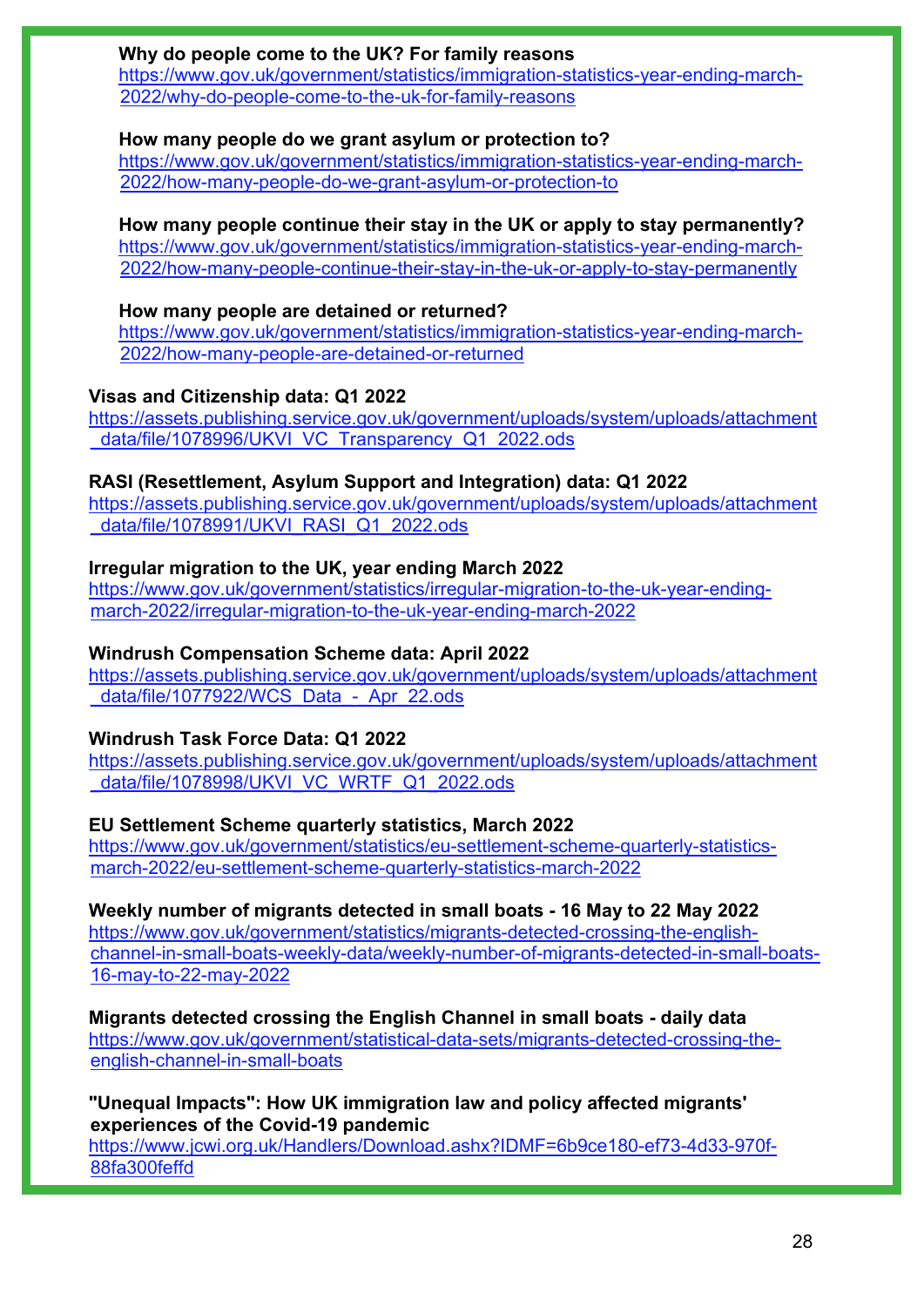## **News: Rwanda Refugee Policy**

**Rise in UK asylum approvals renews fears about Rwanda transfers**  [https://www.theguardian.com/uk-news/2022/may/26/rise-in-uk-asylum-approvals-renews](https://www.theguardian.com/uk-news/2022/may/26/rise-in-uk-asylum-approvals-renews-fears-about-rwanda-transfers)[fears-about-rwanda-transfers](https://www.theguardian.com/uk-news/2022/may/26/rise-in-uk-asylum-approvals-renews-fears-about-rwanda-transfers)

**Home Office detains all asylum seekers it plans to send to Rwanda**  [https://www.theguardian.com/uk-news/2022/may/22/home-office-asylum-seekers](https://www.theguardian.com/uk-news/2022/may/22/home-office-asylum-seekers-detention-centres-rwanda)[detention-centres-rwanda](https://www.theguardian.com/uk-news/2022/may/22/home-office-asylum-seekers-detention-centres-rwanda)

**Second legal challenge launched over deal to send asylum seekers to Rwanda**  [https://www.independent.co.uk/news/uk/home-news/rwanda-asylum-seekers-priti-patel](https://www.independent.co.uk/news/uk/home-news/rwanda-asylum-seekers-priti-patel-b2086104.html)[b2086104.html](https://www.independent.co.uk/news/uk/home-news/rwanda-asylum-seekers-priti-patel-b2086104.html)

**Rwanda plan challenged over alleged failure to identify risks for LGBTQ+ refugees**  [https://www.theguardian.com/uk-news/2022/may/24/rwanda-plan-challenged-alleged](https://www.theguardian.com/uk-news/2022/may/24/rwanda-plan-challenged-alleged-failure-identify-risks-lgbtq-refugees)[failure-identify-risks-lgbtq-refugees](https://www.theguardian.com/uk-news/2022/may/24/rwanda-plan-challenged-alleged-failure-identify-risks-lgbtq-refugees)

**'I would rather die than go to Rwanda' - the fears of LGBT+ asylum seekers in Scotland** [https://www.scotsman.com/news/world/i-would-rather-die-than-go-to-rwanda-the-fears](https://www.scotsman.com/news/world/i-would-rather-die-than-go-to-rwanda-the-fears-of-lgbt-asylum-seekers-in-scotland-dani-garavelli-3713067)[of-lgbt-asylum-seekers-in-scotland-dani-garavelli-3713067](https://www.scotsman.com/news/world/i-would-rather-die-than-go-to-rwanda-the-fears-of-lgbt-asylum-seekers-in-scotland-dani-garavelli-3713067)

## **News: Channel Migrants**

**Channel migrant crossings pass 9,000 this year as record levels continue despite Rwanda deal** 

[https://www.independent.co.uk/news/uk/home-news/channel-crossings-migrants-record](https://www.independent.co.uk/news/uk/home-news/channel-crossings-migrants-record-rwanda-b2085237.html)[rwanda-b2085237.html](https://www.independent.co.uk/news/uk/home-news/channel-crossings-migrants-record-rwanda-b2085237.html)

**Channel crossings: Average arrivals per boat nearly doubles in 12 months**  <https://www.independent.co.uk/news/uk/home-office-channel-france-afghan-b2087870.html>

**Migrant crossings: Afghans are largest national group fleeing to UK** <https://www.bbc.com/news/uk-61590249>

**Afghans 'largest group' fleeing to the UK by crossing the Channel – figures**  [https://www.independent.co.uk/news/uk/afghans-channel-people-home-office-taliban](https://www.independent.co.uk/news/uk/afghans-channel-people-home-office-taliban-b2088151.html)[b2088151.html](https://www.independent.co.uk/news/uk/afghans-channel-people-home-office-taliban-b2088151.html)

**Big increase in Afghans crossing Channel in small boats**  <https://www.thetimes.co.uk/article/one-in-four-channel-refugees-are-afghans-39x0z5k0z>

## **News: Ukraine**

**More than 1,000 Ukrainian arrivals already receiving vital financial boost from Pension Credit**

[https://www.gov.uk/government/news/more-than-1-000-ukrainian-arrivals-already](https://www.gov.uk/government/news/more-than-1-000-ukrainian-arrivals-already-receiving-vital-financial-boost-from-pension-credit)[receiving-vital-financial-boost-from-pension-credit](https://www.gov.uk/government/news/more-than-1-000-ukrainian-arrivals-already-receiving-vital-financial-boost-from-pension-credit) 

**Ukrainian refugees are now living in the UK - so how is it going?** <https://www.bbc.com/news/uk-61548979>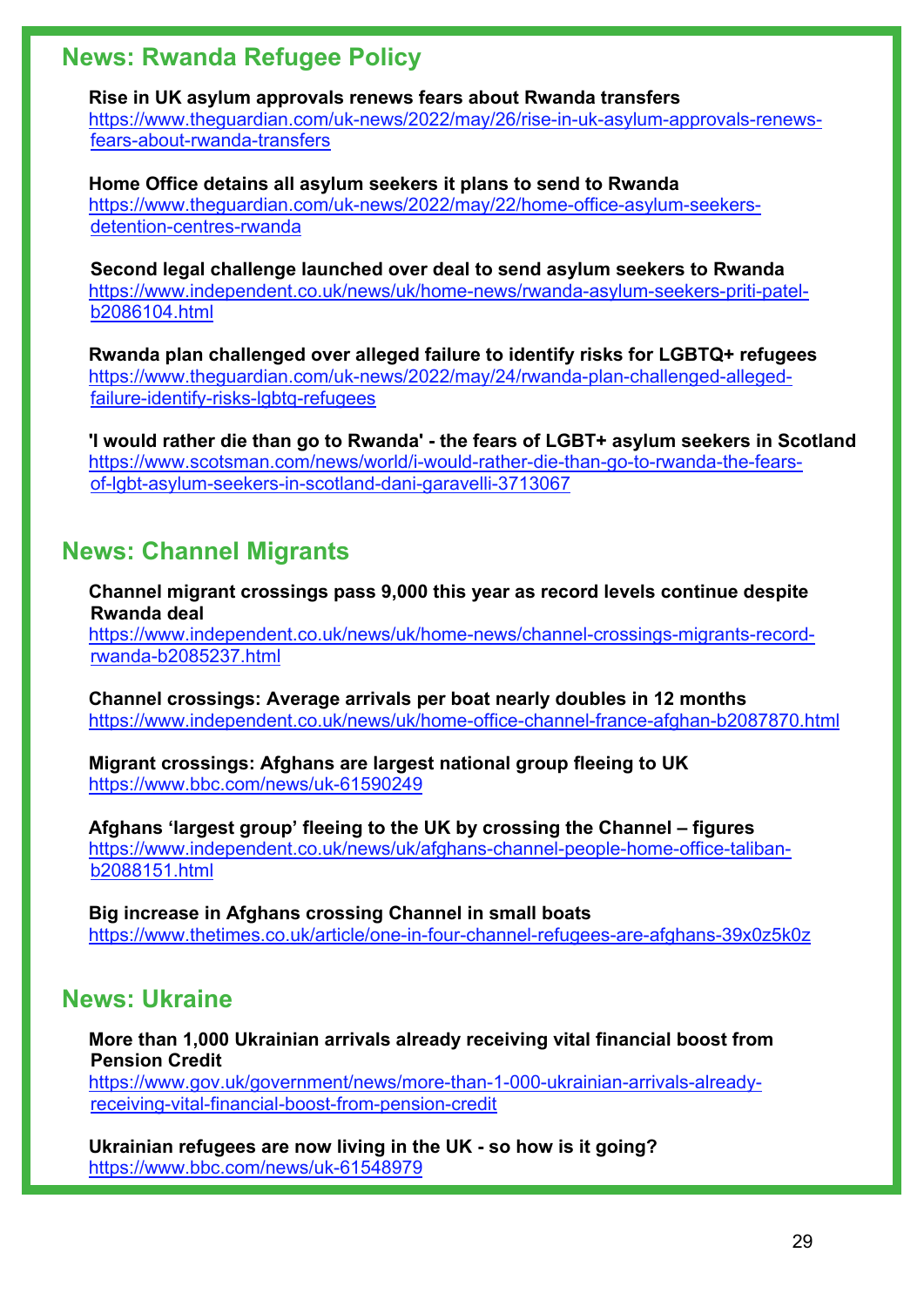## **Ukrainian refugees turn to food banks as UK hosts struggle with costs**  [https://www.theguardian.com/society/2022/may/28/ukrainian-refugees-food-banks-uk-](https://www.theguardian.com/society/2022/may/28/ukrainian-refugees-food-banks-uk-hosts-costs-families-war-charity)

[hosts-costs-families-war-charity](https://www.theguardian.com/society/2022/may/28/ukrainian-refugees-food-banks-uk-hosts-costs-families-war-charity)

# **News: Other Immigration and Asylum**

#### **Are you ready for Refugee Festival Scotland?**

<https://www.scottishrefugeecouncil.org.uk/are-you-ready-for-refugee-festival-scotland/>

#### **UNHCR figures show 100 million people have experienced displacement**

[https://www.scottishrefugeecouncil.org.uk/unhcr-figures-show-100-million-people-have](https://www.scottishrefugeecouncil.org.uk/unhcr-figures-show-100-million-people-have-experienced-displacement/)[experienced-displacement/](https://www.scottishrefugeecouncil.org.uk/unhcr-figures-show-100-million-people-have-experienced-displacement/)

**Net migration to UK remained steady in first part of pandemic, figures suggest**  [https://www.independent.co.uk/news/uk/office-for-national-statistics-covid-registration](https://www.independent.co.uk/news/uk/office-for-national-statistics-covid-registration-brexit-settlement-b2088005.html)[brexit-settlement-b2088005.html](https://www.independent.co.uk/news/uk/office-for-national-statistics-covid-registration-brexit-settlement-b2088005.html)

#### **Million foreigners offered UK visas despite delays**

[https://www.thetimes.co.uk/article/brexit-pushes-asylum-seeker-approvals-to-30-year](https://www.thetimes.co.uk/article/brexit-pushes-asylum-seeker-approvals-to-30-year-high-3z9r3j99k)[high-3z9r3j99k](https://www.thetimes.co.uk/article/brexit-pushes-asylum-seeker-approvals-to-30-year-high-3z9r3j99k)

**Home Office charging bereaved partners £2,400 for leave to remain in UK** [https://www.theguardian.com/politics/2022/may/15/home-office-bereaved-spouses](https://www.theguardian.com/politics/2022/may/15/home-office-bereaved-spouses-partners-leave-to-remain)[partners-leave-to-remain](https://www.theguardian.com/politics/2022/may/15/home-office-bereaved-spouses-partners-leave-to-remain)

#### **Asylum claims hit near 20-year high as backlog of cases soars**  [https://www.independent.co.uk/news/uk/home-office-home-secretary-amnesty](https://www.independent.co.uk/news/uk/home-office-home-secretary-amnesty-international-uk-refugee-council-government-b2087943.html)[international-uk-refugee-council-government-b2087943.html](https://www.independent.co.uk/news/uk/home-office-home-secretary-amnesty-international-uk-refugee-council-government-b2087943.html)

**Number of people awaiting an asylum decision in UK surges by 300% in four years**  [https://www.independent.co.uk/news/uk/home-news/asylum-seekers-waiting-lists-uk](https://www.independent.co.uk/news/uk/home-news/asylum-seekers-waiting-lists-uk-b2087791.html)[b2087791.html](https://www.independent.co.uk/news/uk/home-news/asylum-seekers-waiting-lists-uk-b2087791.html)

**Refugees being sent to areas of UK with little or no legal aid, study finds**  [https://www.theguardian.com/law/2022/may/26/refugees-being-sent-to-areas-of-uk-with](https://www.theguardian.com/law/2022/may/26/refugees-being-sent-to-areas-of-uk-with-little-or-no-legal-aid-study-finds)[little-or-no-legal-aid-study-finds](https://www.theguardian.com/law/2022/may/26/refugees-being-sent-to-areas-of-uk-with-little-or-no-legal-aid-study-finds)

**New call to end the use of hotel accommodation for people seeking asylum** [https://www.scottishrefugeecouncil.org.uk/new-call-to-end-the-use-of-hotel](https://www.scottishrefugeecouncil.org.uk/new-call-to-end-the-use-of-hotel-accommodation-for-people-seeking-asylum/)[accommodation-for-people-seeking-asylum/](https://www.scottishrefugeecouncil.org.uk/new-call-to-end-the-use-of-hotel-accommodation-for-people-seeking-asylum/) 

**From 'go home' vans to Windrush scandal: a timeline of UK's hostile environment**  [https://www.theguardian.com/uk-news/2022/may/25/from-go-home-vans-to-windrush](https://www.theguardian.com/uk-news/2022/may/25/from-go-home-vans-to-windrush-scandal-a-timeline-of-uks-hostile-environment)[scandal-a-timeline-of-uks-hostile-environment](https://www.theguardian.com/uk-news/2022/may/25/from-go-home-vans-to-windrush-scandal-a-timeline-of-uks-hostile-environment)

**'We're human beings too': How a decade of the hostile environment has torn lives apart**  [https://www.independent.co.uk/news/uk/home-news/theresa-may-windrush-migrants](https://www.independent.co.uk/news/uk/home-news/theresa-may-windrush-migrants-hostile-environment-b2086746.html)[hostile-environment-b2086746.html](https://www.independent.co.uk/news/uk/home-news/theresa-may-windrush-migrants-hostile-environment-b2086746.html)

**Non-Ukrainian Swansea refugee refused free train travel** <https://www.bbc.com/news/uk-wales-61566123>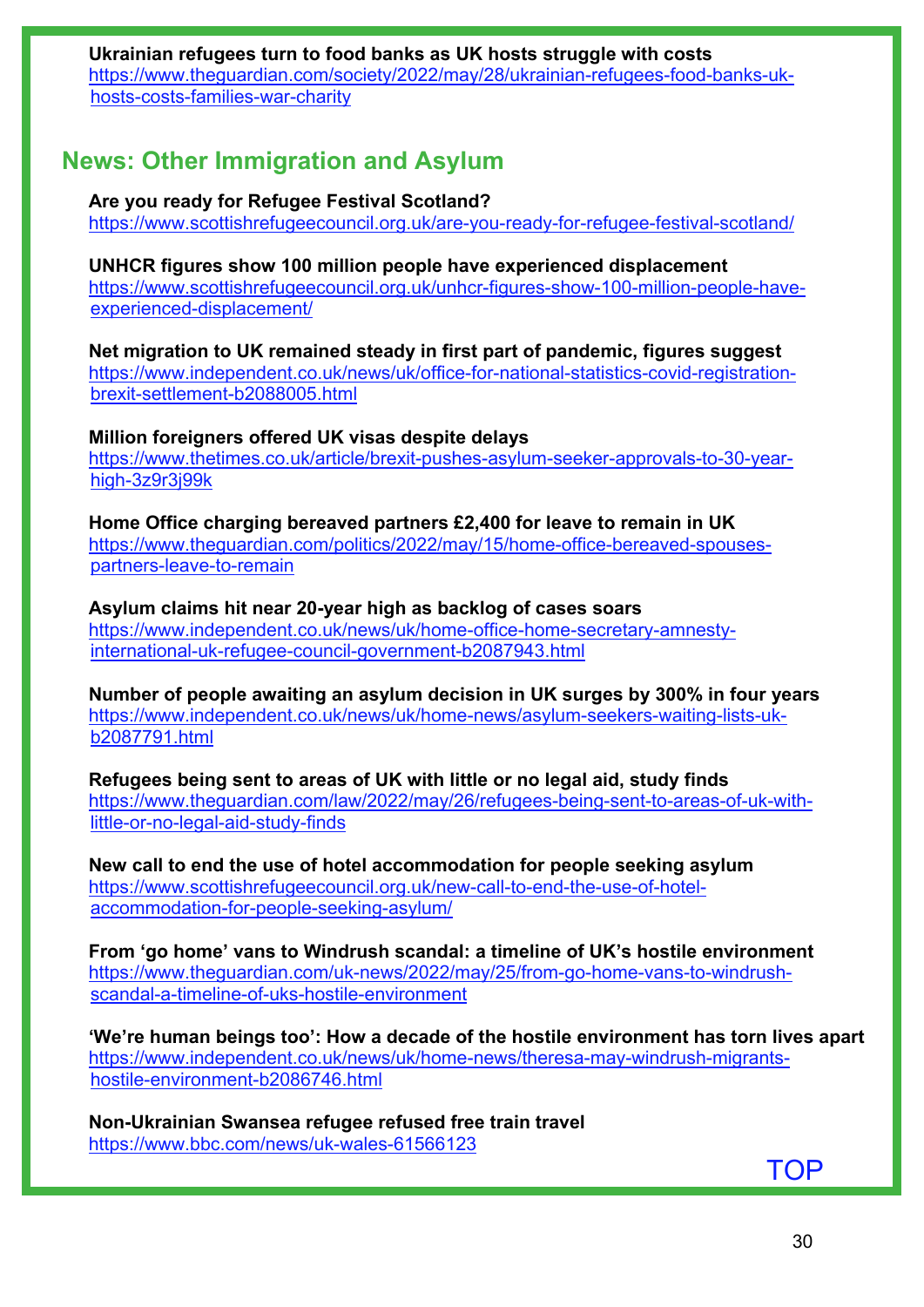# <span id="page-30-0"></span>**Community Relations**

## **News**

#### **Kirk's General Assembly endorses Saint Margaret Declaration**

[https://www.churchofscotland.org.uk/news-and-events/news/2022/articles/kirks-general](https://www.churchofscotland.org.uk/news-and-events/news/2022/articles/kirks-general-assembly-endorses-saint-margaret-declaration)[assembly-endorses-saint-margaret-declaration](https://www.churchofscotland.org.uk/news-and-events/news/2022/articles/kirks-general-assembly-endorses-saint-margaret-declaration) 

#### **New glossary important step for Jewish-Christian relations in Scotland**

[https://www.churchofscotland.org.uk/news-and-events/news/2022/articles/new-glossary](https://www.churchofscotland.org.uk/news-and-events/news/2022/articles/new-glossary-important-step-for-jewish-christian-relations-in-scotland)[important-step-for-jewish-christian-relations-in-scotland](https://www.churchofscotland.org.uk/news-and-events/news/2022/articles/new-glossary-important-step-for-jewish-christian-relations-in-scotland) 

[TOP](#page-0-1)

# <span id="page-30-1"></span>**Equality**

## **UK Parliament, House of Commons Written Answers**

#### **Babies and Mothers: Death**

**Anum Qaisar (SNP)** [4739] To ask the Secretary of State for Health and Social Care, what steps his Department is taking to reduce the number of (a) maternal and (b) perinatal deaths for women and children from migrant and refugee backgrounds.

**Reply from Maria Caulfield:** On 6 September 2021, NHS England published 'Equity and equality: Guidance for local maternity systems', which focuses on actions to reduce disparities in health outcomes for women and babies. Local Maternity Systems have been asked to plan interventions to improve equity for mothers and babies, which will benefit inclusion groups such as migrants and refugees. The guidance asks Local Maternity Systems to ensure equity in access, experience and health outcomes and address the leading causes of perinatal mortality and morbidity for babies from black, Asian and minority ethnic groups and those living in the most deprived areas. NHS England has provided £6.8 million to support Local Maternity Systems to implement these plans.

The Office for Health Improvement and Disparities' guidance 'Language Interpreting and Translation: Migrant Health Guide' gives advice on health needs of migrant patients for healthcare practitioners. The guidance states it is the responsibility of NHS service providers to ensure interpreting and translation services are made available to patients free at the point of delivery. Healthcare employers should advise staff on the arrangements for local interpretation services.

<https://questions-statements.parliament.uk/written-questions/detail/2022-05-18/4739>

*The guidance referred to above can be read at [https://www.england.nhs.uk/wp-content/uploads/2021/09/C0734-equity-and-equality](https://www.england.nhs.uk/wp-content/uploads/2021/09/C0734-equity-and-equality-guidance-for-local-maternity-systems.pdf)[guidance-for-local-maternity-systems.pdf](https://www.england.nhs.uk/wp-content/uploads/2021/09/C0734-equity-and-equality-guidance-for-local-maternity-systems.pdf)* 

*and*

*<https://www.gov.uk/guidance/language-interpretation-migrant-health-guide>*

#### **Health Services: Sikhs**

**Sarah Owen (Labour)** [3743] To ask the Secretary of State for Health and Social Care, what steps he is taking to help tackle anti-Sikh discrimination in healthcare settings.

**Reply from Edward Argar:** All National Health Service providers must comply with the Public Sector Equality Duty, which requires an organisation to have due regard to eliminating discrimination when carrying out its activities. The NHS Standard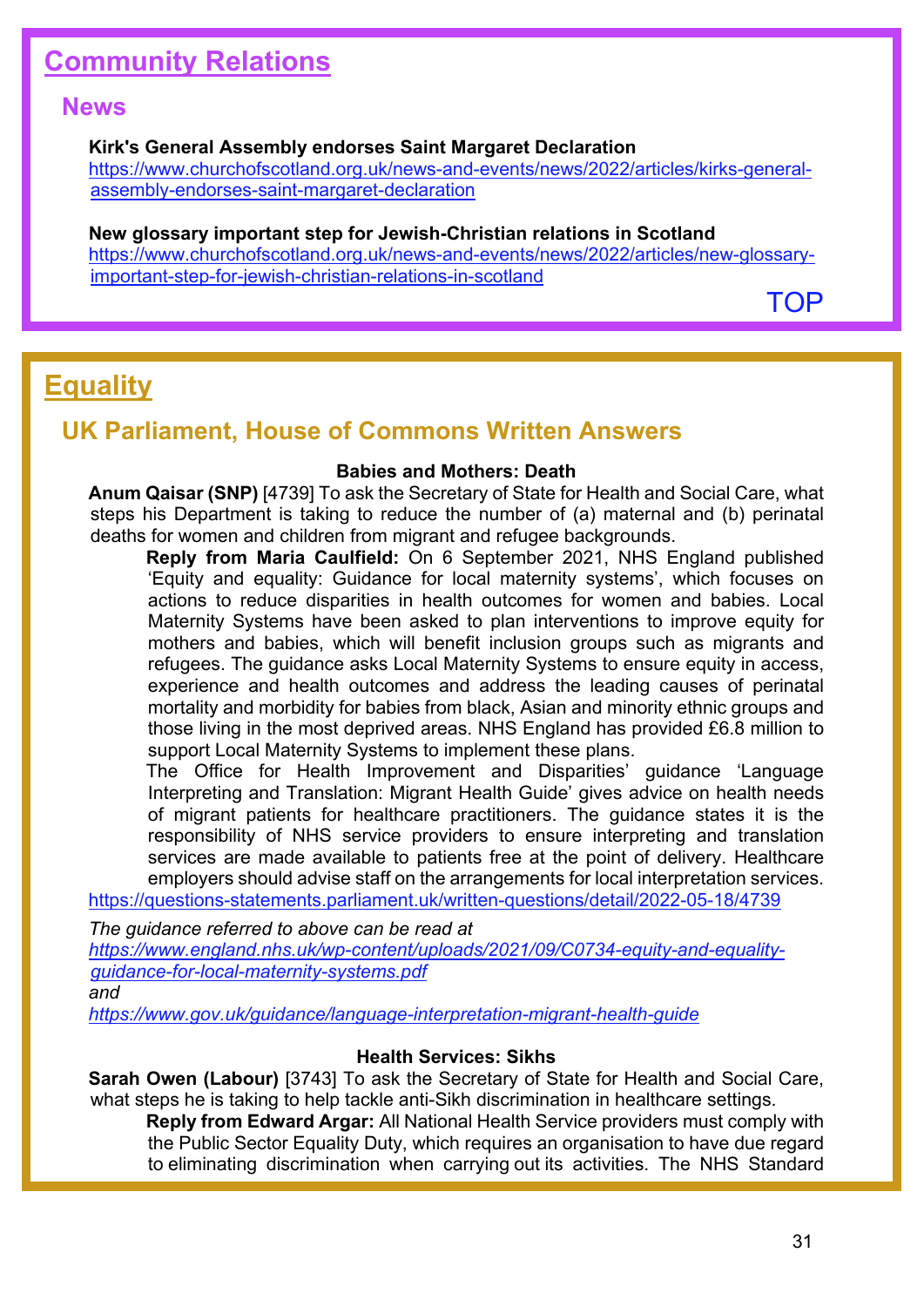Contract also contains requirements on equity of access, equality and nondiscrimination.

<https://questions-statements.parliament.uk/written-questions/detail/2022-05-17/3743>

*The Standard Contract referred to above can be read at <https://www.england.nhs.uk/nhs-standard-contract/22-23/>*

## **New Publications**

**Outcomes by ethnicity in schools in England**

[https://assets.publishing.service.gov.uk/government/uploads/system/uploads/attachment](https://assets.publishing.service.gov.uk/government/uploads/system/uploads/attachment_data/file/1078731/Ethnicity_Schools_Note.pdf) data/file/1078731/Ethnicity\_Schools\_Note.pdf

**Broken Ladders: The myth of meritocracy for women of colour in the workplace** [https://www.fawcettsociety.org.uk/Handlers/Download.ashx?IDMF=72040c36-8cd6-4ae3-](https://www.fawcettsociety.org.uk/Handlers/Download.ashx?IDMF=72040c36-8cd6-4ae3-93f3-e2ad63a4b4b0) [93f3-e2ad63a4b4b0](https://www.fawcettsociety.org.uk/Handlers/Download.ashx?IDMF=72040c36-8cd6-4ae3-93f3-e2ad63a4b4b0) 

**Ethnicity and children's social care** [https://assets.publishing.service.gov.uk/government/uploads/system/uploads/attachment](https://assets.publishing.service.gov.uk/government/uploads/system/uploads/attachment_data/file/1076919/Ethnicity_and_childrens_social_care.pdf) [\\_data/file/1076919/Ethnicity\\_and\\_childrens\\_social\\_care.pdf](https://assets.publishing.service.gov.uk/government/uploads/system/uploads/attachment_data/file/1076919/Ethnicity_and_childrens_social_care.pdf)

## **News**

**UK's first national Black civil rights organisation launched by influential figures**  [https://www.independent.co.uk/news/uk/home-news/black-equity-organisation](https://www.independent.co.uk/news/uk/home-news/black-equity-organisation-b2085579.html)[b2085579.html](https://www.independent.co.uk/news/uk/home-news/black-equity-organisation-b2085579.html)

**'I change how I look and talk to fit in at work'** <https://www.bbc.com/news/business-61514430>

**Black Lives Matter or business as usual?** <https://www.crer.org.uk/blog/black-lives-matter-or-business-as-usual>

**[TOP](#page-0-1)** 

# <span id="page-31-0"></span>**Racism, Religious Hatred, and Discrimination**

## **UK Parliament, House of Commons Written Answers**

### **Islamophobia**

**Sarah Owen (Labour)** [3745] To ask the Secretary of State for Levelling Up, Housing and Communities, with reference to the University of Birmingham's The Dinner Table Prejudice report, published in January 2022, what assessment he has made of the implications for his policies of the rise in Islamophobia cited in that report; and what recent discussions he has had with Cabinet colleagues on tackling Islamophobia.

**Reply from Kemi Badenoch:** We live in an increasingly tolerant society and prejudice towards Muslims is unacceptable. Muslims in our country should be able to practice their faith in freedom. We have some of the strongest legislation in the world to tackle hate crime and, where groups incite racial hatred or are engaged in racially or religiously motivated criminal activity, we would expect them to be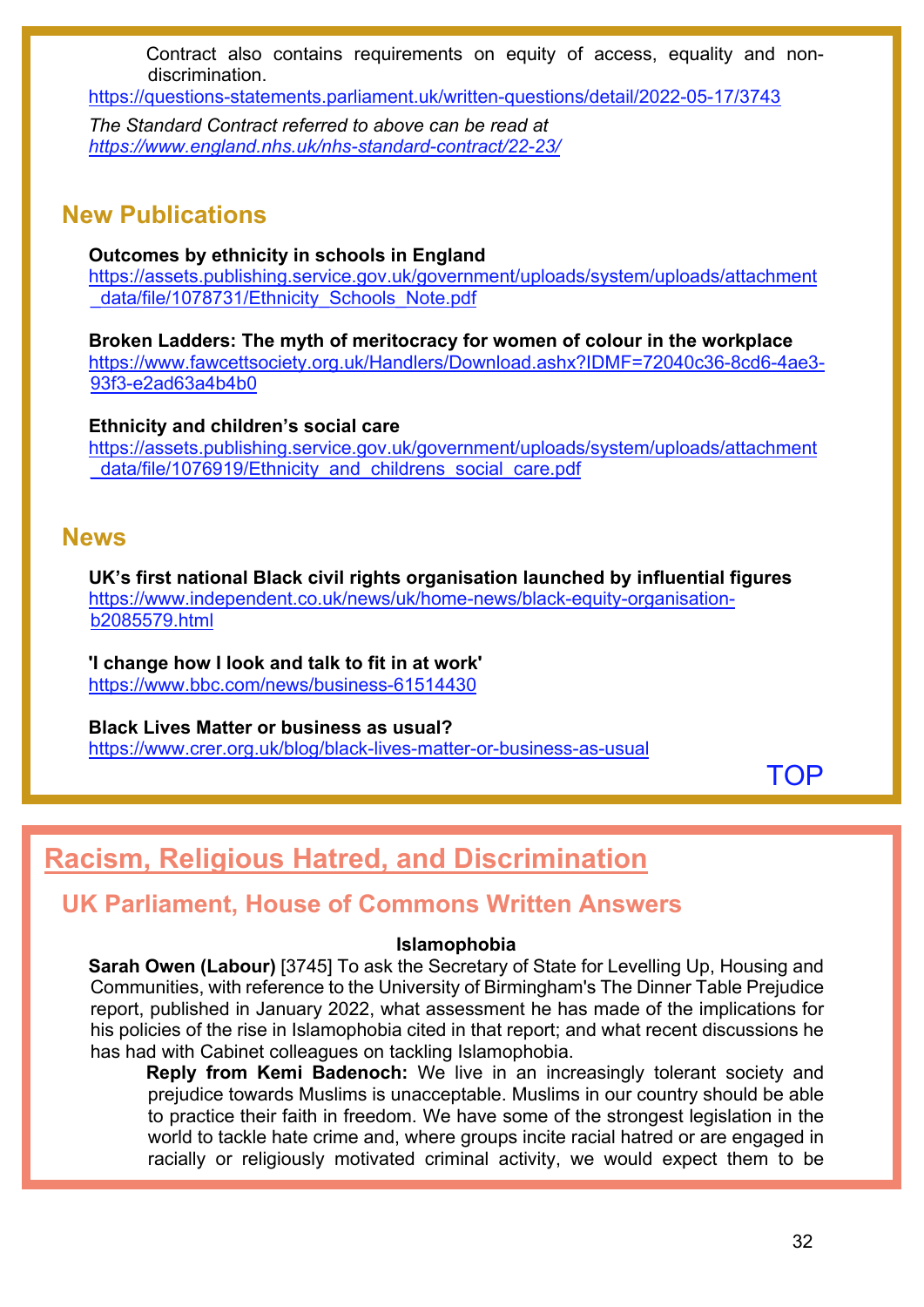prosecuted. We also have funded Tell MAMA with over £4m between 2017 and 2022 to monitor anti-Muslim hate crimes and support victims.

<https://questions-statements.parliament.uk/written-questions/detail/2022-05-17/3745>

*The report referred to above can be read at [https://www.birmingham.ac.uk/documents/college-artslaw/ptr/90172-univ73](https://www.birmingham.ac.uk/documents/college-artslaw/ptr/90172-univ73-islamophobia-in-the-uk-report-final.pdf) [islamophobia-in-the-uk-report-final.pdf](https://www.birmingham.ac.uk/documents/college-artslaw/ptr/90172-univ73-islamophobia-in-the-uk-report-final.pdf)*

#### **Schools: Bullying**

**Sarah Owen (Labour)** 3744] To ask the Secretary of State for Education, what steps he is taking to tackle anti-Sikh bullying in schools.

**Reply from Robin Walker:** The government has sent a clear message that bullying should never be tolerated, and the department is committed to supporting schools to tackle it.

The department is providing over £2 million of funding, between 10 August 2021 and 31 March 2023, to five anti-bullying organisations to support schools to tackle bullying. This includes projects targeting bullying of groups who share protected characteristics, including race and faith and belief, such as those who are victims of hate related bullying.

All schools should set clear, reasonable and proportionate expectations of pupil behaviour in line with the department's guidance on behaviour and discipline in schools. It is for individual schools to develop their own best practice for managing behaviour in their school.

We are also making sure that all children in England will learn about respectful relationships, in person and online, as part of mandatory relationships, sex and health education. This includes content on the different types of bullying, the impact it has, the responsibility of bystanders, and how to get help.

The department continues to publish information, guidance and support for teachers and school leaders on how to challenge radical views, including racist and discriminatory beliefs, on Educate Against Hate*.* We also provide advice for schools, which outlines schools' responsibilities. This advice makes clear that schools should make appropriate provision for a bullied child's social, emotional and mental health needs.

<https://questions-statements.parliament.uk/written-questions/detail/2022-05-17/3744>

*Educate Against Hate, referred to above, can be accessed at <https://educateagainsthate.com/>*

#### **Schools: Antisemitism**

**Sarah Owen (Labour)** [3740] To ask the Secretary of State for Education, what steps his Department is taking to protect Jewish (a) pupils and (b) teachers from anti-Semitic abuse in schools.

**Reply from Robin Walker:** The government is clear that antisemitism, as with all forms of bullying and hatred, is abhorrent and has no place in our schools. All educational institutions should be inclusive and welcoming for students and staff from all backgrounds.

The department is aware of reported increases in such incidents, during an escalation in the Israeli-Palestinian conflict in May 2021, which is why the former Secretary of State for Education wrote to schools to remind them of their responsibilities to deal with antisemitic incidents with due seriousness as well as their legal duties regarding political impartiality. The department has also published further guidance on political impartiality in schools to help them to ensure educational initiatives in schools are not politically biased or one-sided.

The government continues to take action to support schools to tackle all forms of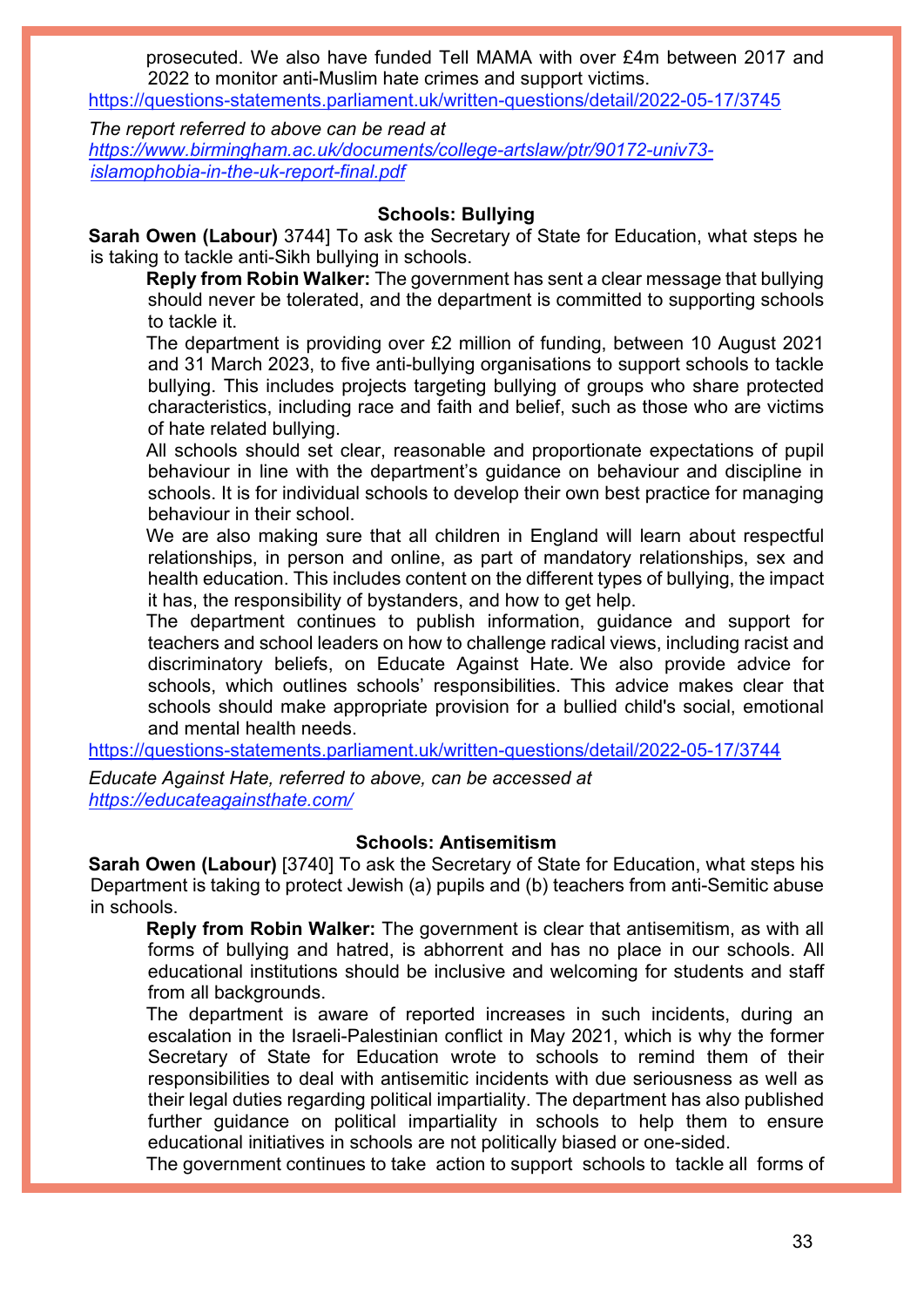bullying, including antisemitism. Our Preventing and Tackling Bullying guidance sets out that schools should develop a consistent approach to monitoring bullying incidents and evaluating the effectiveness of their approaches. It also directs schools to organisations who can provide support with tackling bullying related to race, religion and nationality, as well as sexual harassment and sexual bullying.

The department is also providing over £2 million of funding, between 10 August 2021 and 31 March 2023, to five anti-bullying organisations to support schools to tackle bullying. This includes projects targeting bullying of groups who share protected characteristics, including race and faith and belief, such as those who are victims of hate related bullying.

The government has also supported Holocaust education for many years and is fully committed to continuing this support. In recognition of its importance, the Holocaust is the only historic event which is compulsory within the national curriculum for history at key stage 3. Effective teaching about the Holocaust can support pupils to learn about the possible consequences of antisemitism and extremism, to understand how society can prevent the repeat of such a catastrophe. The department provides funding for several programmes to support school pupils' and teachers' understanding of the Holocaust.

The department has published guidance for schools on the Equality Act 2010, which sets out the general provisions that apply to schools in their role as employers. The guidance is clear that all of the protected characteristics are covered by these provisions and that harassment or victimisation against potential or existing employees in relation to any of the protected characteristics is unlawful. We encourage schools to consult the Equality and Human Rights Commission's guidance and Codes of Practice for Employers for more detailed information on their obligations to their teachers and other staff.

<https://questions-statements.parliament.uk/written-questions/detail/2022-05-17/3740>

*The guidance referred to above can be read at [https://assets.publishing.service.gov.uk/government/uploads/system/uploads/attachment](https://assets.publishing.service.gov.uk/government/uploads/system/uploads/attachment_data/file/1069688/Preventing_and_tackling_bullying_advice.pdf) [\\_data/file/1069688/Preventing\\_and\\_tackling\\_bullying\\_advice.pdf](https://assets.publishing.service.gov.uk/government/uploads/system/uploads/attachment_data/file/1069688/Preventing_and_tackling_bullying_advice.pdf)* 

#### **Universities: Antisemitism**

**Sarah Owen (Labour)** [3741] To ask the Secretary of State for Education, what assessment he has made of trends in the level of anti-Semitic hate crime directed towards (a) university students and (b) academics in the past 12 months; and if he will make a statement.

**Reply from Michelle Donelan:** As part of our work to tackle the scourge of antisemitism, the government works closely with the Community Security Trust, a charity whose purpose is to provide safety, security, and advice to the Jewish community – and who publish annual data about the number of antisemitic incidents in the UK. Their figures for 2021 show a record number of antisemitic incidents within higher education (HE).

My right hon. Friend, the Secretary of State for Education, and I hosted an antisemitism summit in January this year, with vice chancellors and leading Jewish groups to discuss measures seeking to put an end to antisemitic incidents in HE. At the summit, we set out clear actions, including spotting patterns of incidents, spreading good practice, and adopting training from the Union of Jewish Students, so the sector has the right tools to tackle this issue more effectively. The HE sector is taking forward these commitments as a matter of urgency.

To further this work, an antisemitism taskforce led by Lord Mann, the government's independent advisor on antisemitism, has been set up. The taskforce will look at all aspects of antisemitism on campus and will address the safety of everyone on campus, including students, staff, members, and visitors. Members of the taskforce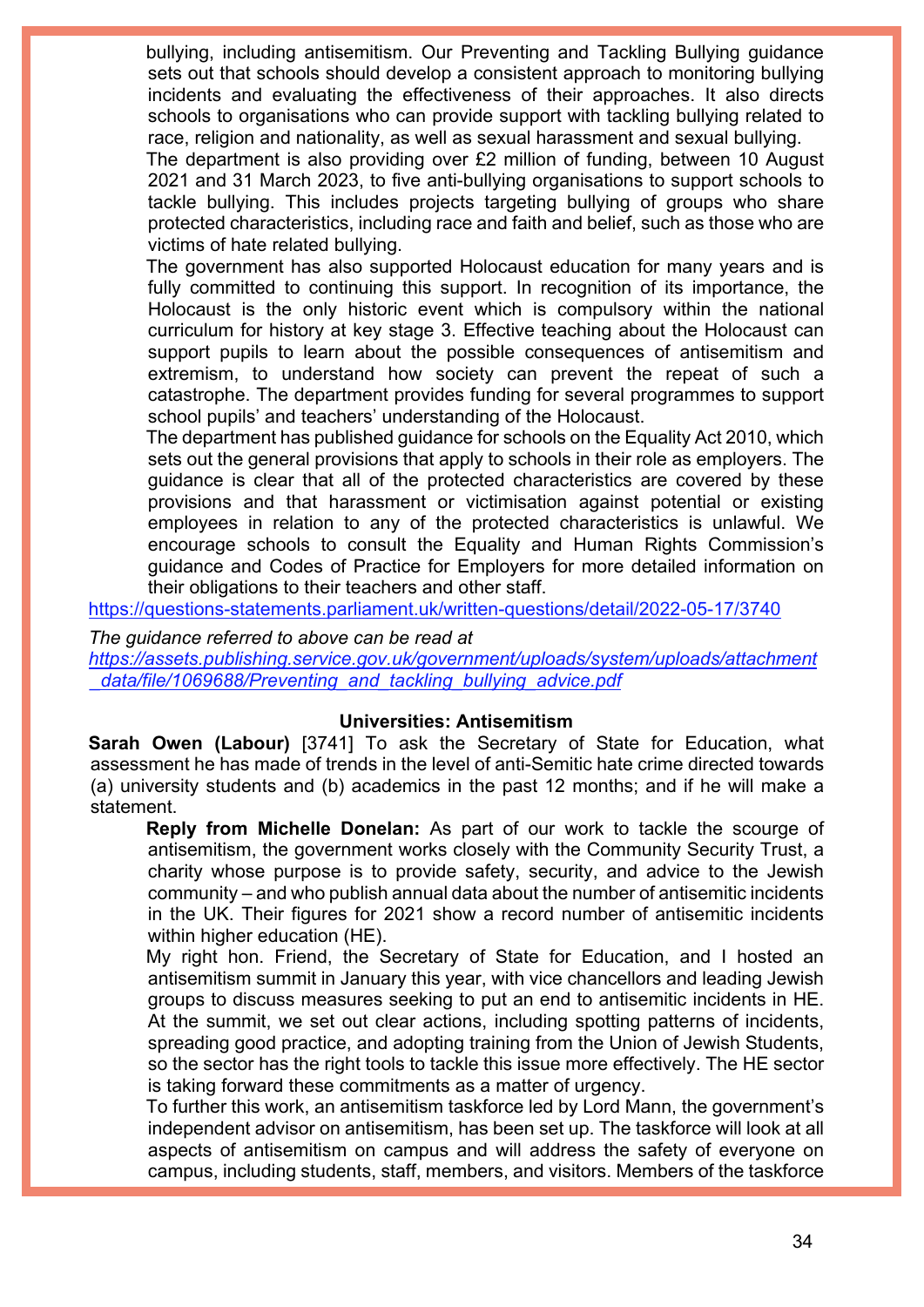will also speak directly with providers where antisemitism has been a recognised problem.

The findings and recommendations of the antisemitism taskforce will be made public once the work reaches its conclusion.

<https://questions-statements.parliament.uk/written-questions/detail/2022-05-17/3741>

## **UK Parliament, House of Lords Written Answer**

#### **Hate Crime: Criminal Records**

**Lord Strathcarron (Conservative)** [HL178] To ask Her Majesty's Government what plans they have to delete records for those accused of non-crime hate incidents.

**Reply from Baroness Williams of Trafford:** The Government recognises the concern surrounding the recording of non-crime hate incidents (NCHIs). We also note the Court of Appeal judgment in the Harry Miller v College of Policing case that was handed down on 20 December 2021. The Court found that the recording of NCHIs is lawful provided that there are robust safeguards in place so that the interference with freedom of expression is proportionate.

Accordingly, the Government included provisions in the Police, Crime, Sentencing and Courts Bill - which received Royal Assent on 28 April 2022 - to ensure that the recording of NCHIs is governed by a Code of Practice that is subject to Parliamentary approval.

The content of the Code will be drafted in due course, and will make the processes surrounding the recording of NCHI data more transparent and subject to stronger safeguards, including on retention. In the short term, we have no plans to ask police forces to review or delete existing personal NCHI data that they may have on record. To do so would be a disproportionately costly, time consuming and resource-intensive process that is not warranted at this stage.

The College of Policing is also reflecting on the Court of Appeal's judgment carefully and make any changes that are necessary to its existing guidance which will remain in force in the interim period before the new Code enters into effect.

<https://questions-statements.parliament.uk/written-questions/detail/2022-05-11/hl178>

*The judgement referred to above can be read at [https://www.judiciary.uk/wp-content/uploads/2021/12/Miller-v-College-of-Policing](https://www.judiciary.uk/wp-content/uploads/2021/12/Miller-v-College-of-Policing-judgment-201221.pdf)[judgment-201221.pdf](https://www.judiciary.uk/wp-content/uploads/2021/12/Miller-v-College-of-Policing-judgment-201221.pdf)*

## **Press Release**

**Member of proscribed group jailed for three years** <https://www.cps.gov.uk/cps/news/member-proscribed-group-jailed-three-years>

## **New Publications**

**The Macpherson Report: twenty-two years on: Government Response to the Home Affairs Committee's Third Report of Session 2021–22** <https://committees.parliament.uk/publications/22402/documents/165350/default/>

**Systemic Racism, Not Broken Bodies Executive Summary** [https://www.birthrights.org.uk/wp-content/uploads/2022/05/Birthrights-inquiry-systemic](https://www.birthrights.org.uk/wp-content/uploads/2022/05/Birthrights-inquiry-systemic-racism_exec-summary_May-22-web.pdf)[racism\\_exec-summary\\_May-22-web.pdf](https://www.birthrights.org.uk/wp-content/uploads/2022/05/Birthrights-inquiry-systemic-racism_exec-summary_May-22-web.pdf)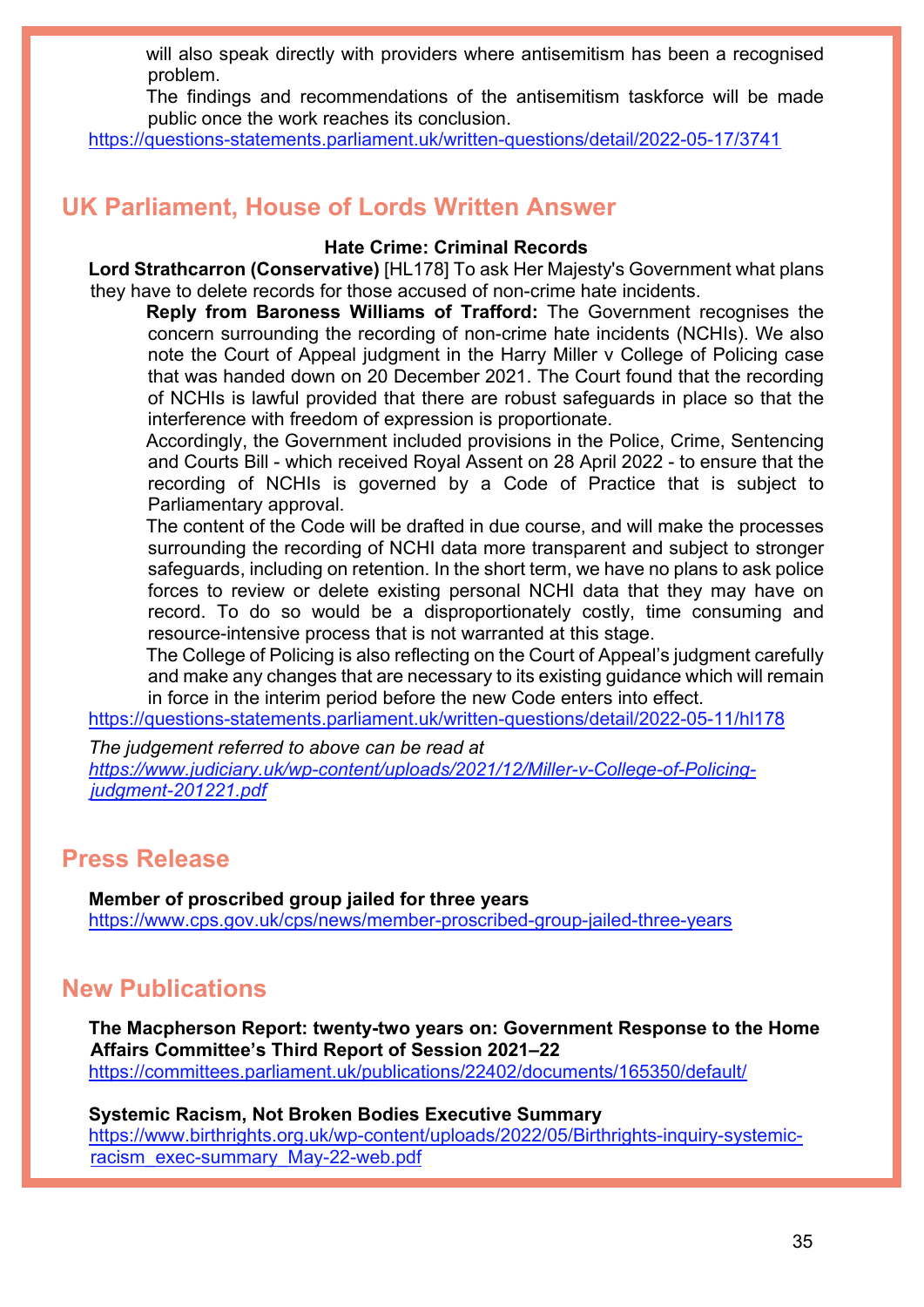## **News**

**Most women of colour 'hide' their heritage due to UK workplace racism**  [https://www.theguardian.com/world/2022/may/25/most-women-of-colour-hide-their](https://www.theguardian.com/world/2022/may/25/most-women-of-colour-hide-their-heritage-due-to-uk-workplace-racism)[heritage-due-to-uk-workplace-racism](https://www.theguardian.com/world/2022/may/25/most-women-of-colour-hide-their-heritage-due-to-uk-workplace-racism)

**As women of colour, workplace discrimination is our constant reality**  [https://www.independent.co.uk/voices/workplace-discrimination-racism-women-of-colour](https://www.independent.co.uk/voices/workplace-discrimination-racism-women-of-colour-b2087324.html)[b2087324.html](https://www.independent.co.uk/voices/workplace-discrimination-racism-women-of-colour-b2087324.html)

**Black and Asian workers 'more likely to be monitored at work' than white people**  [https://www.independent.co.uk/news/uk/home-news/black-asian-workers-work](https://www.independent.co.uk/news/uk/home-news/black-asian-workers-work-surveillance-b2083942.html)[surveillance-b2083942.html](https://www.independent.co.uk/news/uk/home-news/black-asian-workers-work-surveillance-b2083942.html)

**'I was repeatedly ignored' - report finds maternity racism** <https://www.bbc.com/news/health-61497923>

**Racism in UK maternity care risks safety of Black, Asian and mixed ethnicity women**  [https://www.theguardian.com/world/2022/may/23/racism-in-uk-maternity-care-risks](https://www.theguardian.com/world/2022/may/23/racism-in-uk-maternity-care-risks-safety-of-black-asian-and-mixed-ethnicity-women-study)[safety-of-black-asian-and-mixed-ethnicity-women-study](https://www.theguardian.com/world/2022/may/23/racism-in-uk-maternity-care-risks-safety-of-black-asian-and-mixed-ethnicity-women-study)

**Racism in maternity care endangering black and ethnic women's safety, inquiry finds**  [https://www.independent.co.uk/news/uk/home-news/racism-maternity-black-ethnic](https://www.independent.co.uk/news/uk/home-news/racism-maternity-black-ethnic-women-b2085580.html)[women-b2085580.html](https://www.independent.co.uk/news/uk/home-news/racism-maternity-black-ethnic-women-b2085580.html)

**'Guilty as charged': top UK officer urges police chiefs to admit institutional racism**  [https://www.theguardian.com/uk-news/2022/may/25/neil-basu-uk-officer-calls-on-police](https://www.theguardian.com/uk-news/2022/may/25/neil-basu-uk-officer-calls-on-police-chiefs-admit-institutional-racism)[chiefs-admit-institutional-racism](https://www.theguardian.com/uk-news/2022/may/25/neil-basu-uk-officer-calls-on-police-chiefs-admit-institutional-racism)

**Police chiefs apologise for lingering racism**  <https://www.thetimes.co.uk/article/police-chiefs-apologise-for-lingering-racism-98jmc7pgl>

**Not up to black officers to solve police racism, says barrister as plan launched**  [https://www.theguardian.com/uk-news/2022/may/24/not-up-to-black-officers-to-solve](https://www.theguardian.com/uk-news/2022/may/24/not-up-to-black-officers-to-solve-police-racism-says-barrister-as-plan-launched)[police-racism-says-barrister-as-plan-launched](https://www.theguardian.com/uk-news/2022/may/24/not-up-to-black-officers-to-solve-police-racism-says-barrister-as-plan-launched)

**Anti-racism plan not about being 'woke or politically correct', police insist**  [https://www.independent.co.uk/news/uk/bianca-williams-college-of-policing-caribbean](https://www.independent.co.uk/news/uk/bianca-williams-college-of-policing-caribbean-metropolitan-police-london-b2085734.html)[metropolitan-police-london-b2085734.html](https://www.independent.co.uk/news/uk/bianca-williams-college-of-policing-caribbean-metropolitan-police-london-b2085734.html)

**Black history lessons to be compulsory for all police** <https://www.telegraph.co.uk/news/2022/05/24/black-history-lessons-compulsory-police/>

**olice given mandatory black history lessons to combat racism**  [https://www.thetimes.co.uk/article/police-given-mandatory-black-history-lessons-to](https://www.thetimes.co.uk/article/police-given-mandatory-black-history-lessons-to-combat-racism-dbgvtdhzp)[combat-racism-dbgvtdhzp](https://www.thetimes.co.uk/article/police-given-mandatory-black-history-lessons-to-combat-racism-dbgvtdhzp)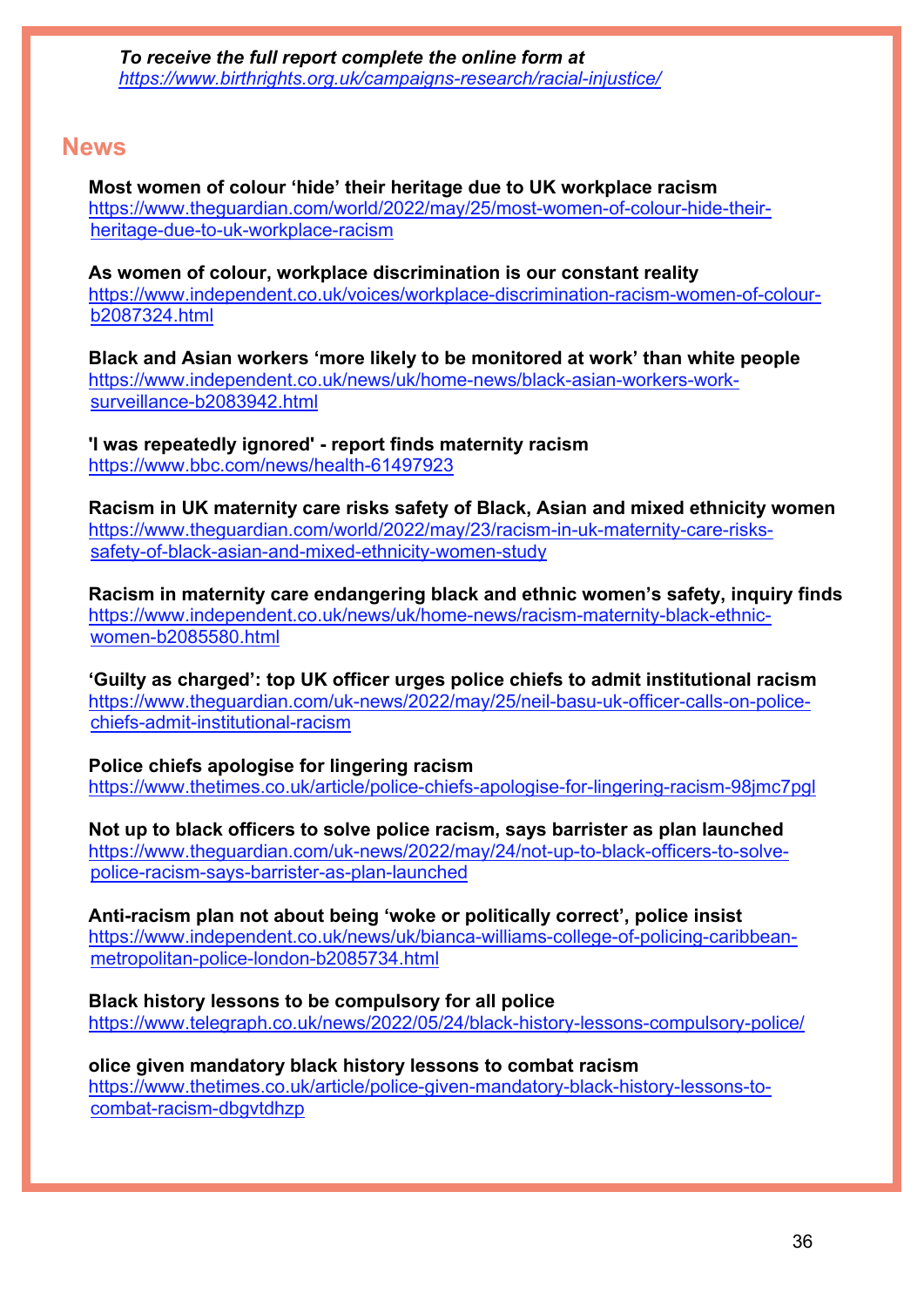**Black conservative trainee vicar 'blocked' from joining Church of England over 'anti-woke views'**

[https://www.telegraph.co.uk/news/2022/05/22/black-conservative-trainee-vicar-blocked](https://www.telegraph.co.uk/news/2022/05/22/black-conservative-trainee-vicar-blocked-joining-church-england/)[joining-church-england/](https://www.telegraph.co.uk/news/2022/05/22/black-conservative-trainee-vicar-blocked-joining-church-england/)

### **You don't know what racism is, trainee priest Calvin Robinson told**

[https://www.thetimes.co.uk/article/you-dont-know-what-racism-is-trainee-priest-calvin](https://www.thetimes.co.uk/article/you-dont-know-what-racism-is-trainee-priest-calvin-robinson-told-9snv9br6x)[robinson-told-9snv9br6x](https://www.thetimes.co.uk/article/you-dont-know-what-racism-is-trainee-priest-calvin-robinson-told-9snv9br6x)

**'Anti-Semitic' vicar faces Church of England ban** <https://www.telegraph.co.uk/news/2022/05/23/anti-semitic-vicar-faces-church-england-ban/>

**Church of England priest accused of antisemitic conspiracy posts**  [https://www.thetimes.co.uk/article/church-of-england-priest-accused-of-antisemitic](https://www.thetimes.co.uk/article/church-of-england-priest-accused-of-antisemitic-conspiracy-posts-lgsn8jh02)[conspiracy-posts-lgsn8jh02](https://www.thetimes.co.uk/article/church-of-england-priest-accused-of-antisemitic-conspiracy-posts-lgsn8jh02)

**Graduate jailed for membership of banned terror group National Action**  [https://www.independent.co.uk/news/uk/crime/national-action-met-police-ns131](https://www.independent.co.uk/news/uk/crime/national-action-met-police-ns131-government-amber-rudd-b2089072.html) [government-amber-rudd-b2089072.html](https://www.independent.co.uk/news/uk/crime/national-action-met-police-ns131-government-amber-rudd-b2089072.html)

**British boy, 14, who downloaded bombmaking guides avoids jail** [https://www.theguardian.com/uk-news/2022/may/20/british-boy-14-who-downloaded](https://www.theguardian.com/uk-news/2022/may/20/british-boy-14-who-downloaded-bombmaking-guides-sentenced)[bombmaking-guides-sentenced](https://www.theguardian.com/uk-news/2022/may/20/british-boy-14-who-downloaded-bombmaking-guides-sentenced)

**Structural racism and the future for race equality** <https://www.tuc.org.uk/blogs/structural-racism-and-future-race-equality>

**Anti-racism group Black Equity Organisation offers legal hotline**  [https://www.thetimes.co.uk/article/anti-racism-group-black-equity-organisation-offers](https://www.thetimes.co.uk/article/anti-racism-group-black-equity-organisation-offers-legal-hotline-g2x23wmfz)[legal-hotline-g2x23wmfz](https://www.thetimes.co.uk/article/anti-racism-group-black-equity-organisation-offers-legal-hotline-g2x23wmfz)

### **EHRC to investigate Pontins over fears of racial discrimination against Gypsies and Travellers**

[https://www.equalityhumanrights.com/en/our-work/news/ehrc-investigate-pontins-over](https://www.equalityhumanrights.com/en/our-work/news/ehrc-investigate-pontins-over-fears-racial-discrimination-against-gypsies-travellers)[fears-racial-discrimination-against-gypsies-travellers](https://www.equalityhumanrights.com/en/our-work/news/ehrc-investigate-pontins-over-fears-racial-discrimination-against-gypsies-travellers) 

**Pontins under investigation over treatment of Travellers**  [https://www.theguardian.com/society/2022/may/26/pontins-investigated-by-ehrc-over](https://www.theguardian.com/society/2022/may/26/pontins-investigated-by-ehrc-over-concerns-about-treatment-of-travellers)[concerns-about-treatment-of-travellers](https://www.theguardian.com/society/2022/may/26/pontins-investigated-by-ehrc-over-concerns-about-treatment-of-travellers)

### **Watchdog investigates Pontins over Gypsy and Traveller discrimination concerns**  <https://www.independent.co.uk/news/uk/ehrc-gypsy-irish-b2087958.html>

[TOP](#page-0-1)

# <span id="page-36-0"></span>**Other Scottish Parliament and Government**

## **Press Release**

**Updated information: COVID-19 Inquiry** <https://www.gov.scot/publications/covid-19-inquiry/>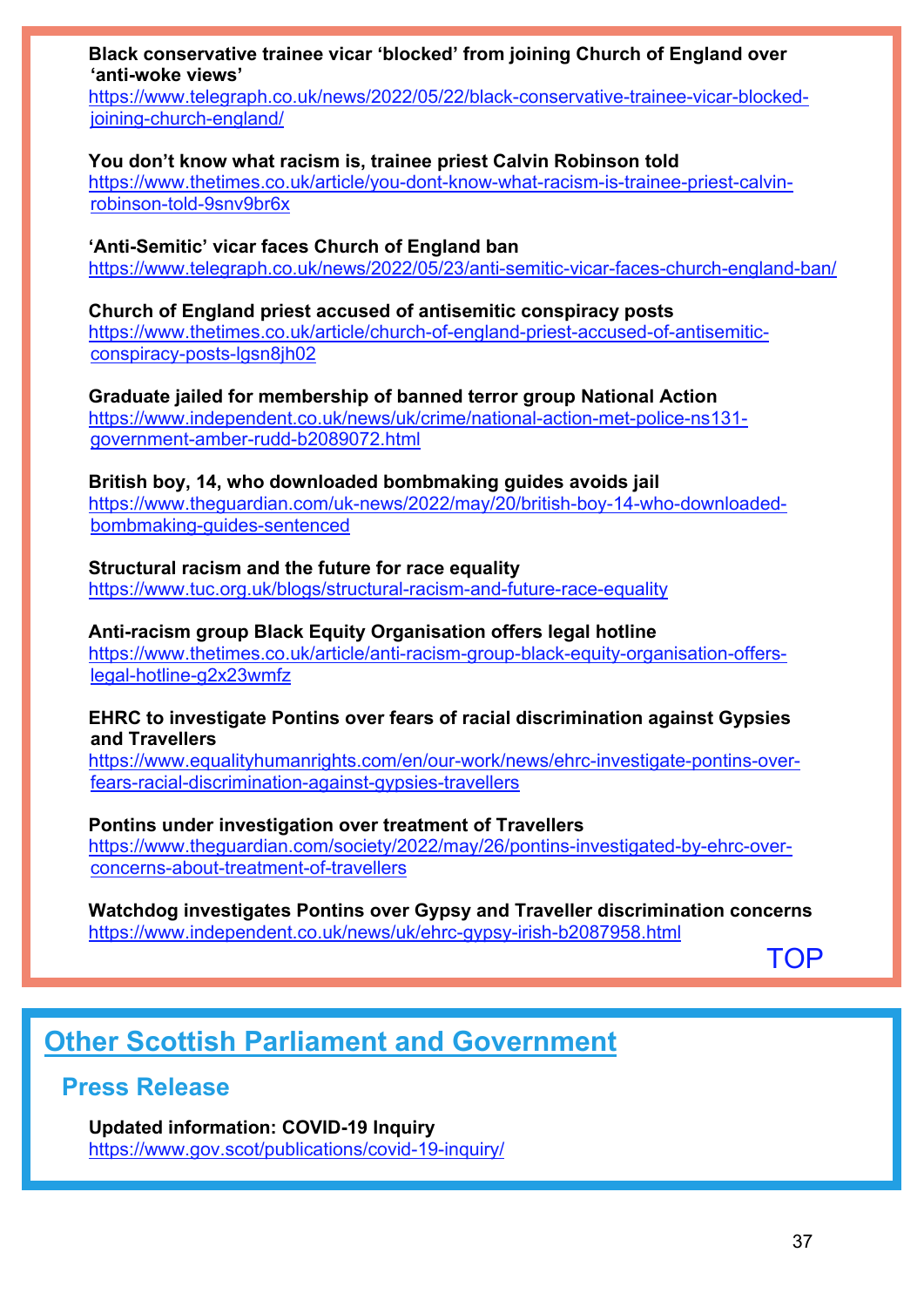## **News**

**Assessing Nicola Sturgeon's record 2,743 days at the top**

<https://www.bbc.com/news/uk-scotland-scotland-politics-61564643>

#### **Nicola Sturgeon becomes Scotland's longest serving First Minister**

[https://www.heraldscotland.com/politics/20162267.nicola-sturgeon-becomes-scotlands](https://www.heraldscotland.com/politics/20162267.nicola-sturgeon-becomes-scotlands-longest-serving-first-minister/)[longest-serving-first-minister/](https://www.heraldscotland.com/politics/20162267.nicola-sturgeon-becomes-scotlands-longest-serving-first-minister/)

#### **As Nicola Sturgeon overtakes Alex Salmond as Scotland's longest-serving First Minister, what will be her legacy?**

[https://www.scotsman.com/news/politics/as-nicola-sturgeon-overtakes-alex-salmond-as](https://www.scotsman.com/news/politics/as-nicola-sturgeon-overtakes-alex-salmond-as-scotlands-longest-serving-first-minister-what-will-be-her-legacy-3707458)[scotlands-longest-serving-first-minister-what-will-be-her-legacy-3707458](https://www.scotsman.com/news/politics/as-nicola-sturgeon-overtakes-alex-salmond-as-scotlands-longest-serving-first-minister-what-will-be-her-legacy-3707458) 

[TOP](#page-0-1)

# <span id="page-37-0"></span>**Other UK Parliament and Government**

## **UK Parliament, House of Commons Oral Answers**

### **Alternative Student Finance: Muslim Students**

**Stephen Timms (Labour):** What progress his Department has made on developing an alternative student finance product for Muslim students. (900164)

**Reply from the Secretary of State for Education (Nadhim zahawi):** We remain committed to delivering alternative student finance, and we are currently considering if and how it can be delivered as part of the lifelong loan entitlement.

**Stephen Timms:** It is estimated that 4,000 Muslim students a vear do not go into higher education because there is no finance available that is compatible with their faith. David Cameron promised to fix this nine years ago. A good deal of work was done, but it seems to have run into the sand in the past few years. I am grateful to the Secretary of State for reaffirming the Government's commitment to delivering on David Cameron's promise, but can he give us an indication of how much longer Muslim students will have to wait?

**Reply from Nadhim Zahawi:** We will provide a further update on alternative student finance as part of our response to the LLE consultation, which closed earlier this month.

[https://hansard.parliament.uk/commons/2022-05-23/debates/FBDAD627-03F8-4E66-](https://hansard.parliament.uk/commons/2022-05-23/debates/FBDAD627-03F8-4E66-AD00-64F950F1D0D8/AlternativeStudentFinanceMuslimStudents) [AD00-64F950F1D0D8/AlternativeStudentFinanceMuslimStudents](https://hansard.parliament.uk/commons/2022-05-23/debates/FBDAD627-03F8-4E66-AD00-64F950F1D0D8/AlternativeStudentFinanceMuslimStudents) 

## **New Publication**

**Findings of the Second Permanent Secretary's Investigation into alleged gatherings on government premises during Covid restrictions: Final Report**

[https://assets.publishing.service.gov.uk/government/uploads/system/uploads/attachment\\_](https://assets.publishing.service.gov.uk/government/uploads/system/uploads/attachment_data/file/1078404/2022-05-25_FINAL_FINDINGS_OF_SECOND_PERMANENT_SECRETARY_INTO_ALLEGED_GATHERINGS.pdf) [data/file/1078404/2022-05-25\\_FINAL\\_FINDINGS\\_OF\\_SECOND\\_PERMANENT\\_SECRE](https://assets.publishing.service.gov.uk/government/uploads/system/uploads/attachment_data/file/1078404/2022-05-25_FINAL_FINDINGS_OF_SECOND_PERMANENT_SECRETARY_INTO_ALLEGED_GATHERINGS.pdf) [TARY\\_INTO\\_ALLEGED\\_GATHERINGS.pdf](https://assets.publishing.service.gov.uk/government/uploads/system/uploads/attachment_data/file/1078404/2022-05-25_FINAL_FINDINGS_OF_SECOND_PERMANENT_SECRETARY_INTO_ALLEGED_GATHERINGS.pdf)

### **News**

**New MPs' code of conduct to tighten lobbying rules** <https://www.bbc.com/news/uk-politics-61568430>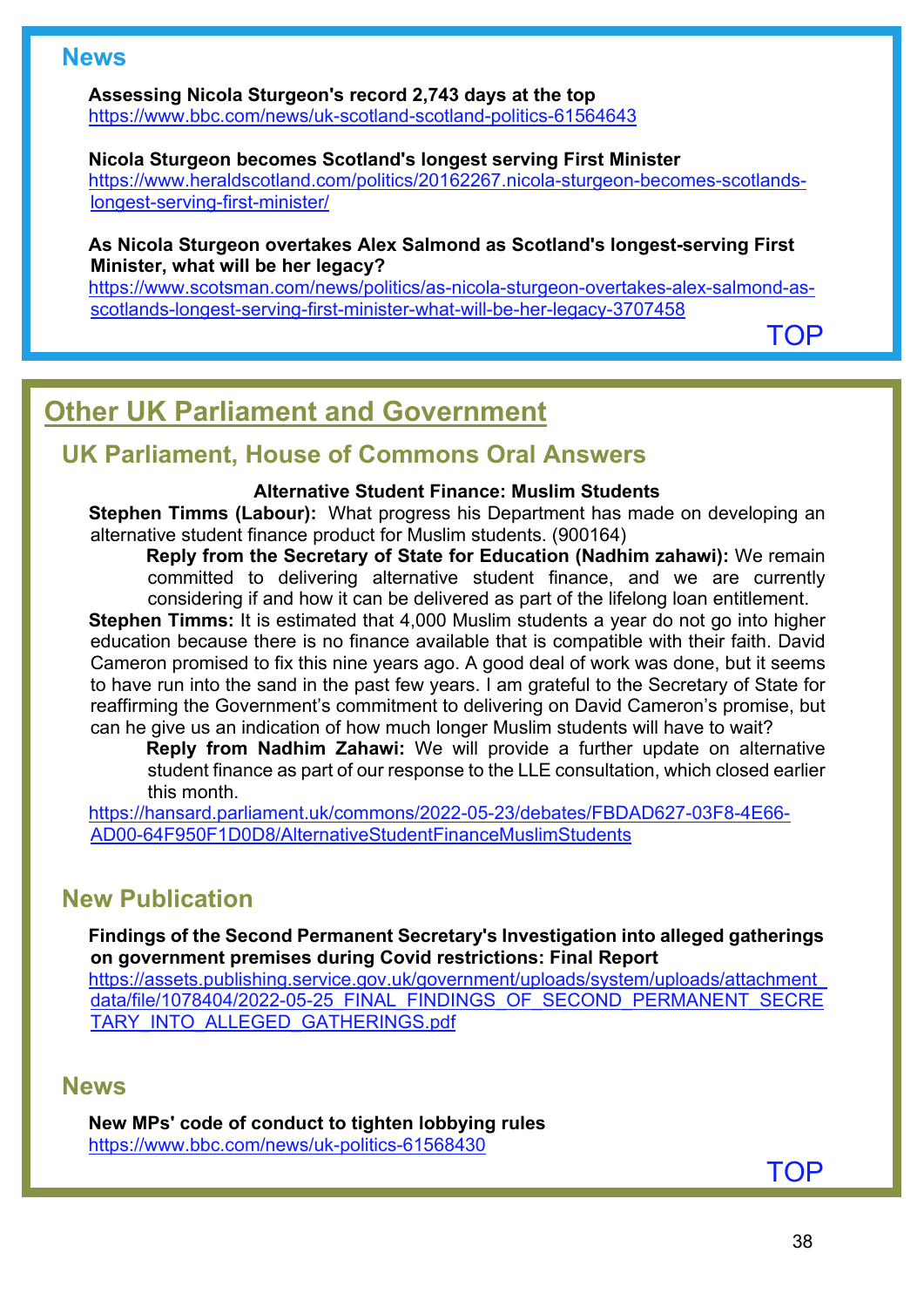## <span id="page-38-0"></span>**All census forms must be submitted by tomorrow, Tuesday 31 May 2022!!**

## **News**

**Online census completions hit two million milestone** <https://www.nrscotland.gov.uk/news/2022/online-census-completions-hit-two-million-milestone>

**25 council areas reach 85% census returns** <https://www.nrscotland.gov.uk/news/2022/25-council-areas-reach-85-census-returns>

**Scottish census: One in 10 homes still to complete the survey** <https://www.bbc.com/news/uk-scotland-61614733>

## **About Scotland's Census 2022**

**Scotland's Census 2022** <https://www.scotlandscensus.gov.uk/taking-part-in-the-2022-census/scotland-s-census-2022/>

**Complete Scotland's Census now** <https://www.census.gov.scot/>

**MEMO+ Scotland's Census 2022** https://www.scojec.org/memo+/2022/22iii\_scotlands\_census\_2022.pdf

**Video: Scotland's Census 2022. Getting the right things out, starts with filling it in** <https://www.youtube.com/watch?v=tC2pImy827c>

**Video: Scotland's Census 2022. What am I filling in and why does it matter?** [https://www.youtube.com/watch?v=w8AjE\\_2z2Kg](https://www.youtube.com/watch?v=w8AjE_2z2Kg) 

**Video: Scotland's Census 2022. What exactly is Census Day?** <https://www.youtube.com/watch?v=Ypmk4F3rLhs>

**Video: Scotland's Census 2022. What do I need to know about filling it in?** [https://www.youtube.com/watch?v=z8e\\_Kza2XpM](https://www.youtube.com/watch?v=z8e_Kza2XpM)

**Video: Scotland's Census 2022. Am I legally required to fill it in?** <https://www.youtube.com/watch?v=GZm1By8AI2g>

**Video: Scotland's Census 2022. Can I get help filling it in?** <https://www.youtube.com/watch?v=RsF1UZBeXgY>

**Video: How to complete your census online** <https://www.youtube.com/watch?v=4TQA9yKSpfA>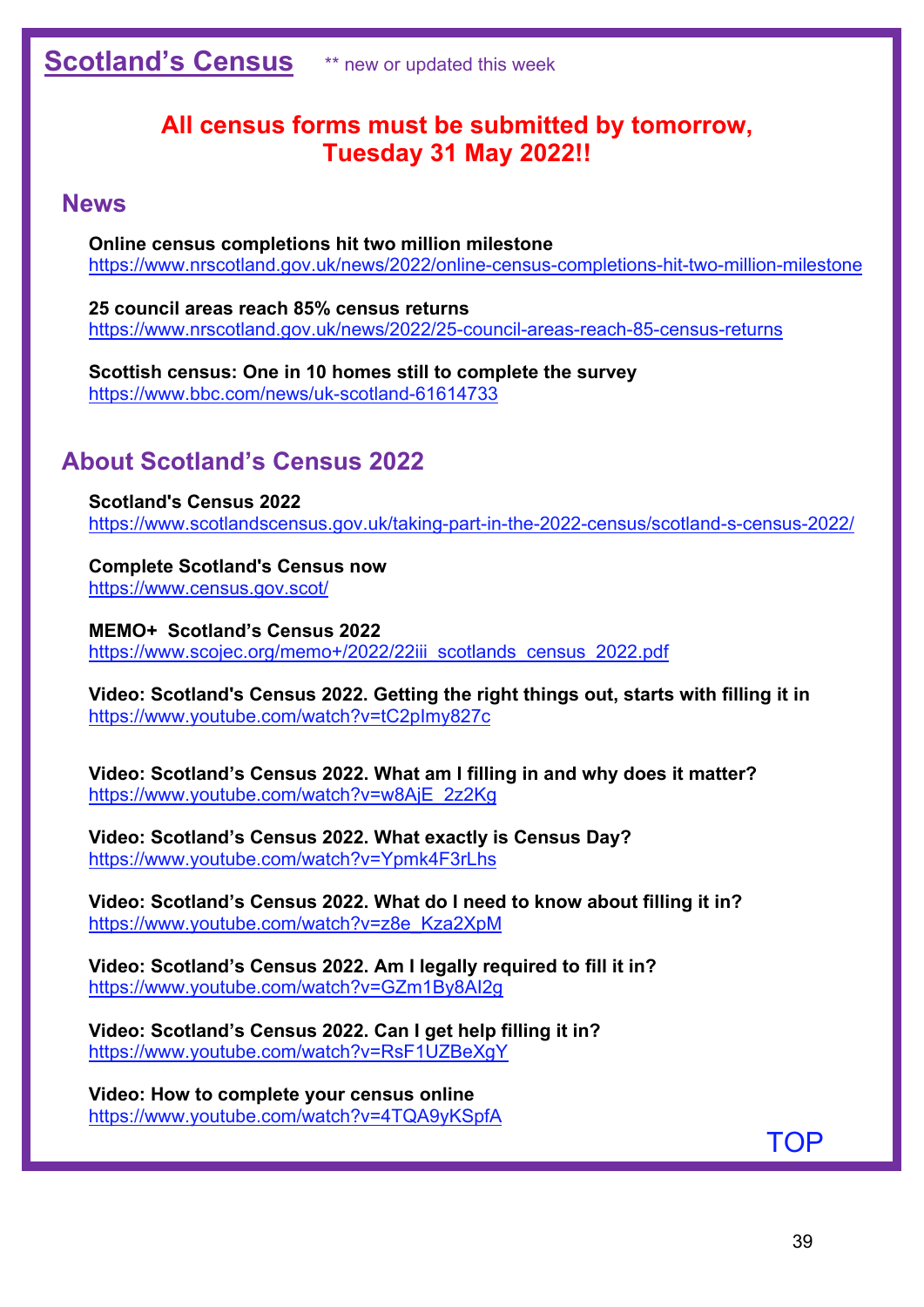## <span id="page-39-0"></span>**Scottish Parliament**

## **Scottish Local Government Elections (Candidacy Rights of Foreign Nationals) Bill**

[https://www.parliament.scot/bills-and-laws/bills/scottish-local-government-elections](https://www.parliament.scot/bills-and-laws/bills/scottish-local-government-elections-candidacy-rights-of-foreign-nationals-bill)[candidacy-rights-of-foreign-nationals-bill](https://www.parliament.scot/bills-and-laws/bills/scottish-local-government-elections-candidacy-rights-of-foreign-nationals-bill) 

## **UK Parliament**

## **\*\* Online Safety Bill**

<https://bills.parliament.uk/bills/3137>

### Public Bill Committee

[https://hansard.parliament.uk/commons/2022-05-24/debates/d5475541-9388-48a4-b49b-](https://hansard.parliament.uk/commons/2022-05-24/debates/d5475541-9388-48a4-b49b-04b6995bf3ae/OnlineSafetyBill(FirstSitting))[04b6995bf3ae/OnlineSafetyBill\(FirstSitting\)](https://hansard.parliament.uk/commons/2022-05-24/debates/d5475541-9388-48a4-b49b-04b6995bf3ae/OnlineSafetyBill(FirstSitting))

and

[https://hansard.parliament.uk/commons/2022-05-24/debates/4ed1dfaf-a049-4a04-962a-](https://hansard.parliament.uk/commons/2022-05-24/debates/4ed1dfaf-a049-4a04-962a-0e2defe4330d/OnlineSafetyBill(SecondSitting))[0e2defe4330d/OnlineSafetyBill\(SecondSitting\)](https://hansard.parliament.uk/commons/2022-05-24/debates/4ed1dfaf-a049-4a04-962a-0e2defe4330d/OnlineSafetyBill(SecondSitting)) 

and

[https://hansard.parliament.uk/commons/2022-05-26/debates/a8f25ba3-fcfa-460b-8287-](https://hansard.parliament.uk/commons/2022-05-26/debates/a8f25ba3-fcfa-460b-8287-055606dcc344/OnlineSafetyBill(ThirdSitting)) [055606dcc344/OnlineSafetyBill\(ThirdSitting\)](https://hansard.parliament.uk/commons/2022-05-26/debates/a8f25ba3-fcfa-460b-8287-055606dcc344/OnlineSafetyBill(ThirdSitting)) 

and

[https://hansard.parliament.uk/commons/2022-05-26/debates/f7c914ef-dc5b-43a3-8dbe-](https://hansard.parliament.uk/commons/2022-05-26/debates/f7c914ef-dc5b-43a3-8dbe-9d3b0fa3d0cf/OnlineSafetyBill(FourthSitting))[9d3b0fa3d0cf/OnlineSafetyBill\(FourthSitting\)](https://hansard.parliament.uk/commons/2022-05-26/debates/f7c914ef-dc5b-43a3-8dbe-9d3b0fa3d0cf/OnlineSafetyBill(FourthSitting))

Notice of amendments

[https://publications.parliament.uk/pa/bills/cbill/58-03/0004/amend/online\\_rm\\_pbc\\_0527.pdf](https://publications.parliament.uk/pa/bills/cbill/58-03/0004/amend/online_rm_pbc_0527.pdf)

## **\*\* Refugees (Family Reunion) Bill**

<https://bills.parliament.uk/bills/3164>

Bill as introduced

<https://bills.parliament.uk/publications/46490/documents/1793>

First Reading, House of Lords

[https://hansard.parliament.uk/lords/2022-05-23/debates/A1F994F3-8B88-4AD4-B5C2-](https://hansard.parliament.uk/lords/2022-05-23/debates/A1F994F3-8B88-4AD4-B5C2-F8489EDC7967/Refugees(FamilyReunion)Bill(HL)) [F8489EDC7967/Refugees\(FamilyReunion\)Bill\(HL\)](https://hansard.parliament.uk/lords/2022-05-23/debates/A1F994F3-8B88-4AD4-B5C2-F8489EDC7967/Refugees(FamilyReunion)Bill(HL)) 

[TOP](#page-0-1)

# <span id="page-39-1"></span>**Consultations** \*\* new or updated this week

**Public Participation at the Scottish Parliament** (closing date 30 June 2022) <https://yourviews.parliament.scot/cppp/participation-2022/>

**[TOP](#page-0-1)** 

# <span id="page-39-2"></span>**Job Opportunities**

*[Click here](https://www.scojec.org/memo/jobs.html) to find out about job opportunities.*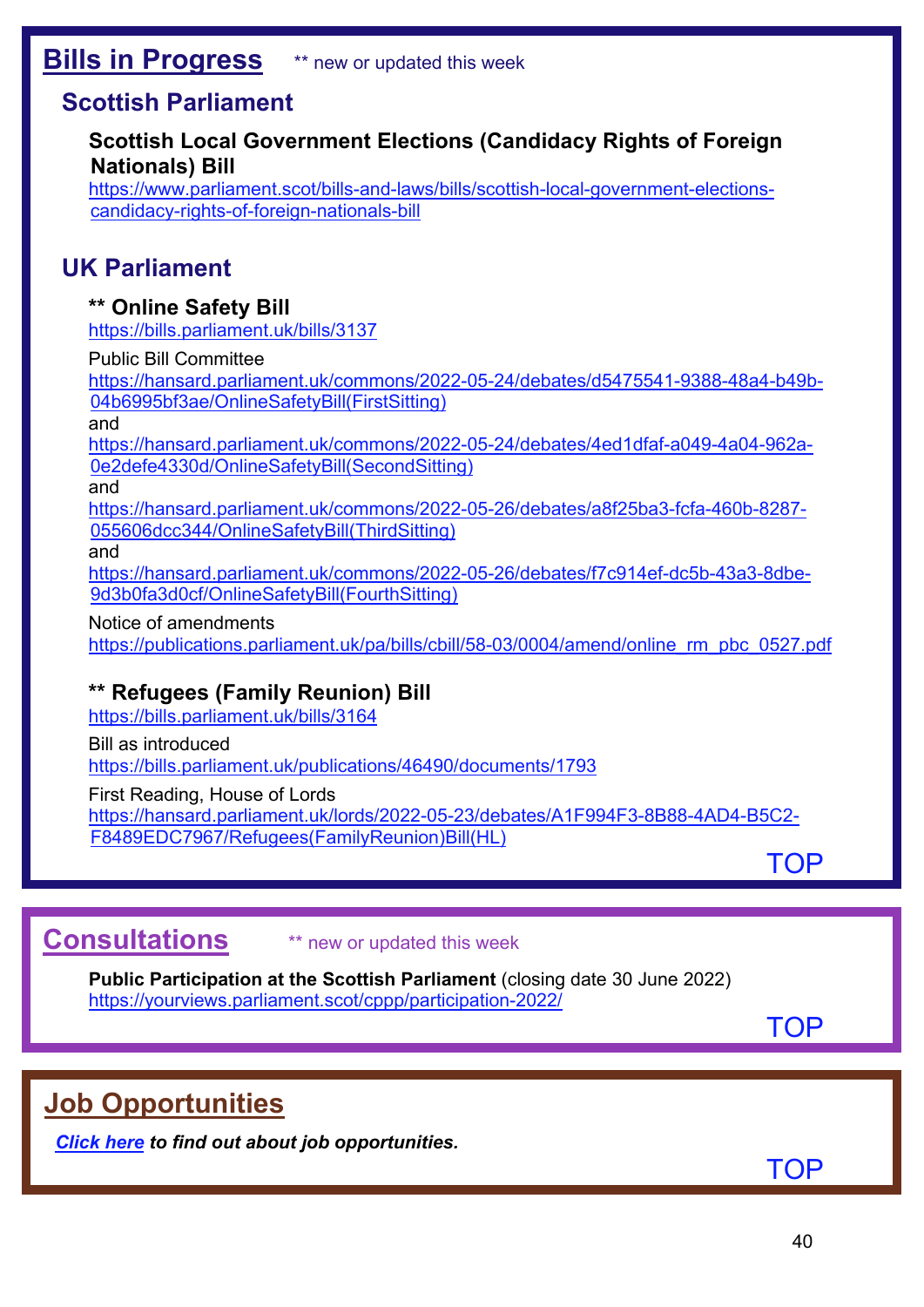# <span id="page-40-0"></span>**Events, Conferences, and Training** \*\* new or updated this week

### **Working with People from Diverse Religious Backgrounds**

9 June 2022 (online, 1.00–4.30)

Interfaith Scotland course on improving our confidence in discussing and responding to the religion and belief of those we work with. We learn about the core beliefs and cultural practices of the main faiths, and the individual needs that may arise from a person's faith or belief identity. For information see <https://tinyurl.com/ye2ntnpv> or contact Jamie Spurway [jamie@interfaithscotland.org](mailto:jamie@interfaithscotland.org)

### **Human Rights Leadership: Priorities and concerns for Scotland**

15 June 2022 (online, 9.30–12.00)

Human Rights Consortium Scotland event to discuss where Scotland currently stands on human rights, Where it is showing leadership, and where it is hanging back, what it is championing, what it is ignoring, and the position of Scotland within the UK. For information see <https://tinyurl.com/2v89sy65>

#### **Refugees: Asylum and Resettlement**

16 and 17 June 2022 (online, 11.30–3.30 both days) 6 and 7 September 2022 (online, 11.30–3.30 both days) 27 and 28 October 2022 (online, 11.30–3.30 both days)

Scottish Refugee Council 2-day course drawing on the experiences of people seeking asylum and people who have been resettled in the UK, to examine why people might need to flee their own country, how they seek asylum in the UK, and what opportunities exist for rebuilding their lives here in the UK. For information see<https://tinyurl.com/jd2tey6w>

#### **\*\* Refugee Festival Scotland**

17 to 26 June 2022 (Scotland-wide)

The theme of this year's festival is storytelling in all its forms – from music, dance, theatre and film to visual art, cookery and conversation. The diverse programme includes contributions from artists and performers who came to Scotland seeking refugee protection and the communities that have welcomed them. For information and the full programme see <https://www.refugeefestivalscotland.co.uk/whats-on/>

#### **\*\* Day of Cultural Stories and Diversity**

17 June 2022 (Glasgow (10.00–12.00)

Scottish Asylum Seekers Resident Association Refugee Festival Scotland celebration of cultural diversity to bring people from different backgrounds together to share stories, music and experiences. For information see <https://tinyurl.com/2p9e8d6b>

#### **\*\* Community Sponsorship: How to go about it**

17 June 2022 (online, 5.00–6.00) 20 June 2022 (online, 6.00–7.00) 22 June 2022 (online, 7.00–8.00)

24 June 2022 (online, 6.00–7.00)

Failte Edinburgh Community Sponsorship group Refugee Festival Scotland sessions to find out how you and your friends can sponsor a refugee family to come and live in Scotland. For information see <https://tinyurl.com/2p8b3xcc>

#### **\*\* Storyplay at the Scottish Refugee Festival**

18 June 2022 (Glasgow, 11.00–12.30)

Play workshop for families with children aged 3-8 (older and younger siblings are very welcome) led by Licketyspit with help from Storyplay Champion families. Storyplay opens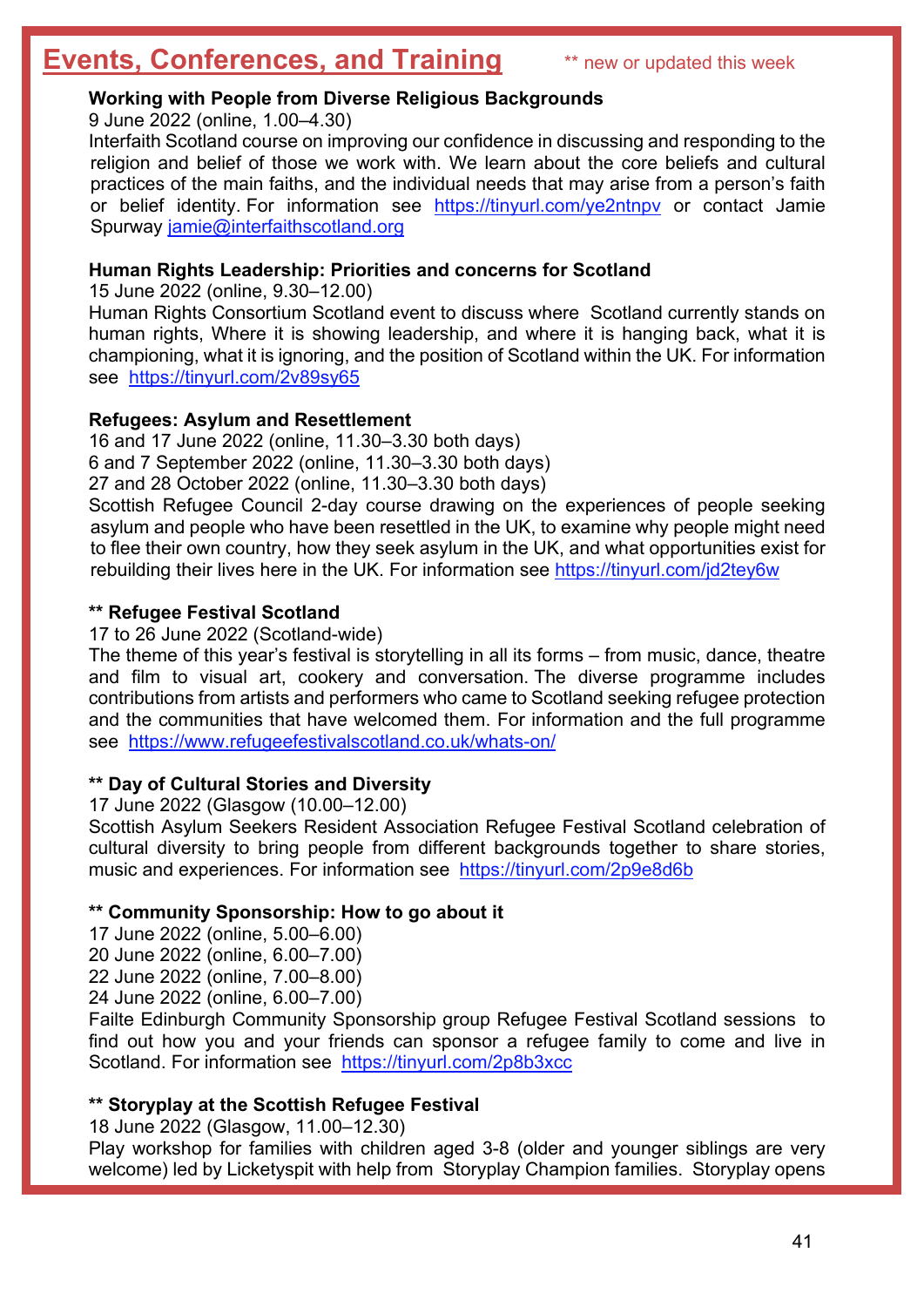doors to imaginary play worlds, firing your imagination andnurturing lasting friendships. For information see <https://tinyurl.com/3wu73uh5>

#### **\*\* Stories from Syria**

18 June 2022 (Edinburgh, 11.00–1.00)

Re-Act event for Refugee Festival Scotland presenting the record of the life journey of elderly Syrian refugees who have made Scotland their new home. For information see <https://tinyurl.com/37cvu5x2>

#### **\*\* Where Our Roads Meet**

18 June 2022 (Edinburgh, 11.00–1.00)

Edinburgh Old Town Development Trust music and art workshop for Refugee Festival Scotland, sharing stories from different cultures – a chance for the community to come together and share folk tales from around the world using the universal languages of art and music. For information see<https://tinyurl.com/2s3c44ud>

#### **Love Without Limits**

#### 18 June 2022 (Glasgow, 12.00–5.00)

Faith in Community Scotland gathering to explore and develop the faithful welcome offered to asylum seekers and refugees, including to hear and better understand the diverse needs of those who have been displaced from their own communities and families, and amplify the voice of refugees and asylum seekers in an unjust world and respond to actual rather than perceived need. The gathering will be followed by a ceilidh from 5-7pm. For information about the gathering see <https://tinyurl.com/y4kyftwp> and about the ceilidh see <https://tinyurl.com/2rpv3tux>

#### **\*\* Empowering Refugees**

18 June 2022 (Edinburgh, 1.00–5.00)

Renfrewshire Effort to Empower Minorities (REEM) event for Refugee Festival Scotland for members of Renfrewshire's Syrian community to share their stories of coming to Scotland. They will tell us how their journeys began and how they are going in the present day. For information see<https://tinyurl.com/2p88yfbd>

#### **\*\* My Experience, Your Knowledge**

18 June 2022 (Motherwell, 2.00–6.00)

African Collaboration Group Refugee Festival Scotland storytelling event enabling refugees and the local community to share experiences of their past and present lives. For information see<https://tinyurl.com/2uvcd4wz>

#### **\*\* Alternative Tracks**

19 June 2022 (Edinburgh, 2.00–5.00)

Edinburgh Printmakers Refugee Festival Scotland exhibition of a large textile artwork created by refugee groups in Edinburgh. For information see <https://tinyurl.com/2nvrhskz>

#### **\*\* Refugee Write**

20 June 2022 (Aberdeen, 11.00–1.00)

Women-only event

Grampian Regional Equality Council Refugee Festival Scotland creative writing and art workshop for New Scots women. The workshop will be structured around the theme of home and what home means to each individual taking part. For information see <https://tinyurl.com/35w6d62v>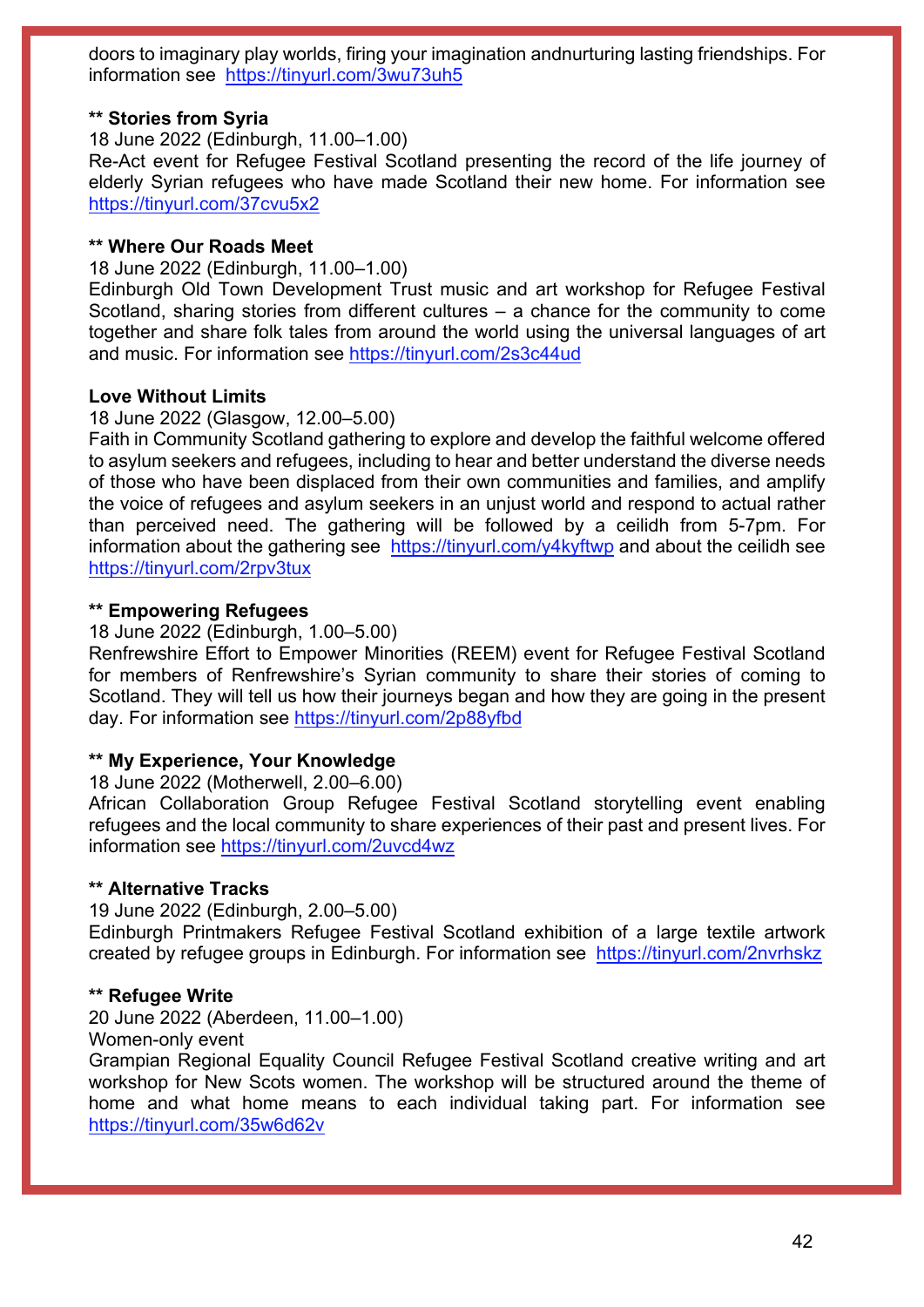### **\*\* Our Stoiries: A Women's Writing Workshop**

22 June 2022 (Glasgow, 11.00–2.00) Women-only event

Interfaith Glasgow Weekend Club Refugee Festival Scotland workshop to explore refugee women's stories and work together to create our own short pieces of writing. For information see<https://tinyurl.com/8er6xcrz>

#### **\*\* New Scots meet a new generation**

22 June 2022 (Stepps, 12.30–2.30)

Ubuntu Scotland Refugee Festival Scotland family-friendly event led by young people from different backgrounds, including a fun-filled afternoon of games and storytelling. For information see <https://tinyurl.com/7snb7zrd>

### **\*\* Garnethill Refugee Trail**

22 June 2022 (Glasgow, 2.00–4.00)

Scottish Jewish Heritage Centre guided walk for Refugee Festival Scotland revealing places that are connected with Jewish refugees who came to Glasgow from Europe around the Second World War, including where children from the Kindertransport stayed, and the house on Sauchiehall street where refugees were able to meet and mix with local people. For information see <https://tinyurl.com/yns8ajah>

### **\*\* Evocations: Art and Storytelling Workshop**

22 June 2022 (Edinburgh, 7.30–9.30)

Edinburgh Old Town Development Trust Refugee Festival Scotland storytelling workshop for adults bringing New Scots and life-long Edinburgh locals together to celebrate both differences and the things we have in common. For information see <https://tinyurl.com/46pne8cs>

### **\*\* New Scots Storytelling on the Isle of Bute**

23 June 2022 (Bute, 9.00–5.00)

SAWA Refugee Programme Refugee Festival Scotland film featuring New Scots who have settled in Rothseay and surrounding towns and villages on the island. Each person will share traditional stories from their countries of origin. For information see <https://tinyurl.com/4me8crxz>

### **\*\* Worlds Apart and Worlds Together**

25 June 2022 (Edinburgh, 12.30–3.30)

The Welcoming Association Refugee Festival Scotland cross-cultural storytelling event to bring together members of local refugee communities. The family-friendly afternoon will be led by a professional storyteller, with live music, arts and crafts and buffet-style food and drink. For information see <https://tinyurl.com/34jwda78>

#### **\*\* Refugee Success Stories**

25 June 2022 (Glasgow, 1.00–3.00)

Safety Awareness Glasgow Refugee Festival Scotland event to show children and young people from refugee backgrounds that they can build successful lives for themselves in Scotland. For information see <https://tinyurl.com/2p9y6j49>

#### **Advantage is invisible – understanding unintentional discrimination**

6 July 2022 (online, 1.30–3.30)

Interfaith Scotland course exploring why discrimination is common even when our intentions are to work fairly with all staff and service users. The role of the dominant identity in shaping our working culture and practices will be discussed, and we will consider the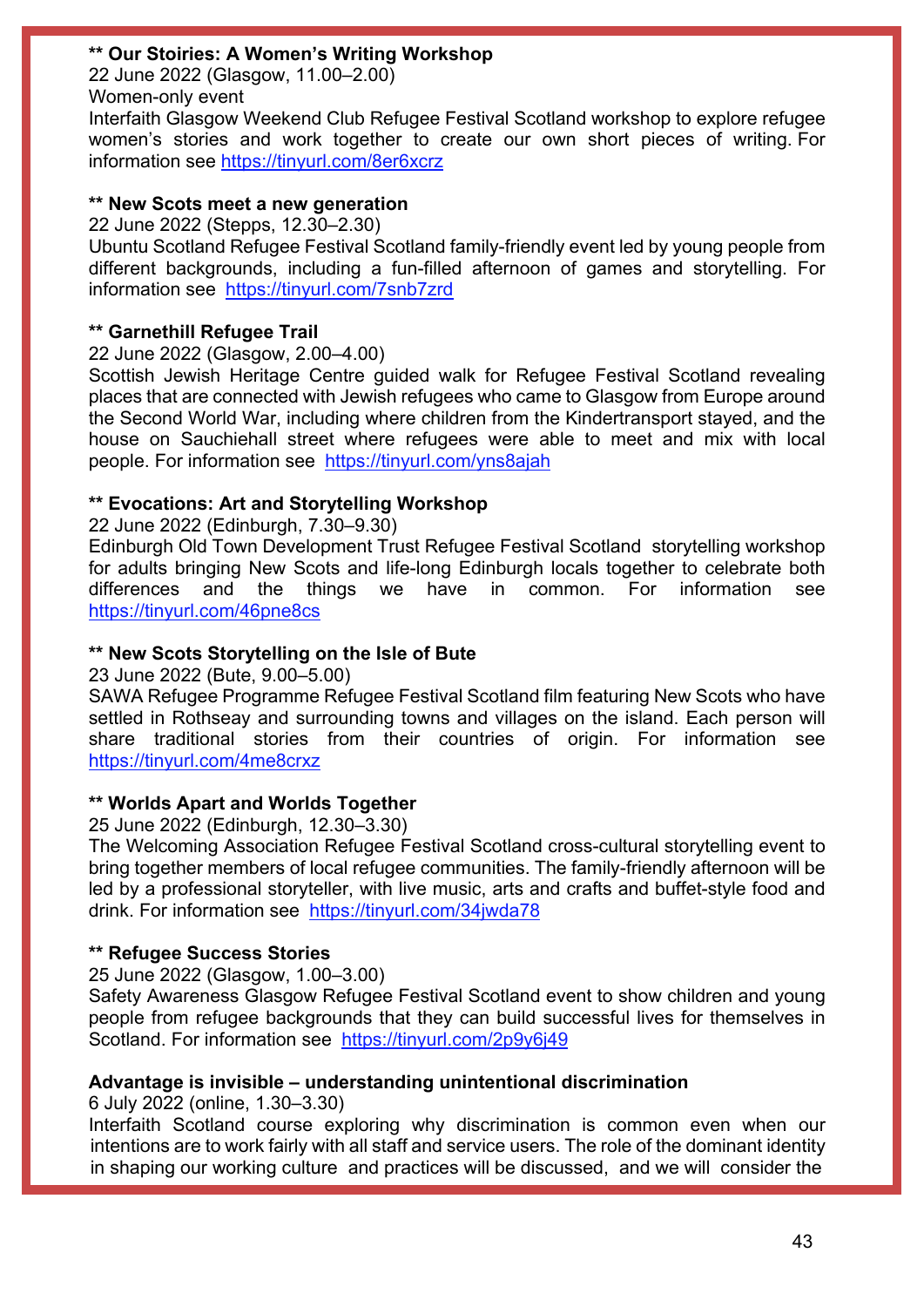persistent pattern that advantage tends to be hidden from those that have it. For information see <https://tinyurl.com/2d5zwje9> or contact Jamie Spurway [jamie@interfaithscotland.org](mailto:jamie@interfaithscotland.org)

#### **Interpreting culture – improving cross-cultural communication**

11 August 2022 (online, 11.00–1.00)

Interfaith Scotland course on cultural diversity. Our cultural background has a profound influence on each of us. It shapes our behaviour, values and beliefs. It even affects our thought processes and how we perceive the world. In this course we explore how culture forms a lens through which we interpret each other's behaviour and learn how to improve our inter-cultural communication. For information see <https://tinyurl.com/yckbt9hs> or contact Jamie Spurway [jamie@interfaithscotland.org](mailto:jamie@interfaithscotland.org)

#### **Our lives are ruled by the stories we tell ourselves – how interpretation shapes interaction**

13 September 2022 (online, 10.00–12.00)

Interfaith Scotland course exploring the impact of our inner narratives - our meaningmaking - on our interactions and relationships. We will consider ways we can become more aware of our readings as they form, and more cautious about their accuracy. We will also discuss tools for more authentic conversations. For information see <https://tinyurl.com/m63kxvrm>or contact Jamie Spurway [jamie@interfaithscotland.org](mailto:jamie@interfaithscotland.org)

#### **Working with Interpreters**

27 and 28 September 2022 (online, 1.00–4.30 both days)

24 and 25 November 2022 (online, 1.00–4.30 both days)

Scottish Refugee Council 2-day courses to enable participants to understand the legal context and qualifications governing interpreters in the EU, UK and Scotland, know the different types of interpreting, identify the differences between an interpreter and a bilingual support worker, and who to use when, and recognise when it is inappropriate to use a family member, a friend or a community member to interpret. For information see <https://tinyurl.com/puykxxnu>

#### **Supporting Refugee Integration**

11 and 12 October 2022 (online, 1.00–4.30 both days)

15 and 16 December 2022 (online, 1.00–4.30 both days)

Scottish Refugee Council 2-day course to enable participants to understand the principles of a refugee-led integration framework, understand how dependency is created and how to build on people's resilience, and feel confident to facilitate refugee-led integration effectively. For information see<https://tinyurl.com/ukvn5rs5>

#### **Introduction to Working with Religious Diversity**

26 October 2022 (online, 10.30–12.30)

Interfaith Scotland short course where delegates will improve their confidence in discussing and responding to the religion and belief of those they work with. We explore guiding principles behind working with religion and belief diversity. Then we take a closer look at the core beliefs and cultural practices of Islam, Sikhism and Judaism.For information see <https://tinyurl.com/2p88vnps> or contact Jamie Spurway [jamie@interfaithscotland.org](mailto:jamie@interfaithscotland.org)

#### **Working with Unaccompanied Refugee Children**

10 and 11 November 2022 (online, 11.30–3.30 both days)

Scottish Refugee Council 2-day course to enable participants to recognise the legal difference between children seeking asylum, children who have been trafficked, refugees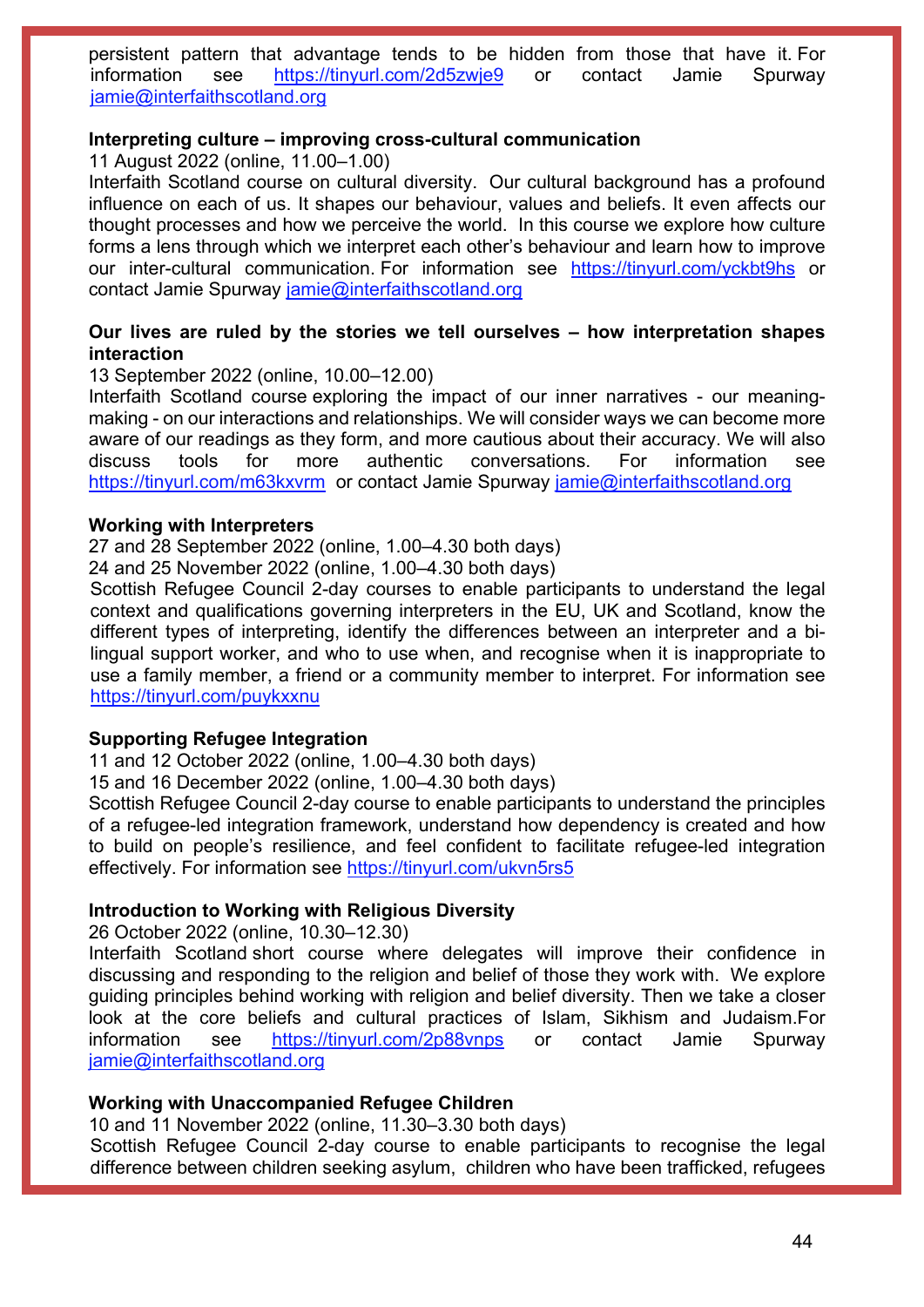and migrants, appreciate the journeys that children have made to be in the UK including being trafficked, understand the Age Assessment process, identify the rights and entitlements of separated children, and become familiar with the statutory responsibilities of the Scottish Guardianship Service. For information see<https://tinyurl.com/3fedr5xn>

### **Intention versus impact – exploring challenges around group labels and unintended offence**

6 December 2022 (online, 1.30–3.30)

Interfaith Scotland short course exploring the language used to describe groups of people, particularly in relation to Protected Characteristics like race, disability, religion and belief. We also consider how we can respond to unintended interpretations, confusion or offence by exploring the difference between the speaker's intention and the impact on the listener. For information see <https://tinyurl.com/k9hz52pk> or contact Jamie Spurway [jamie@interfaithscotland.org](mailto:jamie@interfaithscotland.org)

[TOP](#page-0-1)

# <span id="page-44-0"></span>**Useful Links**

**Scottish Parliament** <http://www.parliament.scot/>

**Scottish Government** <https://www.gov.scot/>

**UK Parliament** <http://www.parliament.uk/>

**GovUK (links to UK Government Departments)** <https://www.gov.uk/government/organisations>

**One Scotland** <http://onescotland.org/>

**Scottish Refugee Council** [http://www.scottishrefugeecouncil.org.uk](http://www.scottishrefugeecouncil.org.uk/) 

**Refugee Survival Trust** <https://www.rst.org.uk/>

**Freedom from Torture** <https://www.freedomfromtorture.org/>

**Interfaith Scotland** <https://interfaithscotland.org/>

**Equality and Human Rights Commission** <https://www.equalityhumanrights.com/en>

**Equality Advisory Support Service** <http://www.equalityadvisoryservice.com/>

**Scottish Human Rights Commission** <http://www.scottishhumanrights.com/>

**ACAS** <http://www.acas.org.uk/>

**SCVO** <https://scvo.org.uk/>

**Volunteer Scotland** <https://www.volunteerscotland.net/>

**Office of the Scottish Charity Regulator (OSCR)** <https://www.oscr.org.uk/>

**Scottish Fundraising Standards Panel** <https://www.goodfundraising.scot/>